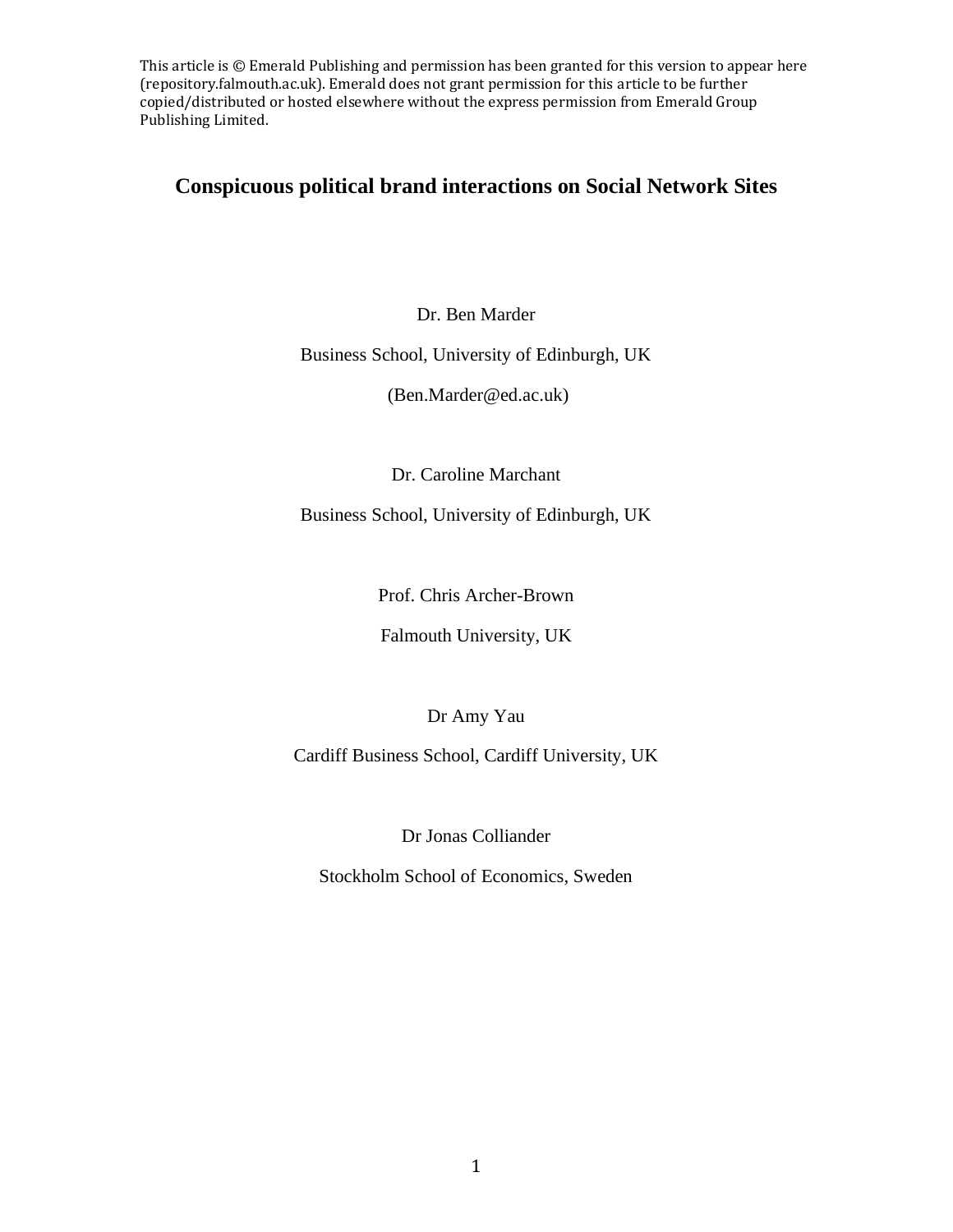#### *Purpose*

Acquiring 'Likes' for a political party or candidate's Facebook pages is important for political marketers. For consumers these 'Likes' are conspicuous, making their political affiliation visible to their network. Our study examines the roles of the undesired socialself and visibility (conspicuous vs. inconspicuous) in predicting consumers' intention to 'Like' political brands. We extend knowledge on the undesired social-self, transference of theory from general marketing to a political domain and provide practical advice for political marketers engaging social network sites.

#### *Design/methodology/approach*

We gather data from two surveys run with Facebook using electorates in the run up to the UK 2015 and US 2016 elections ( $n = 1,205$ ) on their intention to 'Like' political brands under different visibility conditions.

#### *Findings*

Data supports the theorized relationship of the undesired social-self with social anxiety intention to 'Like' when 'Liking' is conspicuous. However also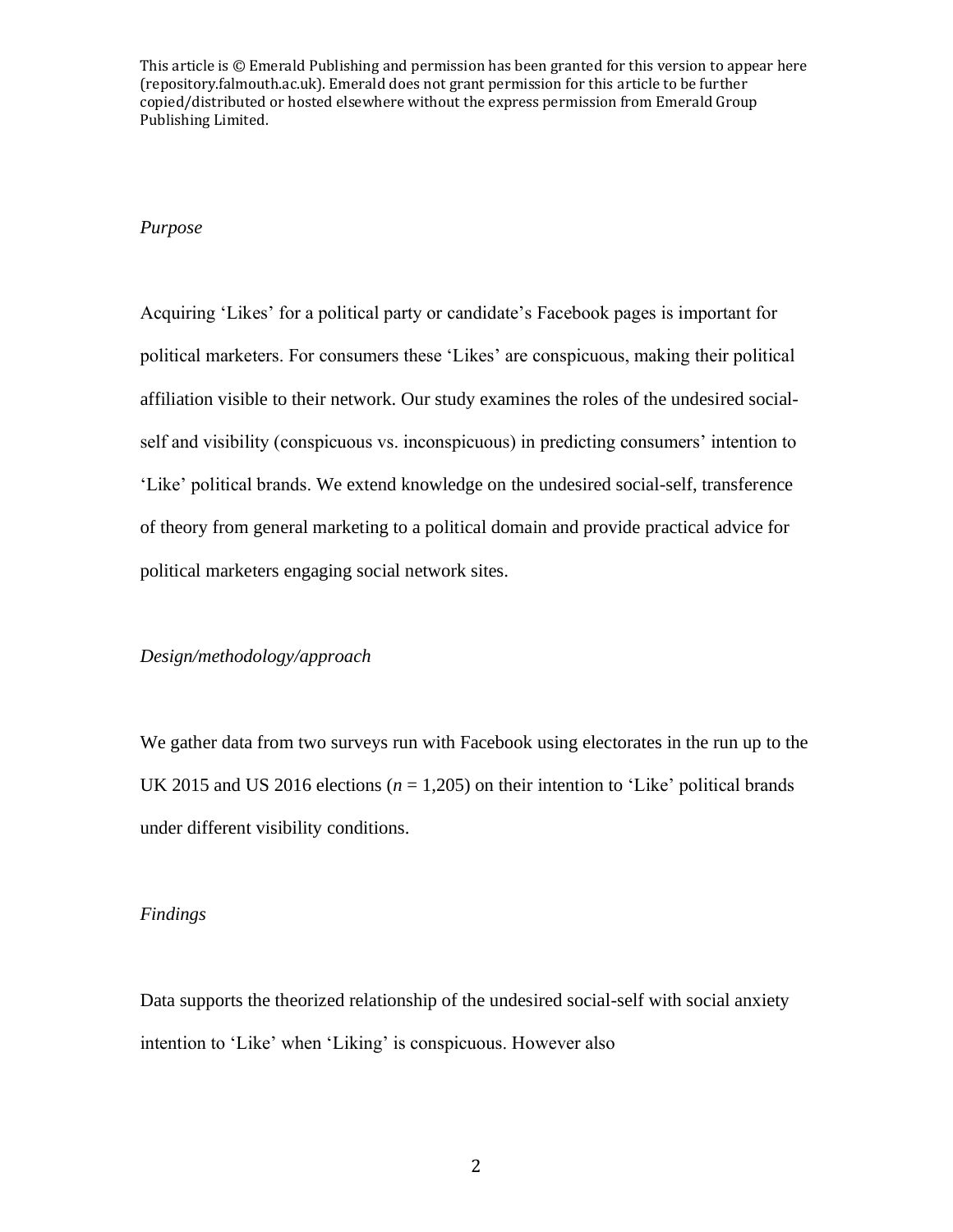indicates that all users - irrespective of proximity to the undesired social-self - prefer to

'Like' inconspicuously.

*Research limitations/implication* 

The research is limited by the generalizability of the specific context and the use of selfreport measures.

## *Practical implications*

Political marketers should reconsider promoting conspicuous consumption for that which is more inconspicuous.

## *Originality*

We provide the first examination of the undesired social-self in driving behavior under different visibility conditions. Furthermore we challenge the extension of existing knowledge of the self-concept within political marketing, based on the 'norm' for consumers' to avoid disclosing political views publically.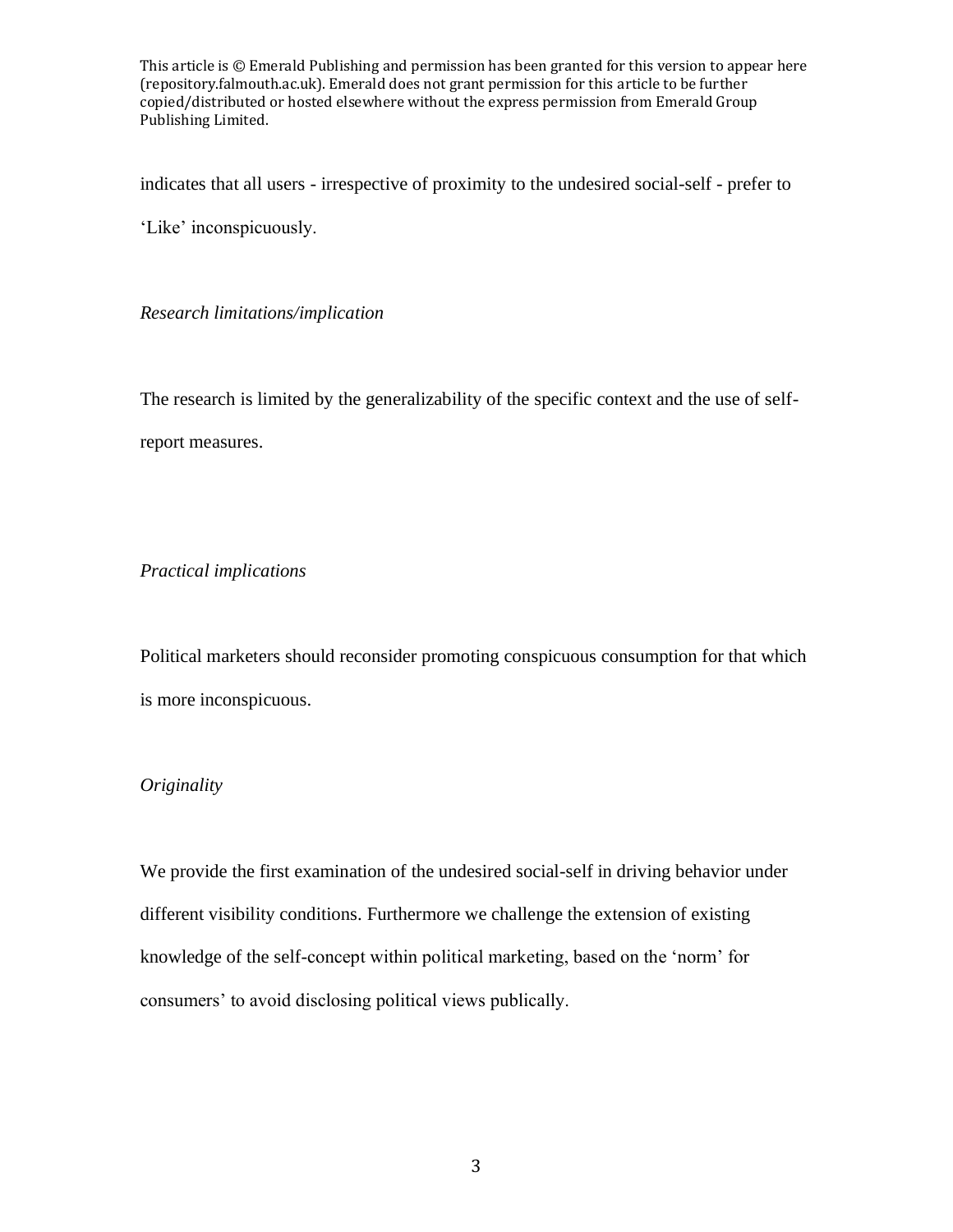Key words: undesired-self, self-concept, political marketing, social network sites, Facebook, social anxiety

#### **Introduction**

Political marketing is no longer a niche curiosity of marketing academics interested in politics but "a significant area of international research in contemporary marketing" (Harris and Lock, 2010, p.297). The transference of general marketing knowledge and techniques is challenging because "a number key differences exist" compared to products and services (Lock and Harris, 1996, p.14). Although valuable work has been undertaken, e.g. Schofield and Reeves' (2015) examination of satisfaction theory in the explanation of voting behavior, further insight is still required. Social network sites (SNS), such as Facebook represent a 'masspersonal' form of communication (O'Sullivan and Carr; 2017) and are crucial marketing platforms, drawing a wealth of scholarly research challenging existing knowledge in this domain (Lawlor et al., 2016). Despite being a key factor in modern elections, relatively scant attention has been given to SNS by political marketing scholars (Noguti, 2016). This study sheds light on this key area of modern political marketing.

A prominent feature of SNS is the conspicuous disclosure of social interaction with brands: liking, sharing, following, posting (Kietzmann et al 2011). Such interactions are visible to users' networks and are a core facet of viral communications leading to SNS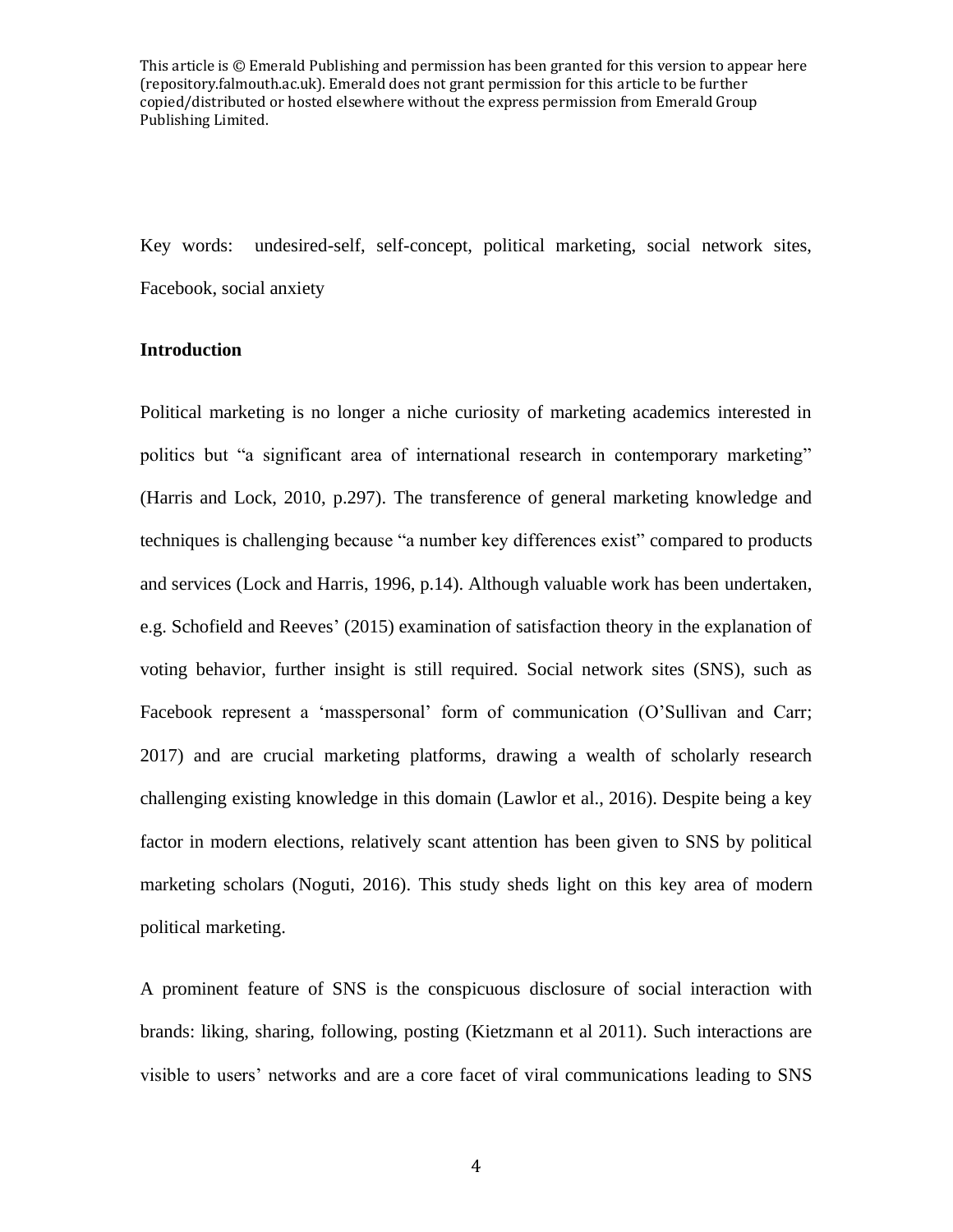being recognized as the powerhouse of electronic word-of-mouth (e-WOM) (Lindgreen et al, 2013; Koo, 2015).

In political marketing, this mechanism is exploited to spread favorable content to voters. Despite the decline in organic reach on Facebook in recent years, users liking a page is seen by political parties as an important enabler of future direct communication (organic or 'boosted') which is viewed as an important factor in electoral success (Macafee 2013; Hanson et al. 2010). However, in the current platform design, this interaction (referred to as a conspicuous act of 'liking' political brand pages) is visible to the users' extended network, leading to potential influence of peers through public disclosure of users' own political leanings.

However, this may break the social convention of not talking about politics (Starr et al., 2008; Rosenberg, 1954) negatively affecting users' intentions to 'like' political brands' pages. If so, political marketers not only miss out on the viral effects they hope for but also, crucially, miss the opportunity to interact with voters who are genuinely interested in their content, which is a integral part of the democratic process. In the UK 42% (27 million) of the population are active Facebook users (Fleischmann 2015). In 2017, the Conservatives accumulated 13.6m votes (42.4%) (BBC News 2017), yet the day before the election their Facebook page had only 634,000 likes. Comparably, The Labour Party, who were second with over 12.9m million votes (40.0%) (BBC News 2017), had less than 300,000 'Likes' (Rothwell 2015). Similarly, in the US, approximately 67% (163 million) of the adult population are active Facebook users (Gottfried and Shearer 2016).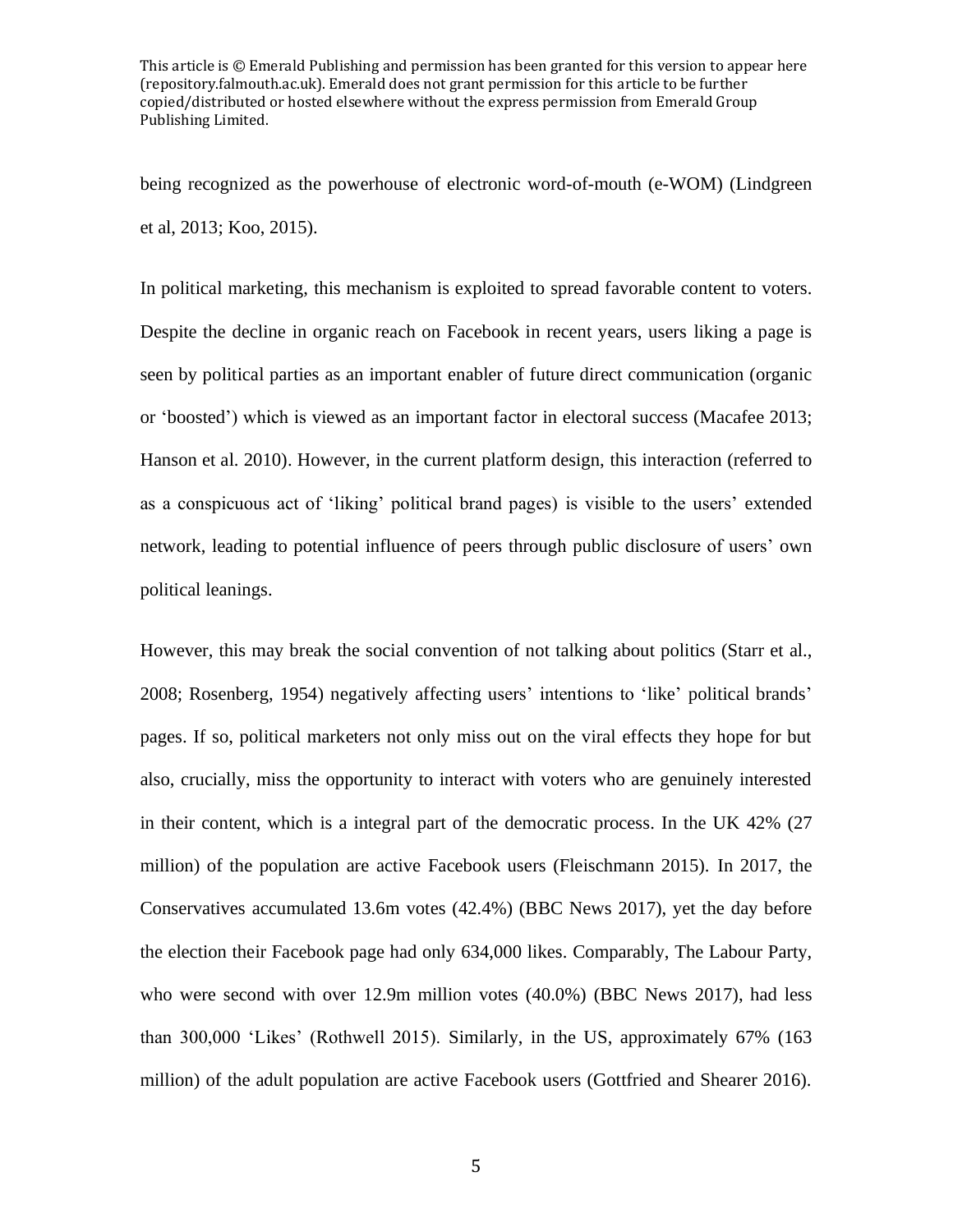In July 2016, 4.9 million people 'Liked' Hillary Clinton's Facebook page and 9.9 million 'Liked' Donald Trump's, representing approximately 1.5% and 3.1 % of the overall population respectively (DeMers 2016). This illustrates a sizable discrepancy between the number of 'Likes' received by a political brand and the potential market of social media active electorates.

This discrepancy is likely to be partly explained by certain voters who are less politically engaged, having little motivation to 'Like' political entities. However, a further explanation is provided in a study Marder et al (2016) carried out in the run up to the 2015 UK General Election, who propose that the visibility associated with 'Liking' was key in explaining this disparity. They found first, "that conspicuous affiliation with political parties indeed hinders intention to 'Like' political pages and is associated with social anxiety." (p.280). This is a response to the perceived disproval that would occur from their audience if their political viewpoint were to be announced on Facebook. Conversely, consumers showed greater intention to 'Like' a page if it were inconspicuous. Their results suggest that even if a user were motivated to seek political content, their choice of whether to 'Like' or not is influenced by the perceived impact on their external self-representation.

Building this information systems perspective, our theoretical contribution to the political marketing literature is threefold. First, it supports the notion that the conspicuousness of consumption through social media hinders political brand interaction and is associated with social anxiety. In response to recent calls for richer theorization, we adopt an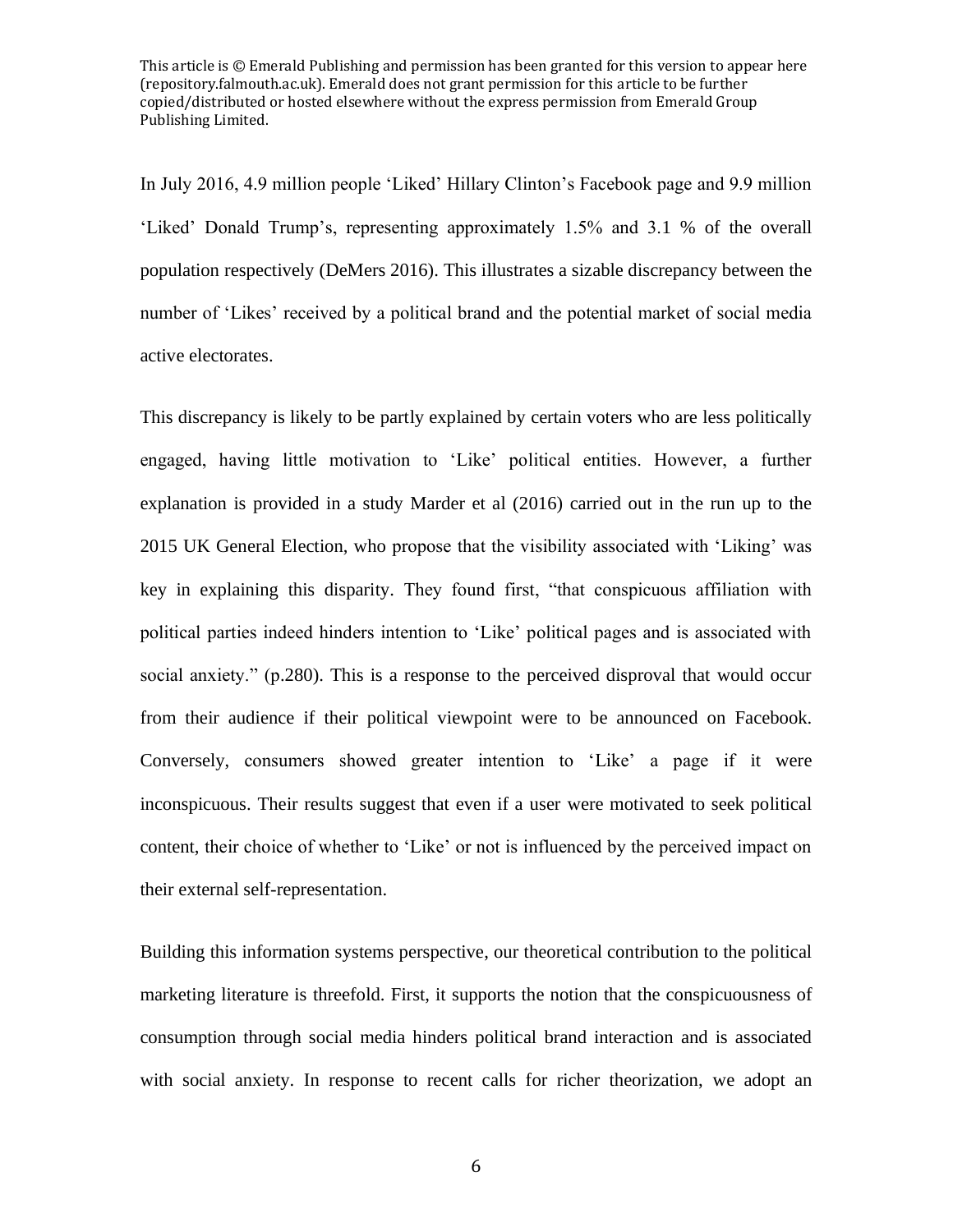alternative lens - self-concept, in particular the undesired social-self - which is the negative social state that should be avoided, yet is a key driver in consumer behavior (Bosnjak and Rudolph; 2008). Specifically, we examine the relationship between the proximity to the undesired social-self, social anxiety and the intention to 'Like' pages. Second, we extend knowledge on the choice between conspicuous versus inconspicuous consumption of political brands through Facebook and the role of undesired social-self, through the unique investigation of an interaction effect between the proximity to the undesired social-self (Close vs. Distant) associated with 'Liking' and the consumption condition (Conspicuous vs. Inconspicuous). Third, we provide novel insight into the role of political self-self-consciousness affects 'Liking' when this is conspicuous versus inconspicuous.

Fundamentally, this paper responds to the call for further knowledge on the transference of general marketing theory to political marketing (Lock and Harris, 1996). It examines whether the theorized brand behavior stemming from understanding the self-concept is valid in the political arena given that people may not wish to disclose their political affiliation. Furthermore we contribute practical advice for political marketers investing in social media campaigns.

We investigate a large cross-Atlantic sample in the run up to the 2015 UK General Election and the 2016 US Presidential Election, focusing on political brands to cover both parties and candidates. Extending prior research, we investigate two additional important factors: how ingrained Facebook is in the lives of the electorates and political self-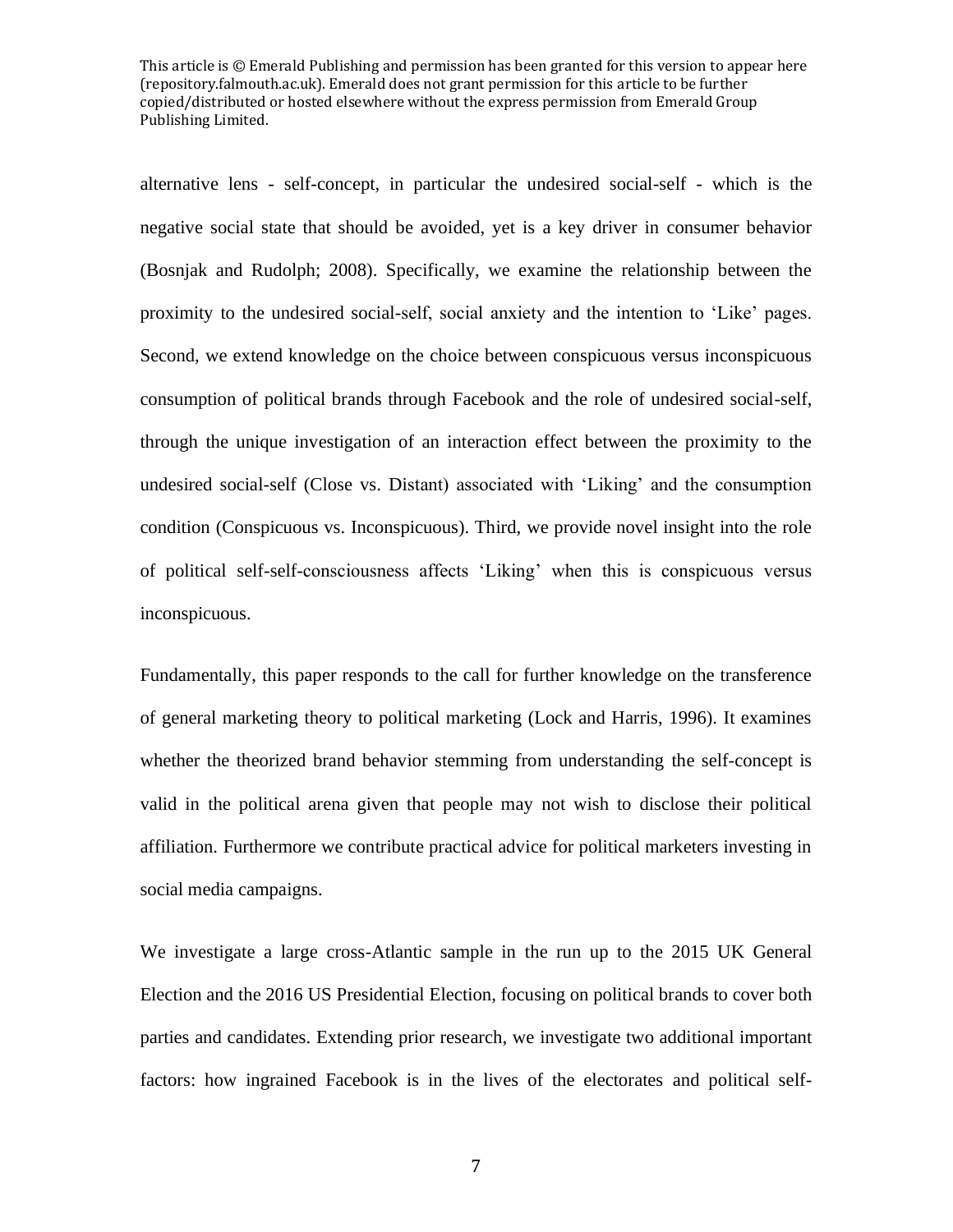consciousness.

#### **Background**

#### *Undesired social-self and social anxiety*

Knowledge of the self-concept is valuable to marketers, as endeavors to maintain the 'self' is a strong determinant of decision-making (Grubb and Grathwohl 1967); it is "a system of self schemas or generalizations about the self derived from past social experiences" (Markus and Wurf 1987, p.301). The self-concept is both a dynamic structure and process, where people sustain, develop and reconcile different existing and preferred schemas (*Ibid*). Levy (1959) introduced the notion of 'self' into the marketing literature, stating that consumers buy products for functional and symbolic qualities that contribute to their self-concept (see also Hamilton and Hassan, 2010).

Research in psychology focused on approaching positive reference points in the selfconcept such as ideal or ought self-guides in driving behavior (Higgins 1987). More recently, researchers have focused on negative self-guides - termed as feared or undesired selves - which individuals endeavor to avoid (Carver, Lawrence and Scheier 1999; Hogg and Banister 2001) and which is a powerful factor in predicting consumer behaviour (Hogg and Bannister 2001).

Relating to low-involvement goods, the effect of undesired selves was better at predicting outcomes than positive self-congruence facets (Bosnjak and Rudolph 2008). Here, the undesired self is characterized as an identity schema, encompassing negatively valenced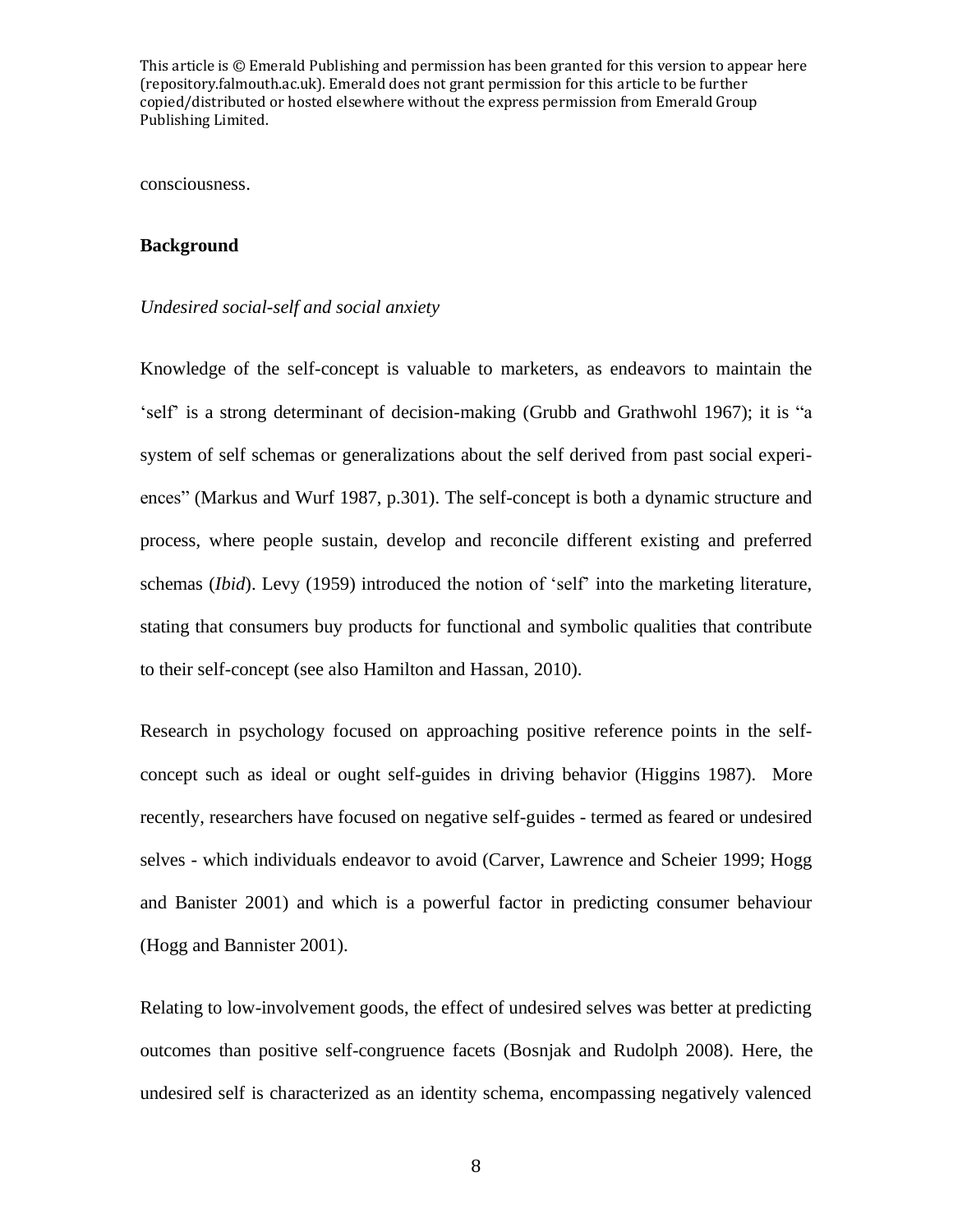traits (e.g. unattractiveness). Undesired selves may include schemas based on a person's own perception, but have a predisposition toward external schemas associated with the social (i.e. expectations of others) given that avoidance based-behavior is more associated with external schemas (Carver, Lawrence and Scheier 1999). As we are examining conspicuous interactions on SNS, to be theoretically distinct from one's own negative self-schemas, we refer to the 'undesired social-self', which is defined as: a collection of negative external self-schemas based on the perceptions of others. Marder et al. (2016) support the use of the undesired social-self in examining SNS phenomena; engagement with Facebook increases public self-awareness, linked with avoidance-based selfregulation (e.g. de-tagging). Using Facebook shifts awareness towards the social (i.e. the expectations of others) thereby, reinforcing that undesired social-selves are likely to be the most salient self-schemas (Carver, Lawrence and Scheier 1999).

An individual's well-being is related directly to the distance from such schemas (Ogilivie 1987). Emotions arise when self-discrepancies exist, given the similarity of the undesired social-self to Higgins' (1987) ought-self (a positive self-state). The emotion arising from an uncomfortable proximity is social anxiety (Higgins 1987), which is the fear of a negative evaluation by others in a current or potential social situation (Leary and Kowalski 1995). The strength of this emotion is also positively related to the distance from the desired state (Higgins 1987).

#### *Conspicuous interactions on SNS*

Conspicuous consumption focuses on understanding how people express social status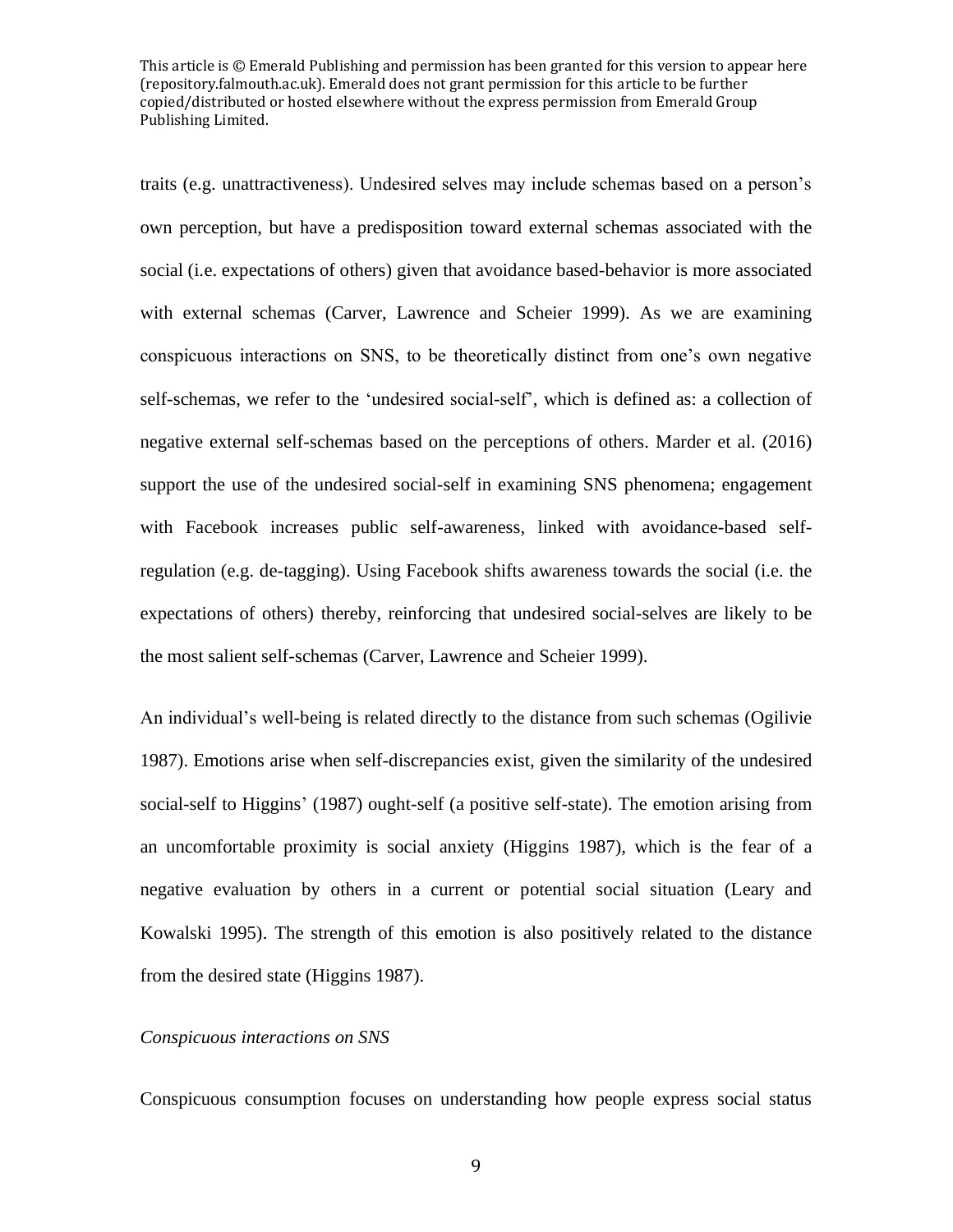through brand affiliation (Mason 1984; Veblen 1899). Recently, technological advancements have facilitated this: SNS's allow users to visibly interact with one another and with brands, contributing to their self-concept (Taylor et al, 2016). Through SNS, brands offer consumers symbolic material to maintain their self-concept in just a few clicks (Hollenbeck and Kaikati 2012). Belk (2013) suggests that the relationship between physical / digital possessions and the real / digital self are similar..

Researchers have uncovered mixed consumer attitudes on this topic: Hollenbeck and Kaikati (2012) investigated how brand engagement on Facebook contributed to users' self-concept, finding that individuals connect only with brands that are congruent with their actual or ideal selves. However, their study focused on positive guiding selves, neglecting the role of the undesired selves. The increased visibility of gift giving through SNS, caused by greater density in social ties, resulted in a reduction of gift purchase due to increased scrutiny and social surveillance (Shmargad and Watts, 2016). Importantly, conspicuous consumption on SNS largely occurs in the presence of 'context collapse', where interactions are viewed simultaneously by an imagined audience of multiple others with different expectations of a desired image (Marwick and Boyd, 2011; Vitak, 2012). Context collapse constrains people's self-present, e.g. self-censoring tweets (Marwick and Boyd, 2011). However, Hayes et al (2015) found that greater friend numbers did not hinder political disclosure on Facebook*.* These studies highlight that conspicuousness of brand interactions on SNS may hinder the likelihood they will occur in the first place.

These findings are congruent with recent works on inconspicuous consumption which is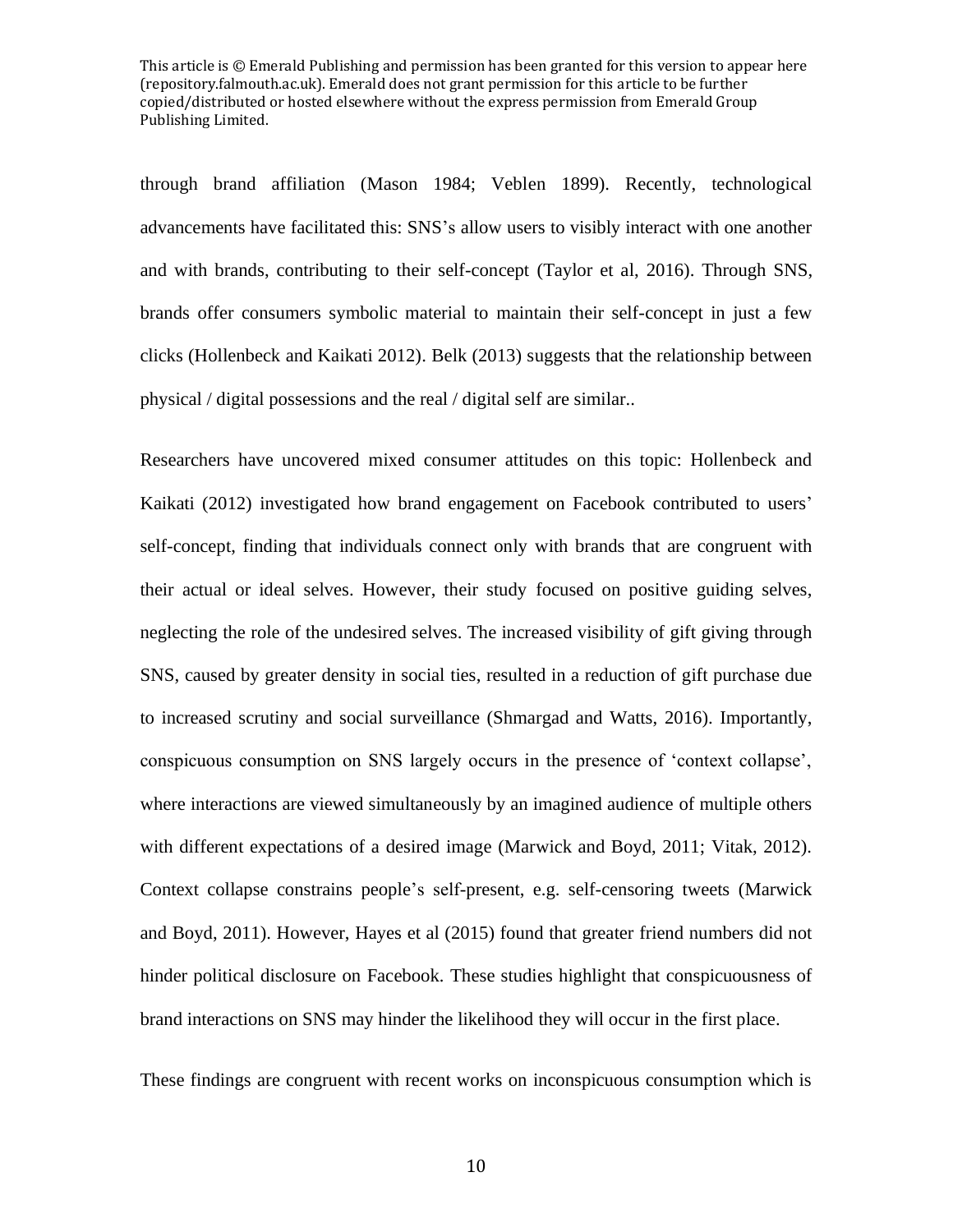noted to be subtle and not readily observable to others, if at all (Berger and Ward 2010). Affluent westerners prefer to show status more subtly through inconspicuous consumption differentiating themselves from those in 'new wealth' who favour conspicuous consumption (Eckhardt, Belk and Wilson 2015).

Taking into account idiosyncrasies of political marketing (Shephard and Quinlan, 2016), we propose a three-fold rationale for why the conspicuousness of interacting with political brands is a pressing issue: (1) political affiliation is important within a person's self-concept (Smith and French 2009); (2) people tend not to want to expose their political affiliation publically (e.g. Starr et al., 2008); (3) SNS are critical platforms for contemporary political marketing, particularly campaign participation (Aldrich et al., 2016).

#### *Conspicuous interactions, social anxiety and 'liking'*

SNS have been found in recent years to be important for marketers as tools for increasing political participation (Cogburn and Espinoza-Vasquez, 2011; Towner and Muñoz, 2016), micro-targeting specific electorate (Newman, 2016), creating a space for dialogue (Enli and Skogerbø, 2013) and as a means for shaping the brand image of political entities (Colliander et al., 2017). This study is concerned with the conspicuous act of 'liking' US and UK political brands on Facebook in the lead up to the 2015 UK General Election and the 2016 US Presidential Election. Notwithstanding the advantages, such as entertainment, information, identity affirmation (Macafee 2013; Hanson et al. 2010), both UK and US political brands have received fewer 'likes' than might be anticipated. We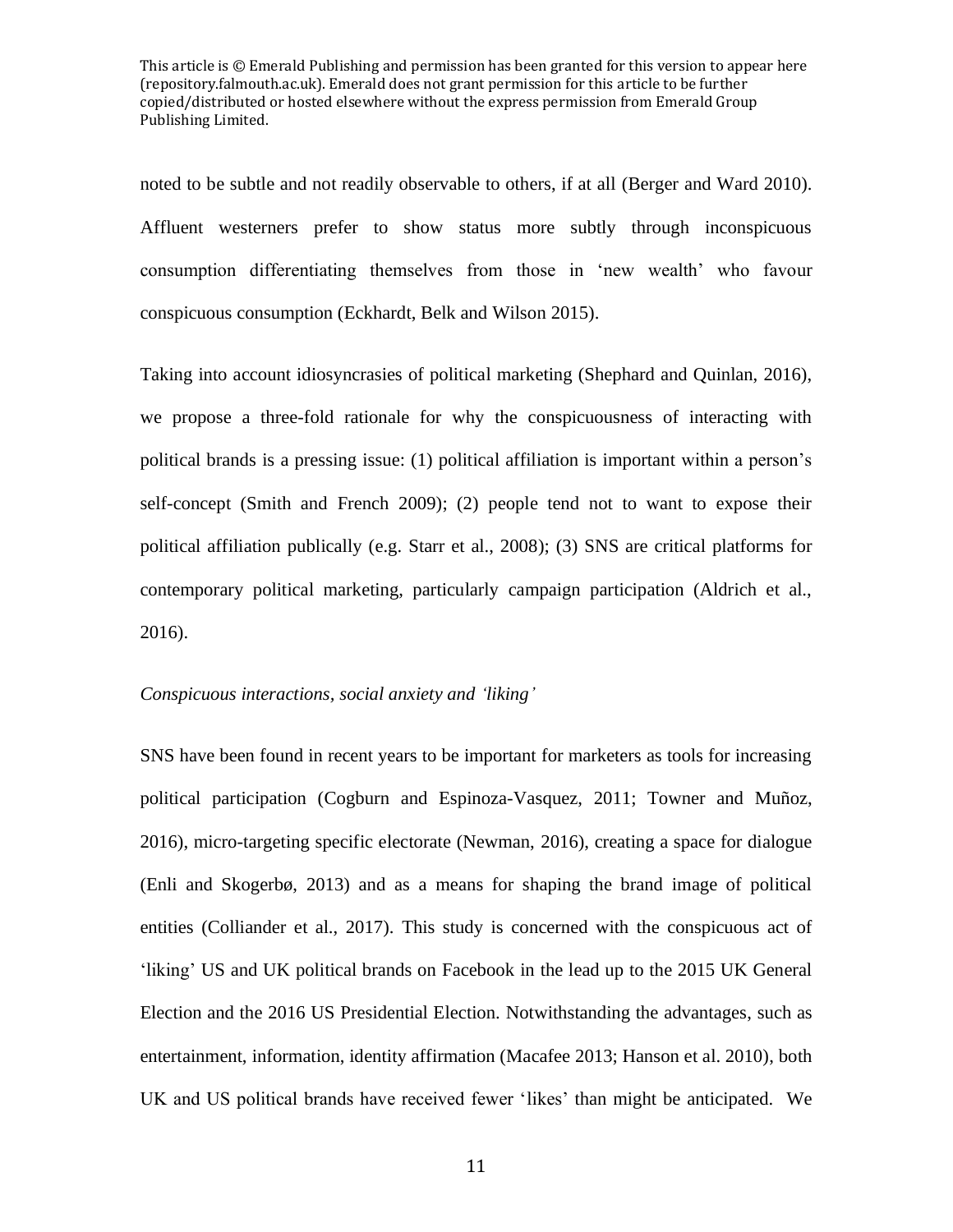use self-concept theory to develop Marder et al's (2016) notion that the conspicuous nature of 'Liking' deters people. Although, voters may have some motivation to 'like' a political party, they may chose not to because of the social anxiety related to the visible nature of 'Liking' and a desire to avoid projecting an undesired social-self to their imagined audience, which is likely to suffer from context collapse.

Facebook usage increases public self-awareness (Marder et al, 2016b) and makes salient an individuals' undesired social-self and the comparison of one's current self with this negative reference point (Carver, Lawrence and Scheier, 1999). Increased proximity from the undesired-self means a greater distance between the public image a person projects and what image is undesired in the minds of their audience (Bosnjak and Rudolph, 2008). If too close, social anxiety arises negatively proportionate to the proximity from the undesired social-self (Higgins, 1987; Leary and Kowalksi, 1995). Thus:

*H1: Increased proximity to the undesired social-self resultting from having conspicuously 'Liked' political brands' Facebook pages is positively related to social anxiety.* 

To avoid a negative self-portrayal online and the associated social anxiety, voters may avoid 'Liking' political brands Facebook pages. Lending support to this notion are the findings of Carver and Scheier (2001), who assert that people use self-regulation to avoid congruence with negative self-states (see also Carver, Lawrence and Scheier, 1999; Leary, 1995). This leads to: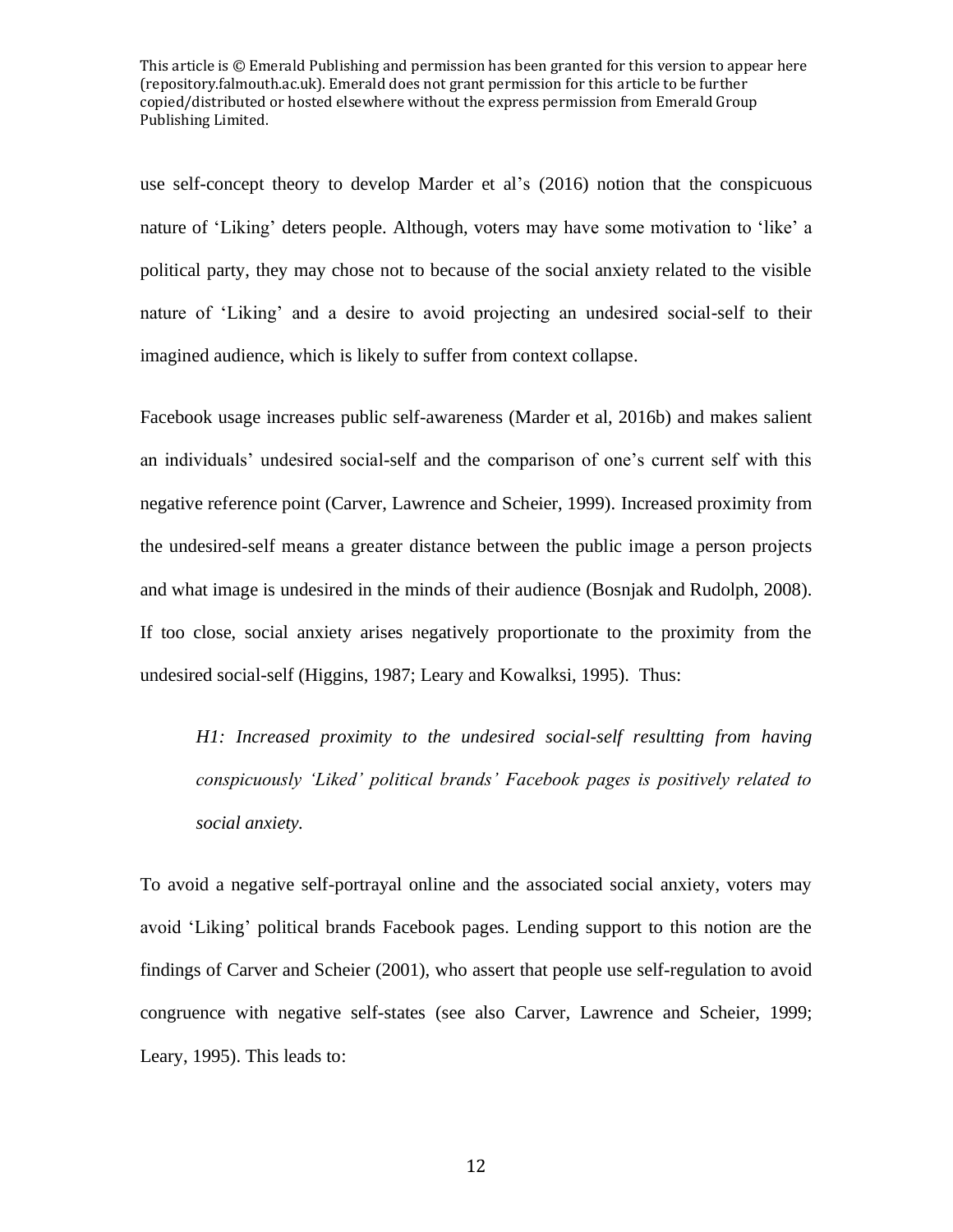*H2: Increased proximity to the undesired social-self is negatively related to the intention to conspicuously 'Like' political brands' Facebook pages.*

Drawing from Marder et al (2016) our underlying notion is that social anxiety mediates the relationship between the increased proximity to the undesired social-self and the intention to conspicuously 'like' a political brand's Facebook page as follows. Consequently:

*H3: The relationship between proximity to the undesired social self and intention to conspicuously 'Like' political brands' Facebook pages is mediated by social anxiety.*

To understand the impact of visibility on the likelihood of user interaction and the efficacy of the existing marketing knowledge of the self-concept in the political arena, it is imperative to contrast the conspicuous status quo with a scenario where such interaction is inconspicuous. The option to inconspicuously 'like' a political brand's Facebook page, would eliminate the risk of projecting an undesired social-self, but would allow the potential advantages such as entertainment, information or identity affirmation for the user and a means of direct communication for marketers (Macafee 2013; Hanson et al. 2010)*.* Prior work by Marder et al (2016) found electorates had a higher intention to inconspicuously 'Like' compared to when this was conspicuous. However, this did not investigate the role of the undesired social-self in this difference in intention over two visibility conditions. Prior work in the field of marketing would predict this to be important in understanding consumer choice in this context (Bosnjak and Rudolph,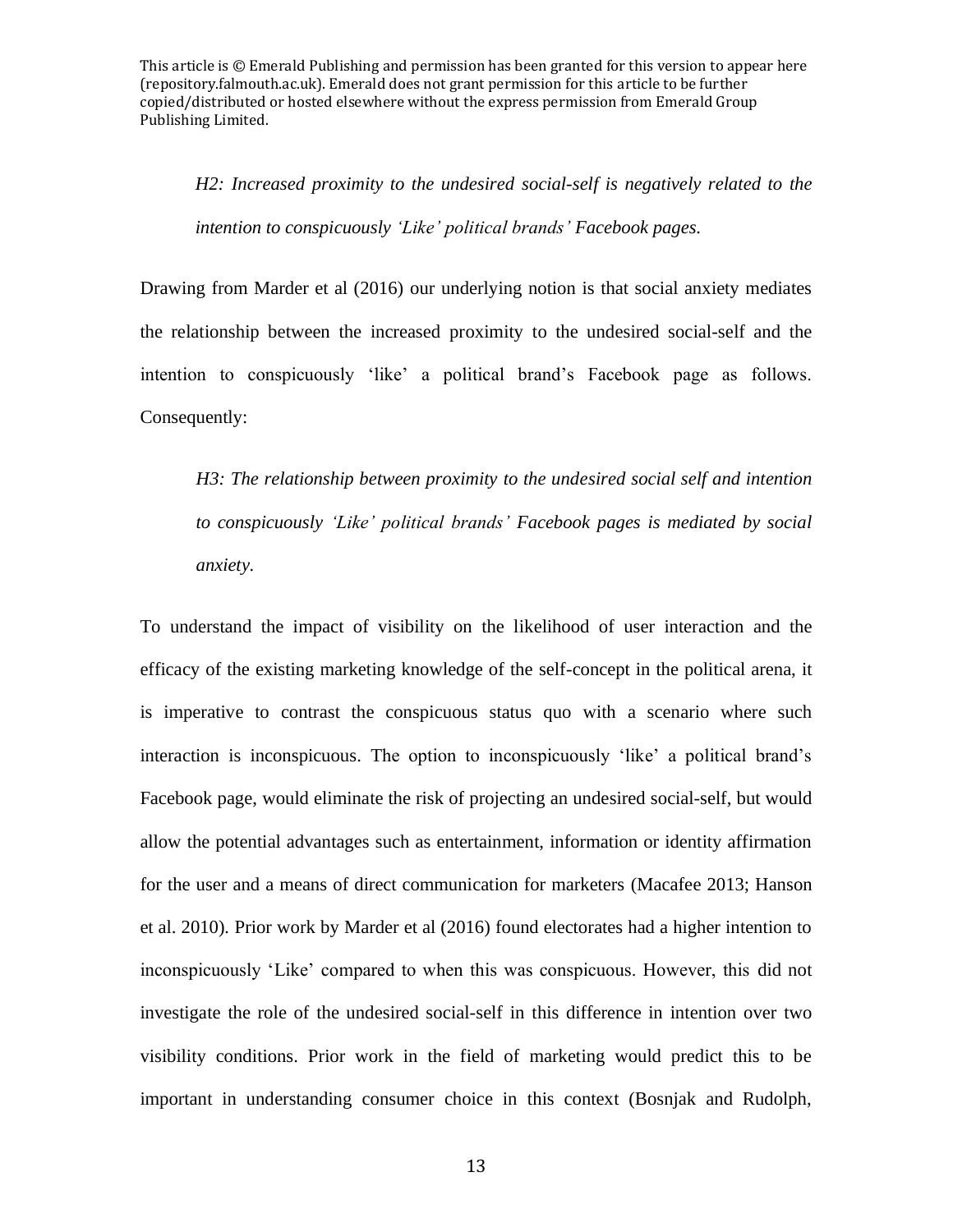2008). Although, Hogg and Banister's (2001) research on the undesired-self and consumer choice has suggested "visibility" (i.e. public vs. private) of consumption is important in consumer decision-making, they call for further insights.

People associate with products/brands that support their actual-self "approach", create a desired self-state and avoid brands that would increase congruence with a negative-state e.g. the undesired social-self (Sirgy, 1982, p.290). Consumers who believe that others will view their affiliation with a brand favorably will want to display it whereas those who imagine it will cast a negative image to others will not (Hollenbeck and Kaikati, 2012; Solomon et al, 2012; Hamilton and Hassan, 2010). Thus we predict that:

*H4: Proximity to the undesired social-self (close vs. distant) will interact with the visibility level (conspicuous vs. inconspicuous). When the proximity is close and the 'Like' is conspicuous, intention to 'Like' will be lower vs. when the proximity is distant and the 'Like' is conspicuous. In contrast when the proximity is close and the 'Like is inconspicuous, intention to 'Like' will be higher vs. when the proximity is distant and the 'Like' is inconspicuous.* 

Public self-consciousness or the awareness of oneself as a social object (Fenigstein, Scheier and Buss, 1975) (especially in a political context), is important here. Through understanding the impact of this construct on 'liking' behavior we are able consider to the notion that people are weary of revealing their political affiliation (Starr et al., 2008, p.259; Rosenberg, 1954). Extant research asserts that more self-conscious individuals are motivated to enhance or protect their public persona (White and Peloza, 2009). Thus: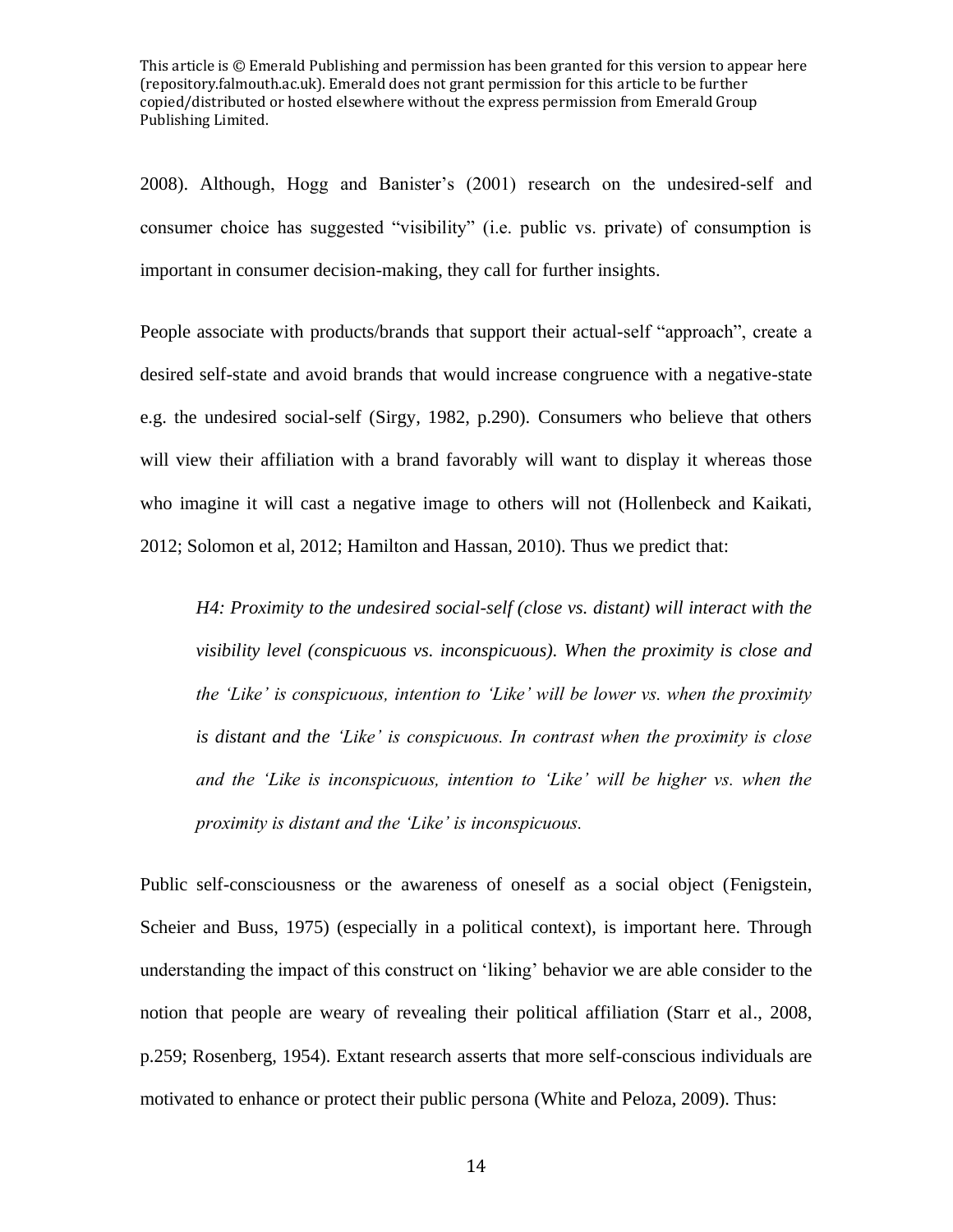*H5: Increased political self-consciousness is associated with a greater intention to 'Like' a political brand inconspicuously versus conspicuously.*

#### **Methodology**

#### *Participants and Procedure*

We developed two online surveys, adopting purposive sampling of eligible voters who were also Facebook users, before the 2015 UK General Election and 2016 US Presidential Election. In both surveys, confirmed they met the selection criteria. UK survey participants were recruited through links to the survey in discussions on Facebook that were initiated by national news brands (e.g. Guardian, The Times), as well as email lists and social media accounts associated with three Universities in the UK. A small monetary donation to one of three well-known charities was offered. Data collection started one-month prior the UK General Election on 7 May 2015 and ceased one week before the Election. The US survey was released through Amazon Mechanical Turk, a commonly used tool for survey responses in the field of interactive marketing (Labrecque, 2014), which has been found to have significantly fewer issues with nonresponse error compared to other studies gathering participant from web pools such as forums (Paolacci, Chandler and Ipeirotis, 2010). The survey was open to US participants. To reduce social desirability bias, the sample included only workers with a validated track record in over 50 past surveys and participants were assured that the survey was anonymous (Peer, Vosgerau, and Acquisti, 2014; Huang, 2006). Qualtrics was used to publish the survey and measures were in place to avoid multiple responses from the same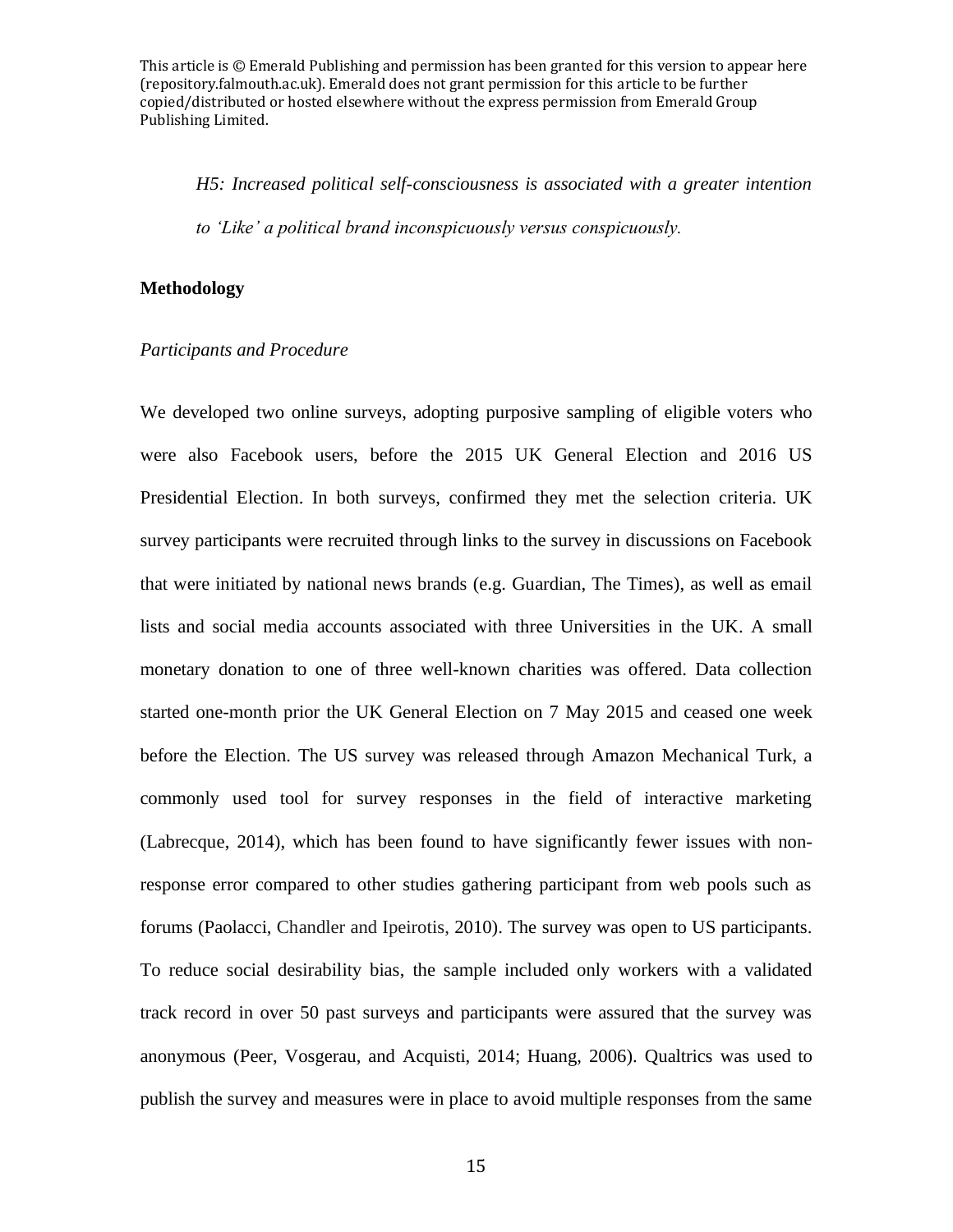participant. Data collection started 23 August 2016 and finished on the 3 September 2016.

Purposive methods are acceptable where criteria are objectively set and supported by the context (e.g. eligible voters / Facebook users). Typically, purposive sampling leads to non-generalizable findings beyond the sample (Black 1999). However, following the reasoning of Calder et al (1981), we maintain that theoretical generalizations are possible, where limitations are noted. First, it is impossible to acquire population lists of Facebook users who are also eligible voters in order to perform randomized sampling (Tow, Dell and Venable 2010). Second, this is consistent with sampling procedure for populations of adult Internet users (e.g. Park, Shin and Ju 2015; Marder et al., 2016b).

#### *Measures*

The surveys involved three core measures *proximity to the undesired social self,*  perceived from being seen to have liked a political party on Facebook, associated *social anxiety,* and *intention to 'Like'*. These constructs were measured in conjunction with the act of 'Liking' the Facebook brand page of either the two most popular UK parties (Conservatives and Labour) or the two candidates in the US 2016 Presidential Election: Hillary Clinton and Donald Trump. If a respondent stated that they had already 'Liked' one or both of these respective brands, related questions where skipped. Data pertaining to each of the four brands were combined for each construct. Multiple level randomization was set up to avoid order bias, specifically the order of the two political brands were randomized, as well as the presentation of the intention to 'Like' conditions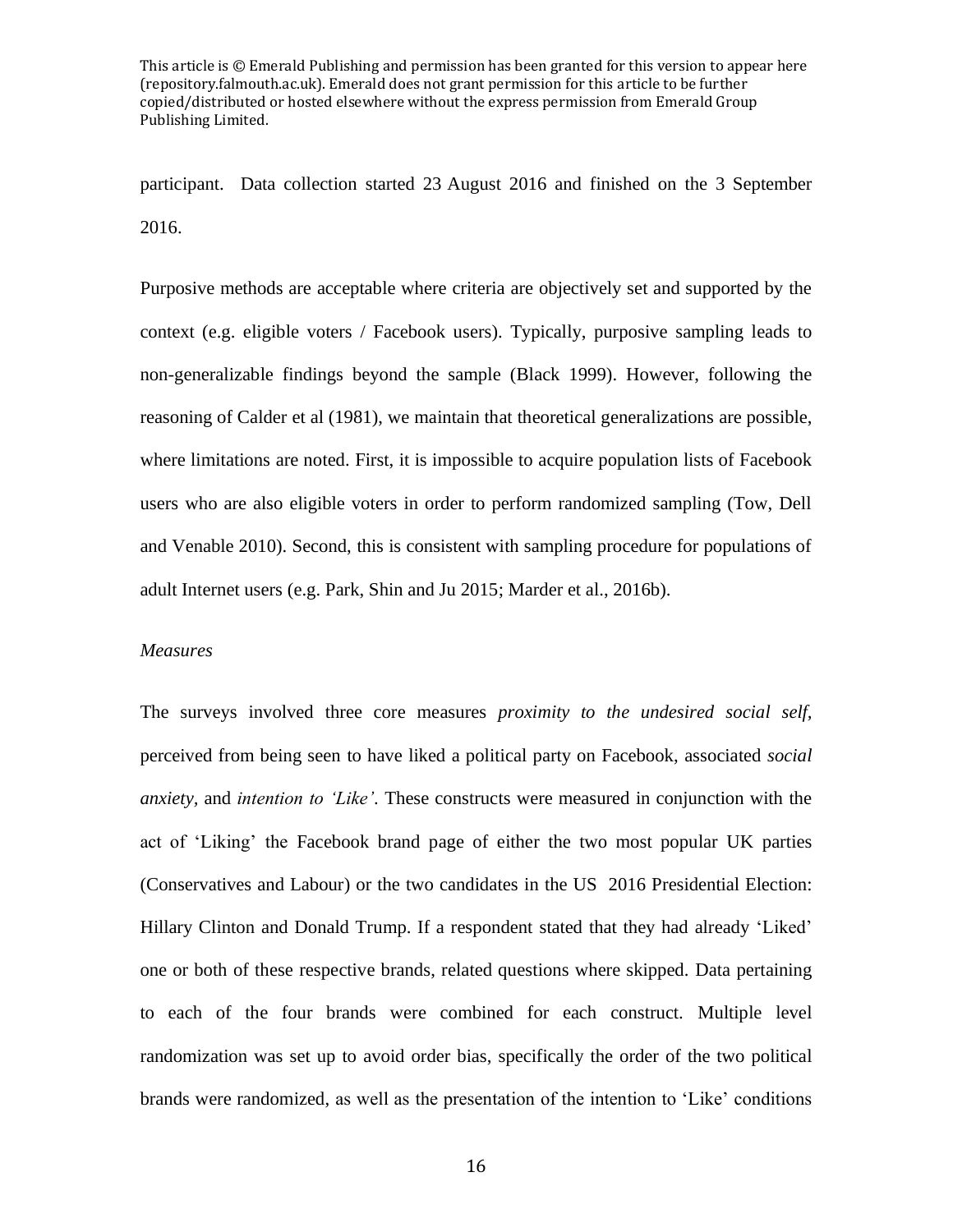(conspicuous vs. inconspicuous) within.

To measure *proximity to the undesired social self*, participants were asked the following question: "Imagine the scenario where you have 'Liked' [political party's] Facebook page and evidence of this has become visible to your Facebook 'friends'. Please indicate along the scale what image of yourself you consider this would portray to others". Adapted from Ajzen and Driver (1992), five-items, reported along a 7-point Likert scale (e.g. desired-undesired), were employed  $\alpha$  <.07 for all four political brands, (see Table 1 for factor loadings). A higher score represents that 'Liking' the page is closer to the undesired social-self.

To evaluate *social anxiety*, participants where asked how they would feel if others saw that they had 'Liked' the [brand's] Facebook page. Adapted from Feldman (1995), fouritems were employed, scored along a 7-point scale (e.g. Calm-Tense), <.07 for all four political brands, (see Table 1 for factor loadings). A higher score infers greater social anxiety.

*Intention to 'Like'* was evaluated under two scenarios. First, the real life condition whereby "When you click 'Like' on the [political party's or candidate's] Facebook page it will be visible to your friends". Second, a hypothetical 'Secret Like' which "would NOT be made visible to your Facebook friends". The sequence in which these scenarios were presented was randomized and a verification question validated that the sentiment of each scenario was understood. Adapted from Bosnjak and Rudolph (2008), the *Intention to 'Like'* employed two items, answered along a 7-point scale (Very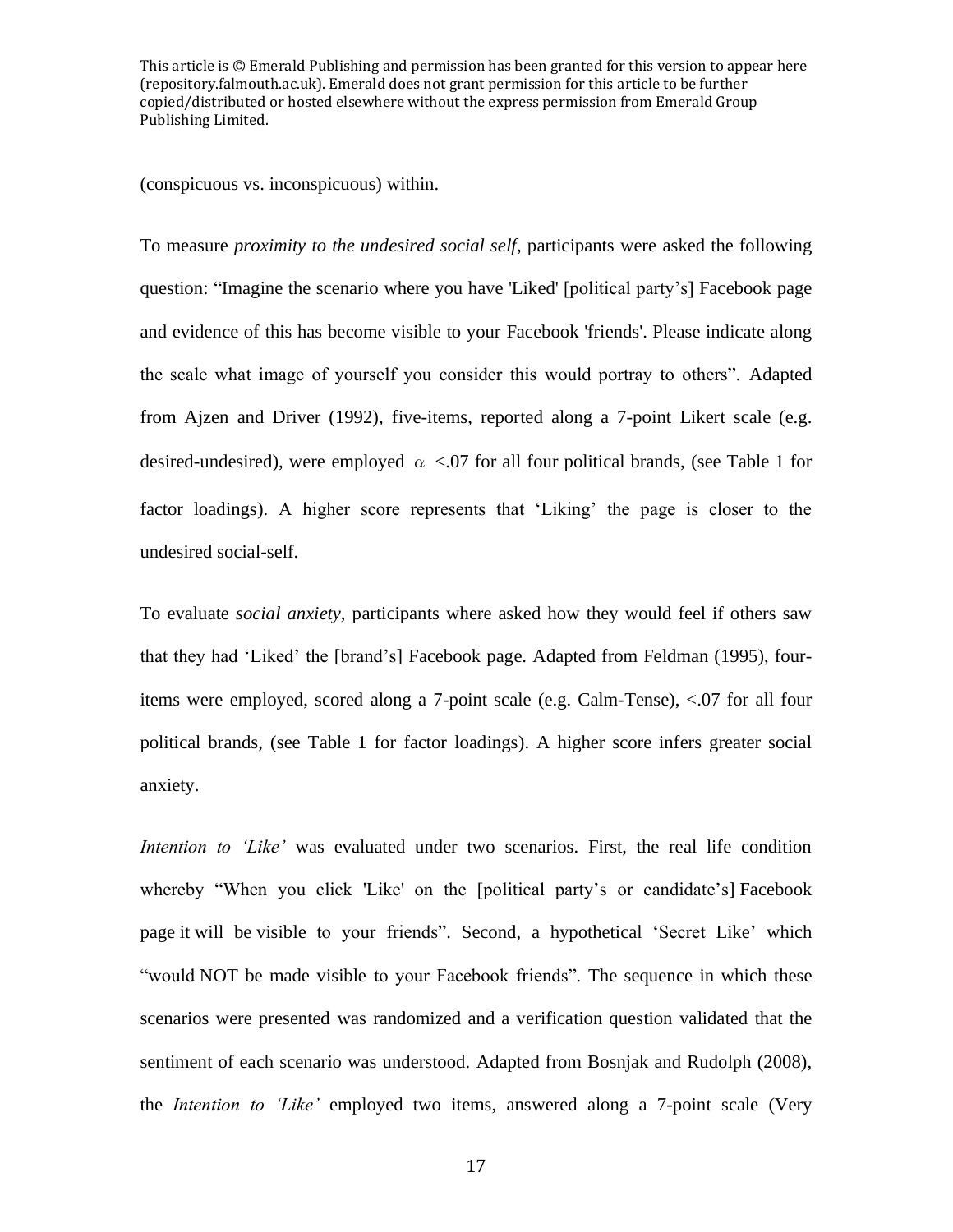Unlikely – Very Likely),  $\alpha$  (visible) and  $\alpha$  (secret) <.07 for all four political brands (see Table 1 for factor loadings). After each visibility condition for each political brand was presented (along with their subsequent measures), a verification question was presented. Participants were asked whether the answers given were dependent on whether the 'Like' of the political party/candidate was based on being secret or visible to their Facebook friends. A higher score for the intention to 'Like' scale represents a greater intention to 'Like'.

*Political self-consciousness* was assessed through a 3-item scale adapted from Fenigstein, Scheier and Buss (1975) to examine political consciousness on Facebook (e.g. my friends' and colleagues' opinions about me liking a candidate's Facebook page would cause me concern). This was scored along a 7-point scale (strongly disagree – strongly agree) [ $\alpha$  = .85 UK, .90 US]. A higher score indicates an increased level of political public self-consciousness.

*Control Variables.* It was crucial that respondents were motivated to some extent to 'Like' the party pages. If participants had no motivation, we could not claim that concerns related to their social self-concept inhibited their intention to 'Like'. An adapted version of Hanson et al.'s (2010) scale was used to measure motivation to 'Like' each of the party's pages: 10-items, scored along a 7-point scale (strongly disagree – strongly agree),  $\alpha$  = .88 UK, .90 US]. A higher score represents a higher motivation. Furthermore participants' *political orientation* was measured using Mehrabian's (1996) 7-item scale (conservativism – liberalism). This was measured using a 7-point Likert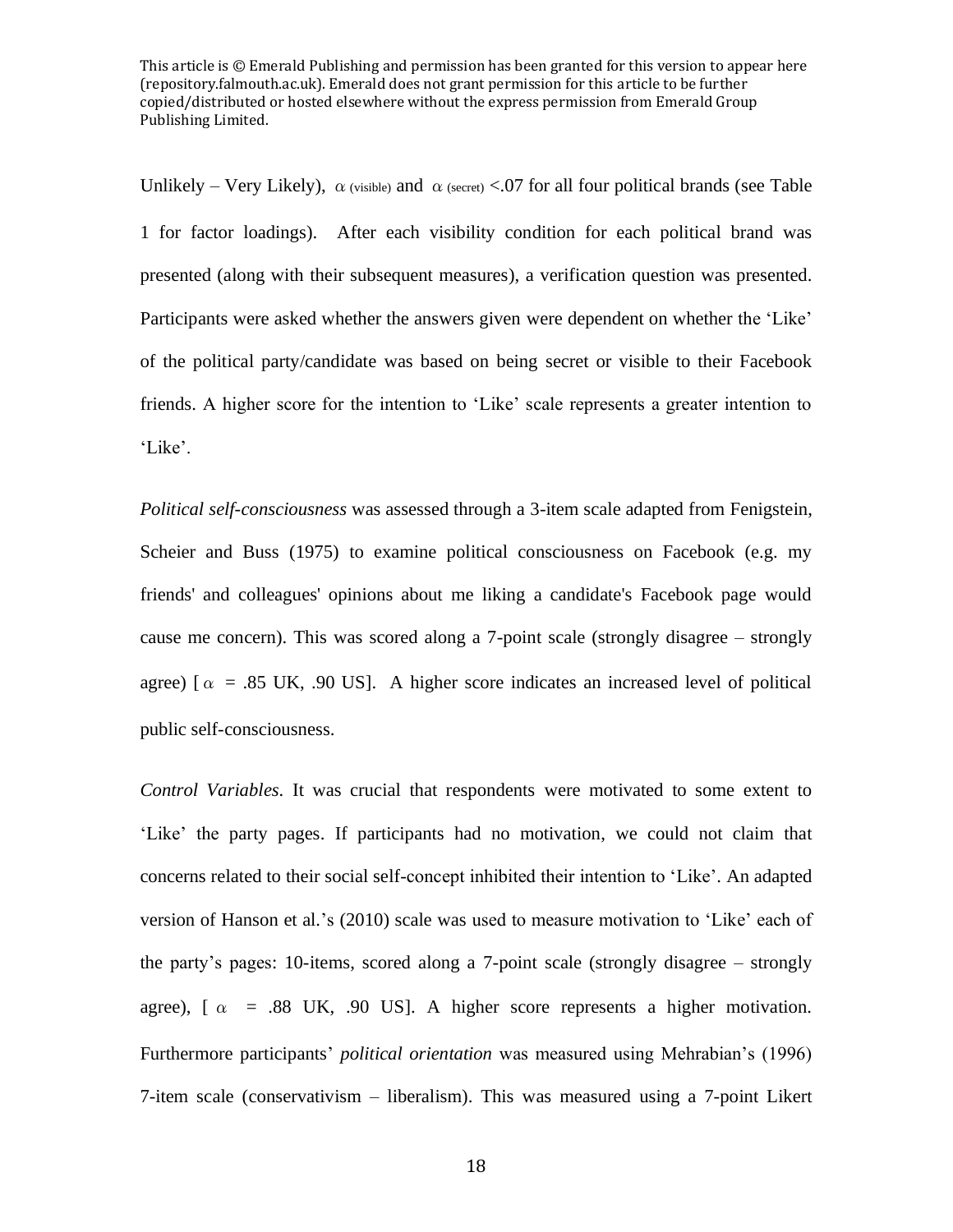scale (strongly disagree – strongly agree) [ $\alpha$  = .89 UK, .91 US]. A higher score signifies a greater orientation towards conservatism. *Facebook usage intensity* was measured through the scale created by Ellison et al. (2007) this involves 7 items, measured along 7 point scale (strongly disagree– strongly agree) scales and the additional item of number of Facebook friends was standardized to seven points, ( $\alpha = 0.78$  UK, .80 US). A higher score signifies higher usage intensity. Participants also reported their gender, age and if they used privacy settings to restrict visibility of all pages 'Liked' (Appendix A).

## **Results**

The UK survey was completed by 225 participants and the US survey by 980 participants. Following exclusions: (1) those who had already 'Liked' at least one of the political brands; (2) those who showed no motivation to 'Like' a political brand: (3) those who employed privacy settings that prevented their network seeing 'Likes': (4) those who failed one of the condition verification questions (15%), samples were: UK  $n = 169$ ; US n  $= 429$  for each political brand, in total n = 1,196.

UK survey participants were 57% female with a mean age of 28.4 years  $(SD = 10.5)$ . 97% percent resided in the UK. 47%/52% of respondents were in full-time education/employment respectively. In the US survey respondents were 66% female with a mean age of  $36.7$  ( $SD = 12.5$ ),  $59.7\%$  were full-time employed,  $16.5\%$  part-time, 12.6% unemployed and the remainder students and retirees. Overall both samples had a slightly liberal leaning, the UK/US scored  $3.12$  (*SD* = 1.53)/3.40 (*SD* = 1.38) respectively (central = 4). Harman's single factor test tested for possible presence of Common Method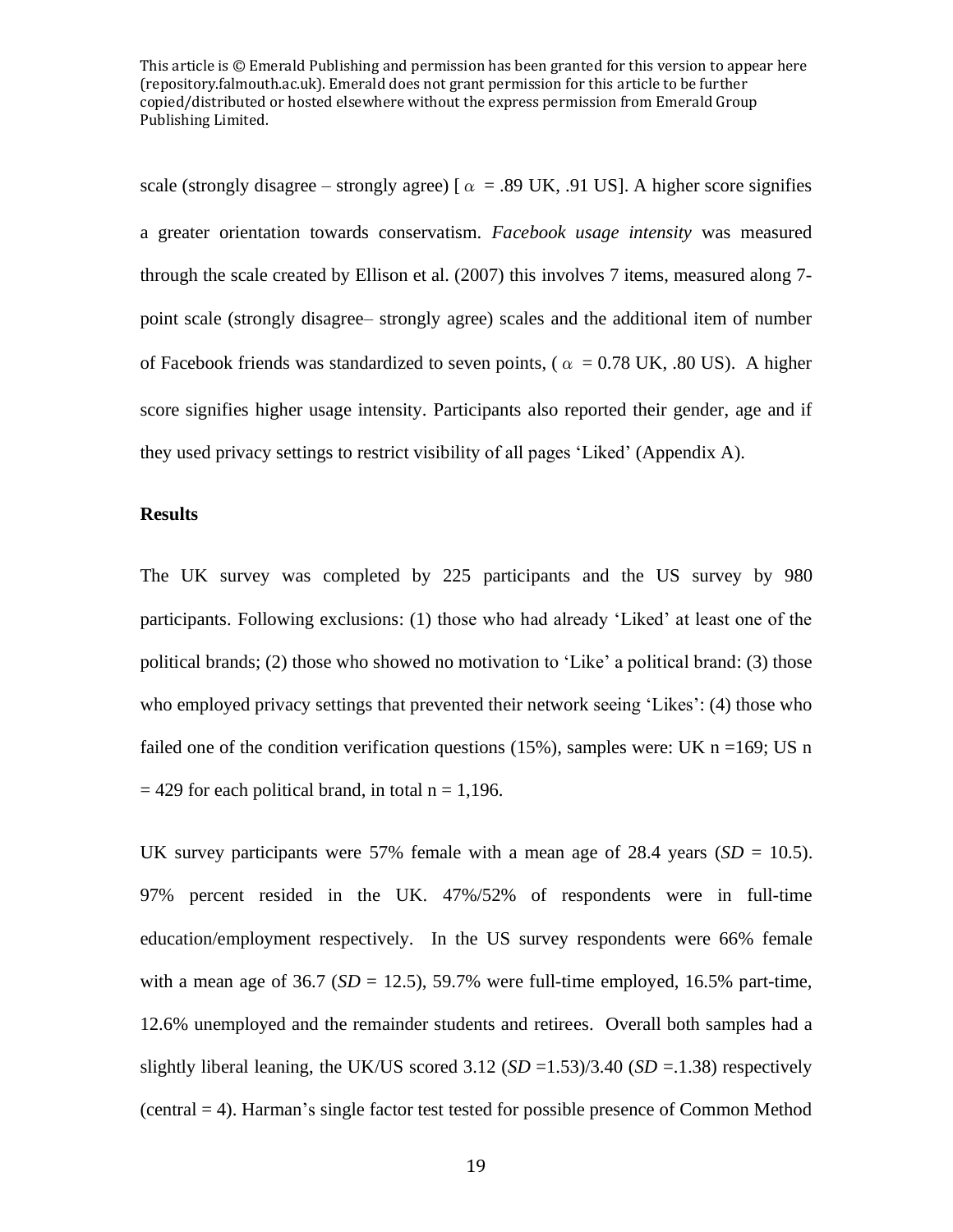Bias and 30% of variance was explained by a single factor, well below the threshold for establishing that bias was absent. The US and UK samples were tested for equivalence through a series of independent sample t-tests as suggested by Weber and Popova (2012), for the majority of the constructs equivalence was maintained at the guide threshold delta of Cohens *d* = .2 (Stegner, Bostrom and Greenfield, 1996), however for certain constructs equivalence was uncertain. Therefore, a 'dataset control variable' was created to control for and interpret nonequivalence, which may be due to the nature of brands being either political parties or candidates, or the country of origin (Davis, 2008). Constructs approximated a normal distribution apart from intention to 'Like' in both visible and secret scenarios, which had a positive skew. Although a cause for some caution, the tests are considered robust given the large sample size. Tests were carried out in line with Speed (1994) and outlined in table 1.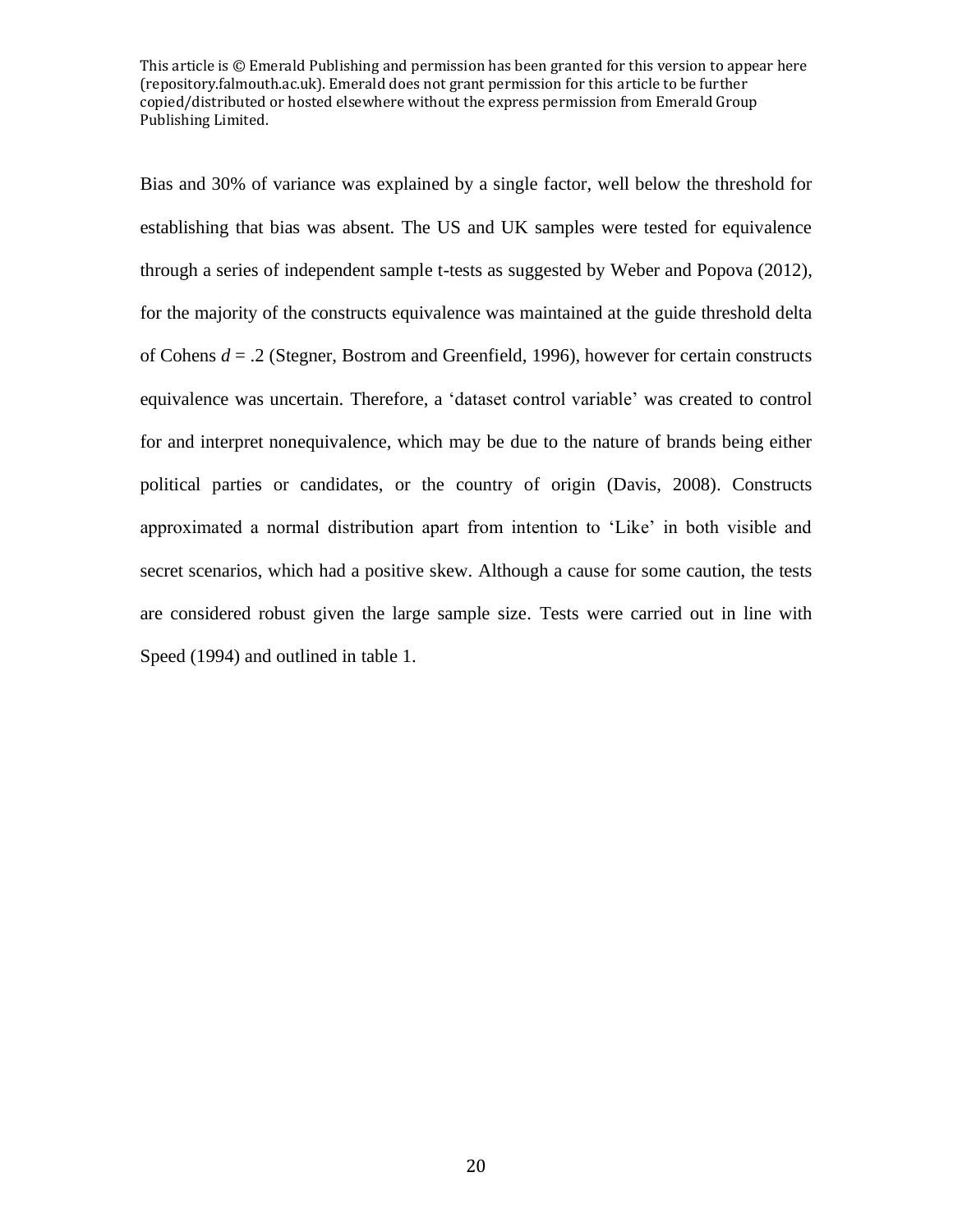# Table 1 – Regression Analysis

|                                 |                                                                             |      | Model 1<br>Social anxiety (DV) |          |          |      | Model 2<br>Intention to conspicuously 'Like<br>(DV)           |                          | Model 3<br>Intention to conspicuously 'Like<br>(DV)          |      |          |          |  |  |
|---------------------------------|-----------------------------------------------------------------------------|------|--------------------------------|----------|----------|------|---------------------------------------------------------------|--------------------------|--------------------------------------------------------------|------|----------|----------|--|--|
|                                 | $F(7,1160) = 158.224$ , p < 001 <sup>**</sup><br>Adjusted R-squared $= .48$ |      |                                |          |          |      | $F(7,1160) = 42.417$ , p < 001,<br>Adjusted R-squared $= .20$ |                          | $F(8,1160) = 21.60, p < .001,$<br>Adjusted R-squared $= .20$ |      |          |          |  |  |
|                                 | $\beta$                                                                     | s.e  | t                              | p        | β        | s.e  | t                                                             | p                        | β                                                            | s.e  | t        | p        |  |  |
| Proximity to the undesired self | .618                                                                        | .083 | 28.894                         | $.000**$ | $-.451$  | .027 | 16.751                                                        | $.000**$                 | $-.301$                                                      | .035 | $-8.651$ | $.000**$ |  |  |
| Political self-consciousness    | .214                                                                        | .021 | 10.087                         | $.000**$ | $-0.019$ | .027 | $-.728$                                                       | .466                     | .033                                                         | .027 | 1.203    | .229     |  |  |
| Facebook usage intensity        | .080                                                                        | .023 | 3.485                          | $.001**$ | .055     | .029 | 1.889                                                         | .059                     | .075                                                         | .029 | 2.601    | $.001**$ |  |  |
| Political orientation           | $-.050$                                                                     | .022 | $-2.263$                       | $.024*$  | .021     | .028 | .745                                                          | .456                     | .008                                                         | .027 | .310     | .756     |  |  |
| Dataset control variable        | .255                                                                        | .051 | 4.942                          | $.000**$ | .115     | .065 | 1.778                                                         | .076                     | .178                                                         | .064 | 2.762    | $.006**$ |  |  |
| Age                             | .023                                                                        | .023 | $-.991$                        | .322     | $-.025$  | .030 | $-.828$                                                       | .408                     | $-.030$                                                      | .029 | $-1.040$ | .299     |  |  |
| Gender                          | .056                                                                        | .045 | 1.254                          | .210     | .201     | .056 | .357                                                          | .721                     | .034                                                         | .055 | .611     | .541     |  |  |
| Social Anxiety                  |                                                                             |      |                                |          |          |      |                                                               | $\overline{\phantom{a}}$ | $-.245$                                                      | .036 | $-6.745$ | $.000**$ |  |  |

\*p<.05, \*\*p<.01 (Two-tailed)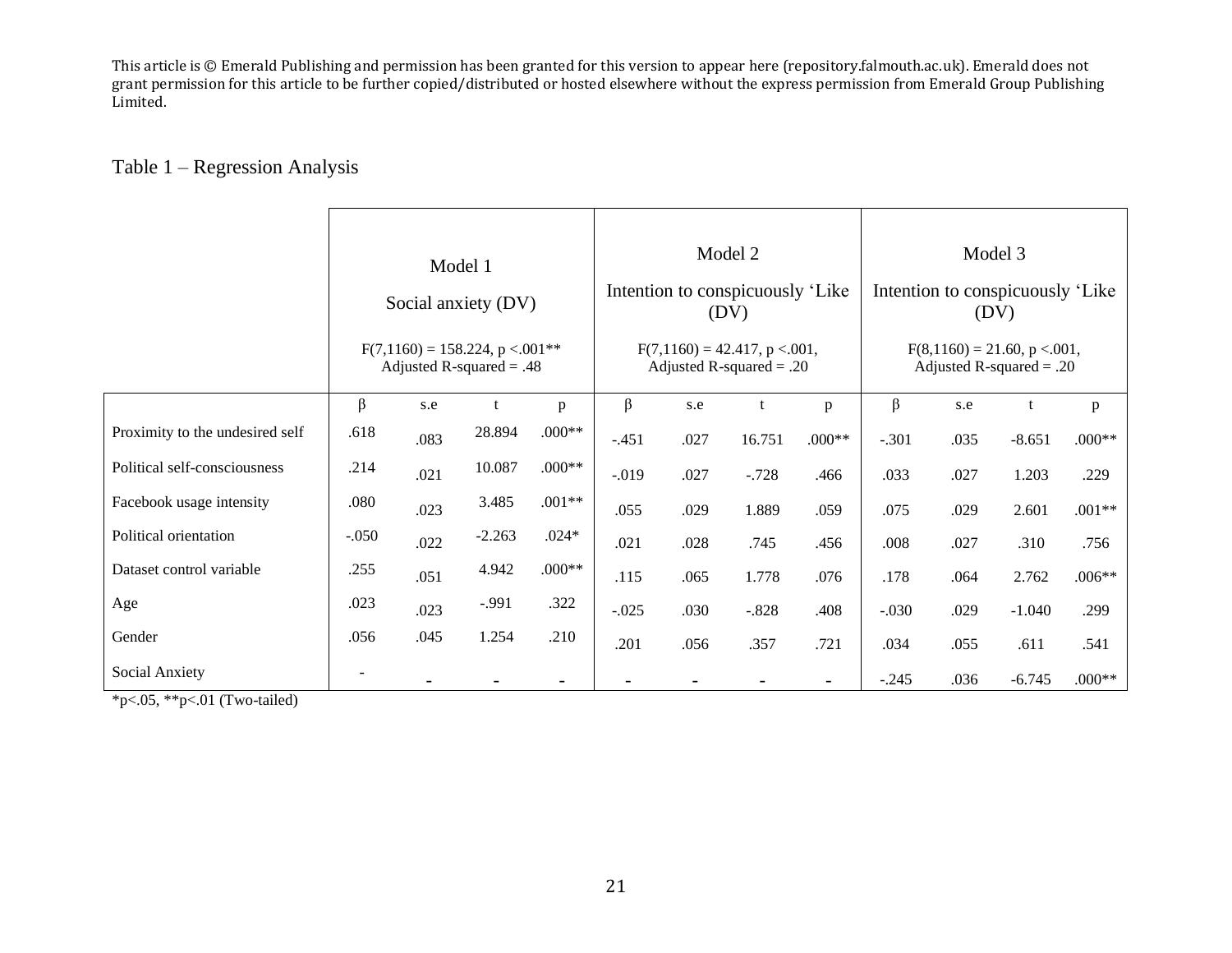#### *Undesired self and conspicuous 'Liking' of Political brands (H1 –H3)*

Mediation analysis using Preacher and Hayes  $(2008)$  bootstrapping method  $(n=10.000)$  chosen to overcome the limitations of previous methods (Zhao, Lynch and Chen 2009). *Proximity to the undesired self* was entered as the independent variable (*IV*), *social anxiety* the mediator (*M*) and *intention to 'Like' the party's Facebook* page (taken from the conspicuous 'Like' condition) as the dependent variable (*DV*). *Political self-consciousness*, *Facebook usage intensity*, *political orientation*, *gender*, *dataset control variable* and *age* were added as covariates. The bootstrap method provides three regressions and a bootstrapped coefficient for the *M*, overall allowing for the testing of H1-H3. Model 1, regresses the *IV* on *M* testing H1 and providing the pathway (*a*). Model 2, regresses the *IV* on the *DV* providing total effect (*c*) testing H2. Model 3 regresses both the *IV* and *M* on the *DV*, providing the direct effect (c)  $[\beta_{IV}]$  and (*b*)  $[\beta_{M}]$ . A bootstrapped analysis of the product of *a* and *b* provides a confidence interval which allows for the determination of the indirect effect, addressing H3. Collinearity statistics were checked for all regression analyses; VIF statistics were satisfactory as all were below 2 (Hair, Ringle and Sarstedt 2011). A correlation matrix is provided in Appendix B. Possible heteroscedasticity was assessed through inspections of QQ plots, due to the nature of the inferential tests being sensitive to deviations in normality, the the plots were satisfactory (Hall 1987).

H1 is supported as the proximity to the undesired social-self positively predicts social anxiety,  $\beta = .618$ , p <.01 (Model 1). Note that a higher value for proximity to the undesired social-self means a closer proximity (i.e. a worse image to others). This shows that people perceive conspicuous 'Liking' of a political brand on Facebook casts a worse image (i.e. is closer to their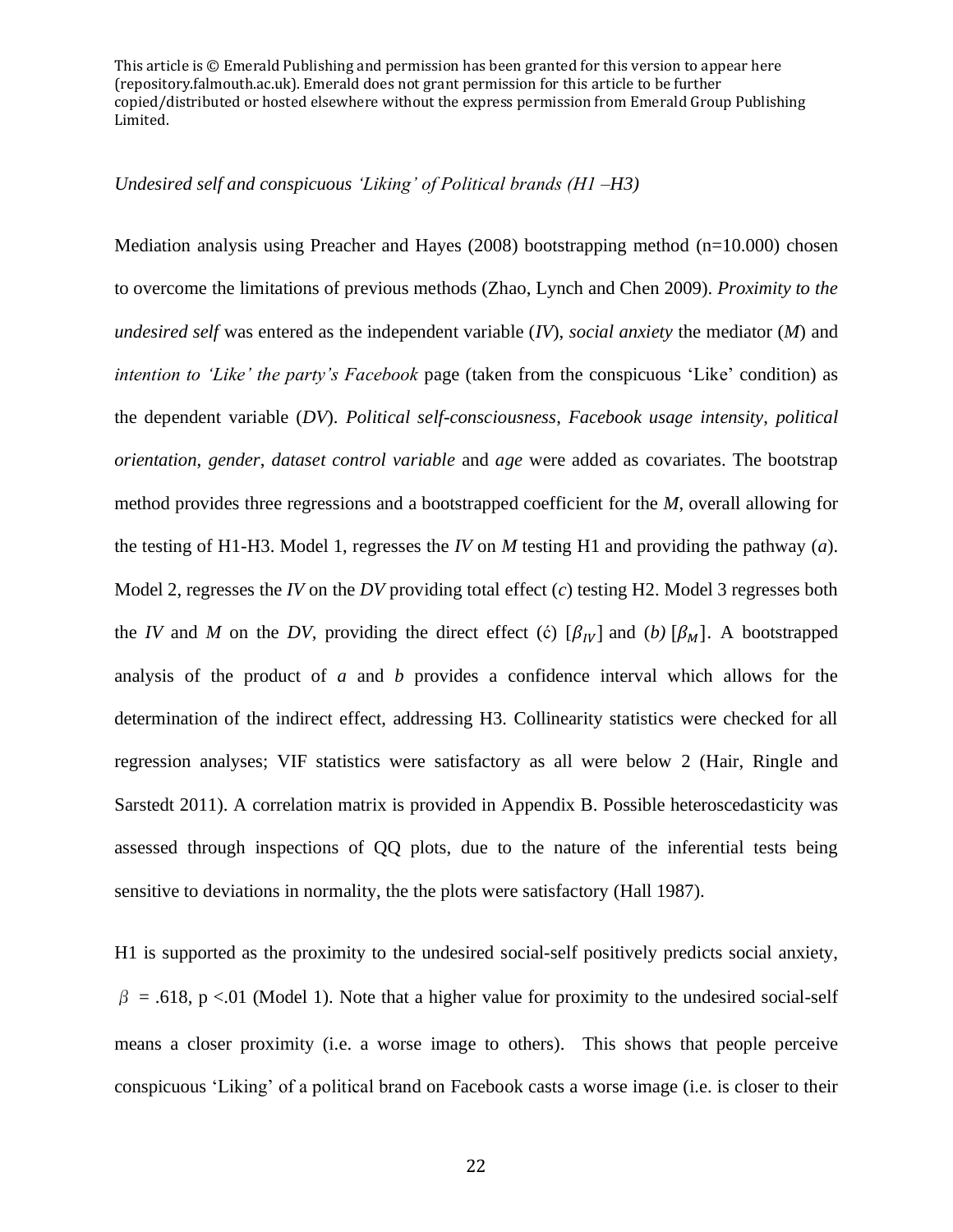undesired social-self). A greater level of social anxiety is predicted to take place if this behavior occurred.

H2 is supported as proximity to the undesired self negatively predicts intention to 'Like',  $\beta$  $=$  -.451, p <.01 (Model 2). When participants perceived that the 'Liking' of a political brand's Facebook page approaches an undesired social-self intention to 'Like', the page is reduced.

The bootstrapped confidence interval (95%) for indirect effect (ab) shows that social anxiety is a significant mediator between proximity to the undesired-self and intention to 'Like' (i.e. the confidence interval does not cross zero) [Lower -.198, Upper -.110]. H3 is thus supported. Inspection of Model 3 allows us to conclude that the mediation is complementary (sometimes termed partial) (Baron & Kenny, 1986; Zhao, Lynch and Chen 2010). Comparing Models 3 with 2, shows the coefficient for the proximity to the undesired social self decreases from -.451 to - .301 and in both cases it remains significant  $(p<.01)$ .

Model 1 revealed a positive relationship between political self-consciousness and social anxiety  $(\beta = .214, p < .01)$ . Model 1 further showed significant relationship between Facebook usage intensity and social anxiety ( $\beta$  = .080, p <.01). Model 3 found Facebook usage intensity positively predicts intention to 'Like' ( $\beta$  = .075, p <.01) when social anxiety is controlled for. In addition, the dataset control variable was significant in model 1 and 3 ( $p<.01$ ) with a positive coefficient suggesting that the US sample have higher anxiety associated with 'Liking' a political brand and also higher intention to 'Like' (when anxiety is controlled for) compared to the UK sample. Political orientation was significant in Model 1 ( $p<0.05$ ) with a negative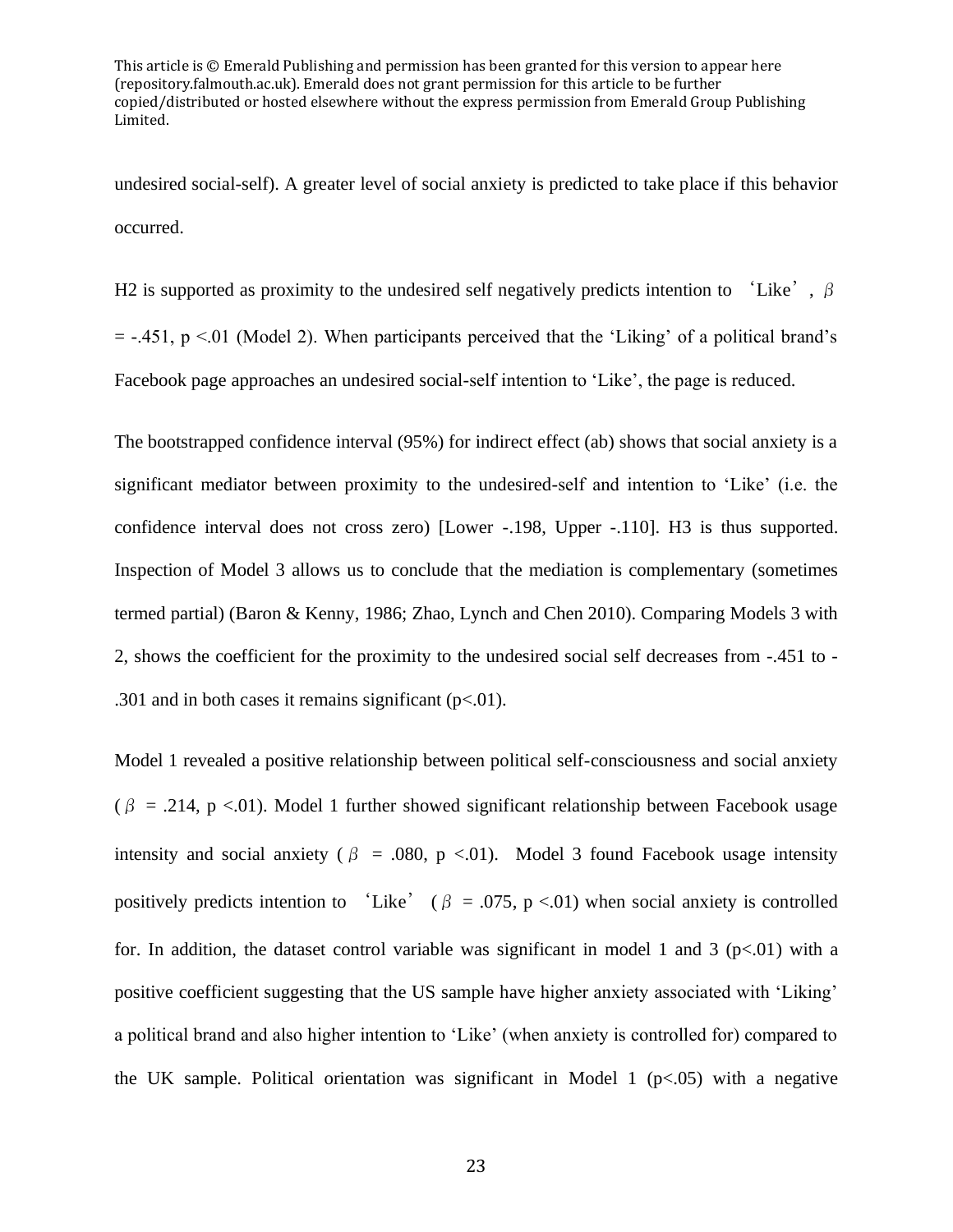coefficient suggesting increased liberalism coincides with lower social anxiety. Age and gender had no significant effect in the model.

#### *Conspicuous vs. Inconspicuous 'Liking' (H4-H5)*

A mixed-model ANCOVA was employed to address H4 (Table 2). The within-subject factor *visibility* consisted of two levels: *conspicuous 'Like'* vs *secret* 'Like'. The between-subject factor *proximity* is a dichotomization of the proximity to the undesired social-self variable, creating two levels *'close'* to the undesired self and '*distant'*. The split was carried out on the basis that the central node (four) in the original semantic differential scales represents a neutral image to others. Participants who scored  $\geq 3$  were considered distant whereas those  $\leq 5$  close to their undesired social-self. Using an ANCOVA and a binary proximity variable provides intuitive findings that are more easily decipherable with regards to contrasting conspicuous versus inconspicuous conditions. We acknowledge the drawbacks of dichotomizing variables and provide further regression analysis to support the findings of the above, with the undesired social-self as continuous variable (Cohen 1983; Royston Altman and Sauerbrei 2006) (Table 3).

Facebook usage intensity, political self-consciousness, the dataset variable, age, and gender were entered as control variables. As the Box-M test for homogeneity of covariance matrices was significant  $(p<0.01)$ , Pillai Trace correction was applied. The findings showed that the mean intention to 'Like' differed significantly across the two visibility levels, participants showed a higher intention to 'Like' the 'secret' page (MD = .776, p <.01). In support of H4 the interaction between visibility condition and proximity was significant ( $p < .05$ ). Figure 2 illustrates the nature of this interaction. Although intention to 'Like' was greater when it was secret over both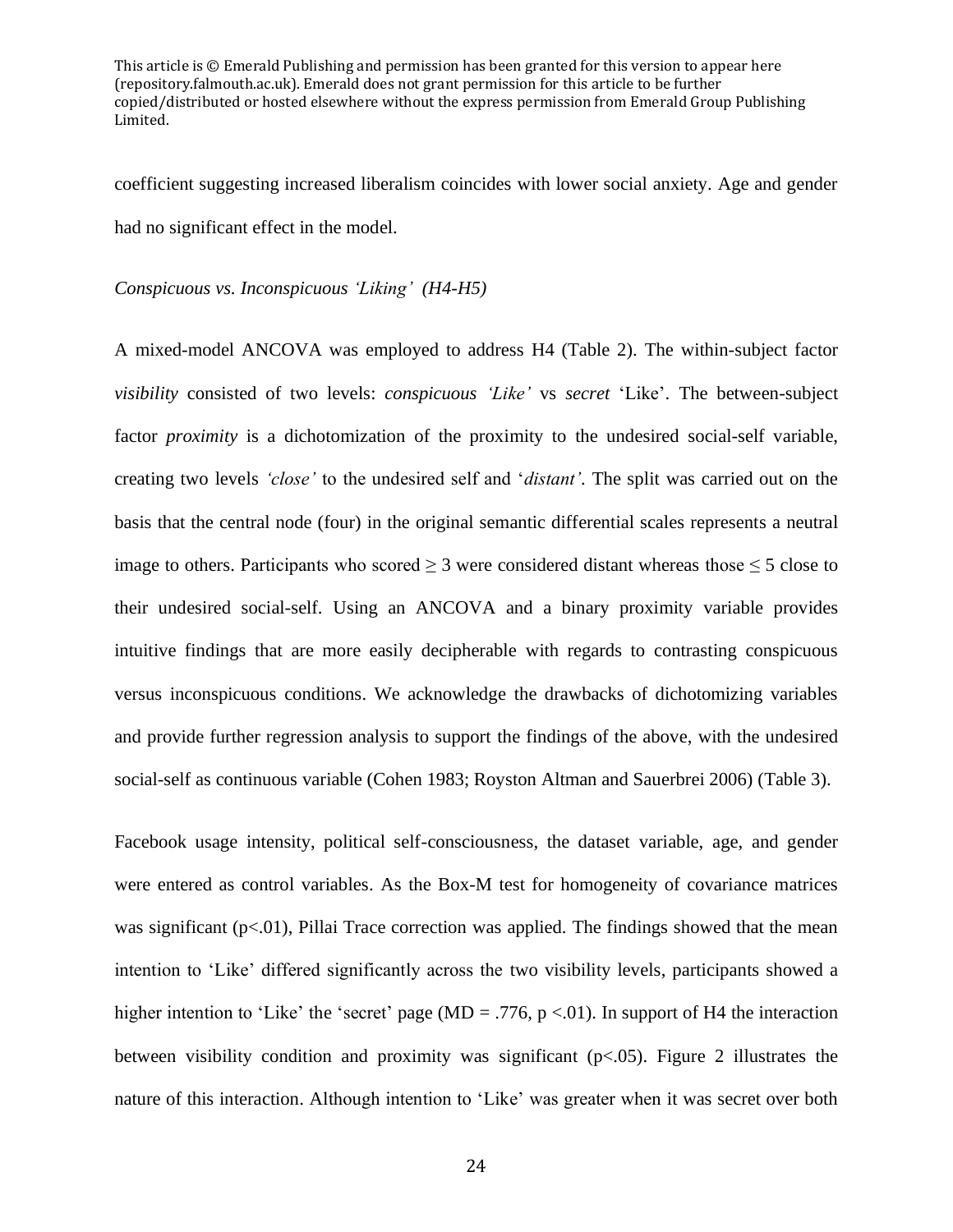proximity levels, the difference between the visibility levels was less when the proximity was close. Visibility also provided significant interactions with Facebook usage intensity  $(p<.01)$ , political self-consciousness ( $p<0.01$ ) and political orientation ( $p<0.05$ ). The three-way interaction between visibility, the dataset control variable and proximity was also significant (p<.05).

| Within-subject effects          | F(12, 714) | Significance | Partial Eta |
|---------------------------------|------------|--------------|-------------|
| Visibility                      | 6.726      | $.001**$     | .010        |
| Visibility * Proximity          | 4.440      | $.035*$      | .006        |
| Visibility * Usage Intensity    | 10.164     | $.001*$      | .014        |
| Visibility * Political self-con | 38.849     | $.000**$     | .052        |
| Visibility * Pol orientation    | 5.225      | $.023*$      | .007        |
| Visibility * Dataset control    | .137       | .711         | .000        |
| Visibility * Age                | .037       | .852         | .000        |
| Visibility * Gender             | 1.921      | .166         | .003        |
| Visibility * Gender * Dataset   | .000       | .988         | .000        |
| Visibility * Gender * Proximity | .320       | .571         | .000        |
| Visibility *Dataset * Proximity | 3.84       | $.049*$      | .005        |
| Vis * Gender * Prox * Dataset   | .245       | .641         | .000        |

 $*p<.05, **p<.01$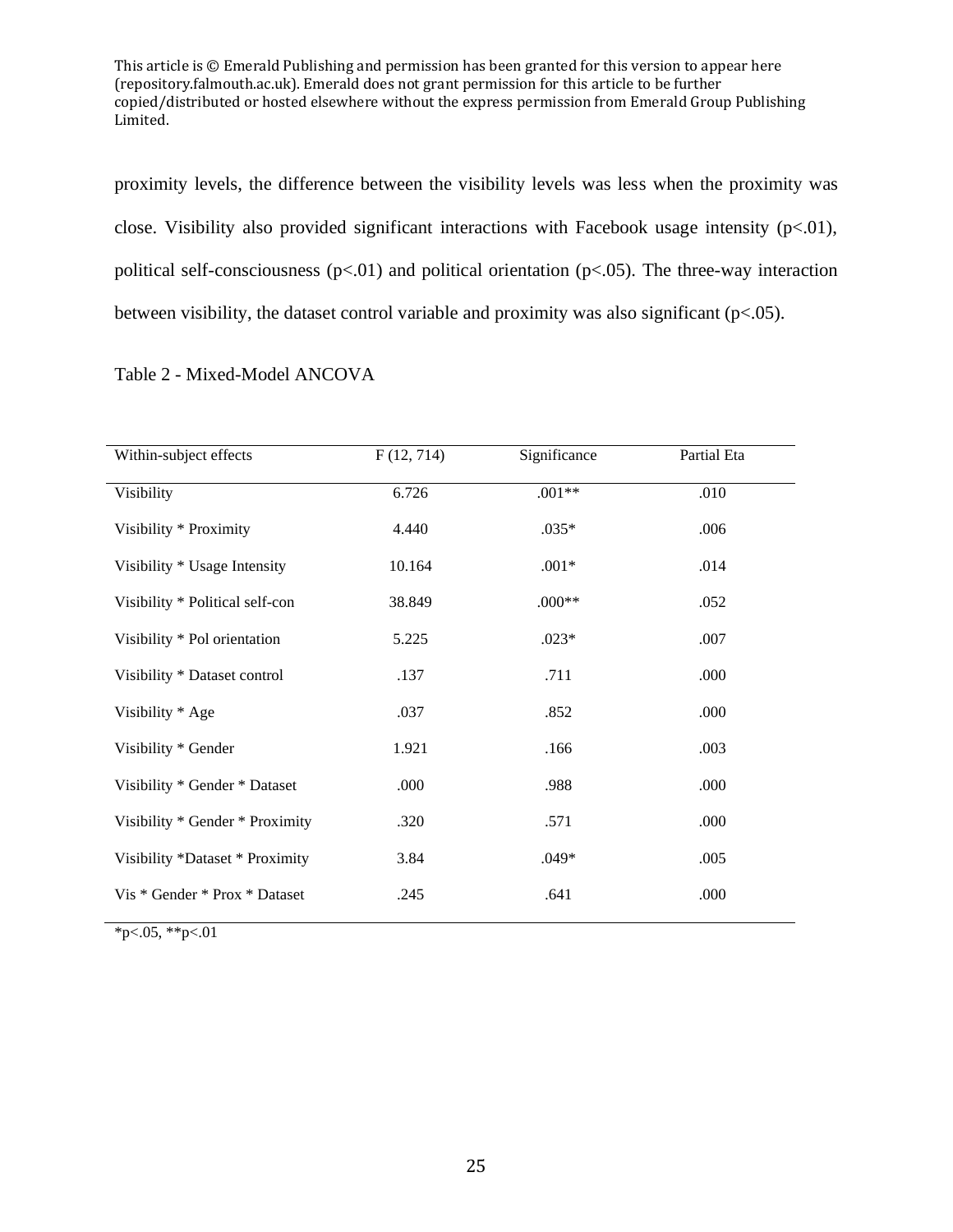Figure 2 – Interaction effects



A multiple regression analysis was carried out using the dependent variable *difference between the intention to 'Like'* across the two visibility levels (conspicuous – inconspicuous). The main IV of interest is *proximity to the undesired social-self.* Political self-consciousness, Facebook usage intensity, gender, age, the dataset control variable and political orientation were added as controls. Assumptions were checked and were satisfactory. This provided further support for H4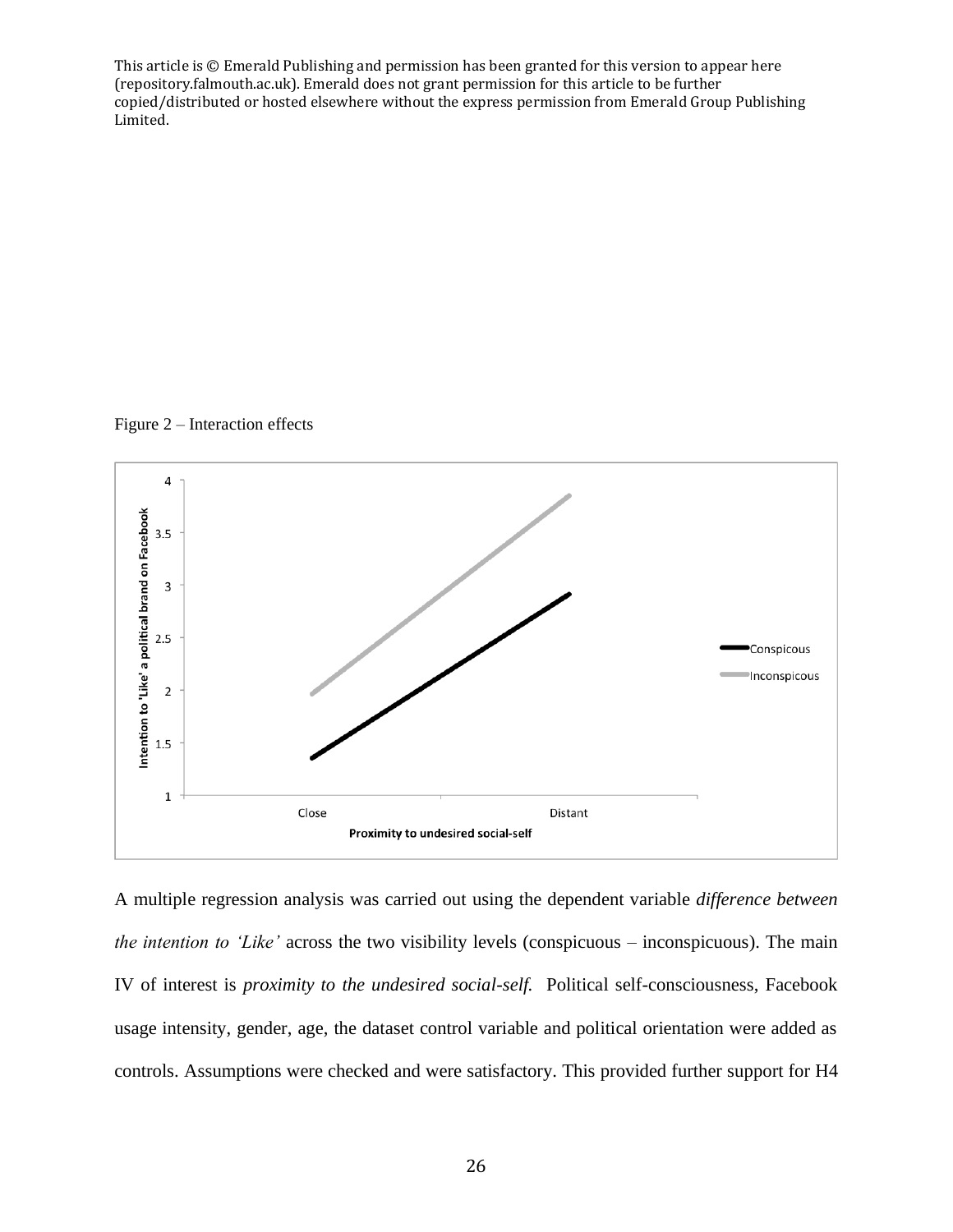as proximity to the undesired social-self was a negative predictor of the differences in 'Like' intention across visibility levels ( $\beta$  = -.143, p <.01). Increased political self-consciousness ( $\beta$  $= .217$ , p  $< .01$ ) was found to increase the difference intention between 'Liking' political brands across the two visibility conditions, supporting H5, that more self-conscious individuals are more inclined to like inconspicuously. Facebook usage intensity ( $\beta$  = .104, p <.01) was also a positive predictor for difference in 'Like' intention: the more intense or politically selfconscious the user, the more inclined they are towards inconspicuous 'Liking'. There were no further significant effects of the control variables.

|                                 | $\beta$ Standardized<br>(S.E) | t      | Significance |
|---------------------------------|-------------------------------|--------|--------------|
| Proximity to the undesired self | $-.143(.027)$                 | -4.977 | $.000**$     |
| Political self-consciousness    | .217(.025)                    | 8.832  | $.000**$     |
| Facebook usage intensity        | .104(.033)                    | 3.664  | $.000**$     |
| Political orientation           | .045(.030)                    | 1.600  | .110         |
| Dataset control variable        | .007(.101)                    | .216   | .829         |
| Age                             | .022(.003)                    | .735   | .463         |
| Gender                          | .034(.088)                    | 1.175  | .240         |

Table 3: Intention over secret vs. visible 'Liking'

 $F(7,1160) = 18.126$ , p <.001, Adjusted R-squared = .09. \*p<.05, \*\*p<.01 (Two-tailed)

## **Discussion**

Overall the findings contribute valuable knowledge for political marketers on the role of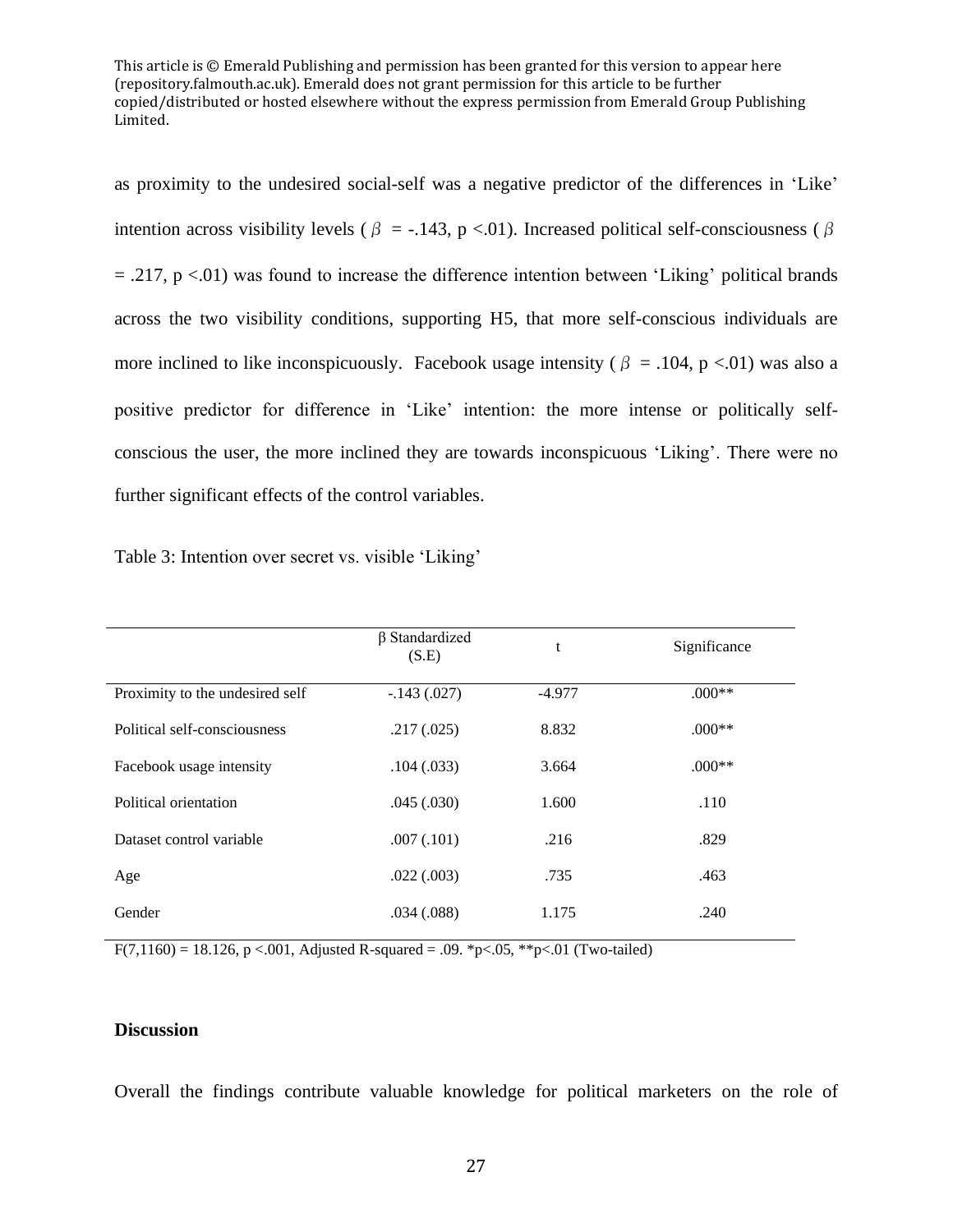visibility of political brand interaction through SNS. Most notably, that existing knowledge of self-concept within marketing is challenged by social norms of disclosure of political affiliation. Furthermore, our research contributes to calls from marketing scholars for further investigation into the undesired-social within the social self-concept (Bosnjak and Rudolph 2008; Hogg and Bannister 2001; Hassan and Hamilton 2010). We found that the perceived proximity to the undesired social-self from the action of 'Liking' a brand is positively related to the magnitude of social anxiety caused, which is in line with Marder et al (2016). Further, proximity to the undesired social-self has a negative impact on intention to conspicuously 'Like' a brand, a relationship mediated by social anxiety. As the size of this effect fell when social anxiety was accounted for, but still remained significant, this suggests only partial mediation and therefore the existence of other possible mediators. One such variable may be 'expectancy' i.e. perceived likelihood that 'Liking' the brand will actually be seen by specific Facebook friends or generally on the site (Carver and Scheier 2001; Leary and Kowalski 1995). The association between the undesired-self, social anxiety and avoidance-based behavior concurs social psychological perspectives (Higgins, 1987; Leary 1996) and supports Bosnjak and Rudolph's (2008), argument for the need for marketers not just to consider positive self-guides but also the commonly neglected negative reference points.

Contrasting conspicuous versus inconspicuous behaviour with brand interactions on SNS, we support Marder et al's (2016), finding that people show a greater intention to 'Like' a political brand privately (i.e. inconspicuous), also that visibility hinders brand interaction (Shmargad and Watts 2016). However in contrast to prior knowledge of the self-concept was the lack of interaction between visibility levels (conspicuous versus inconspicuous) and the proximity to the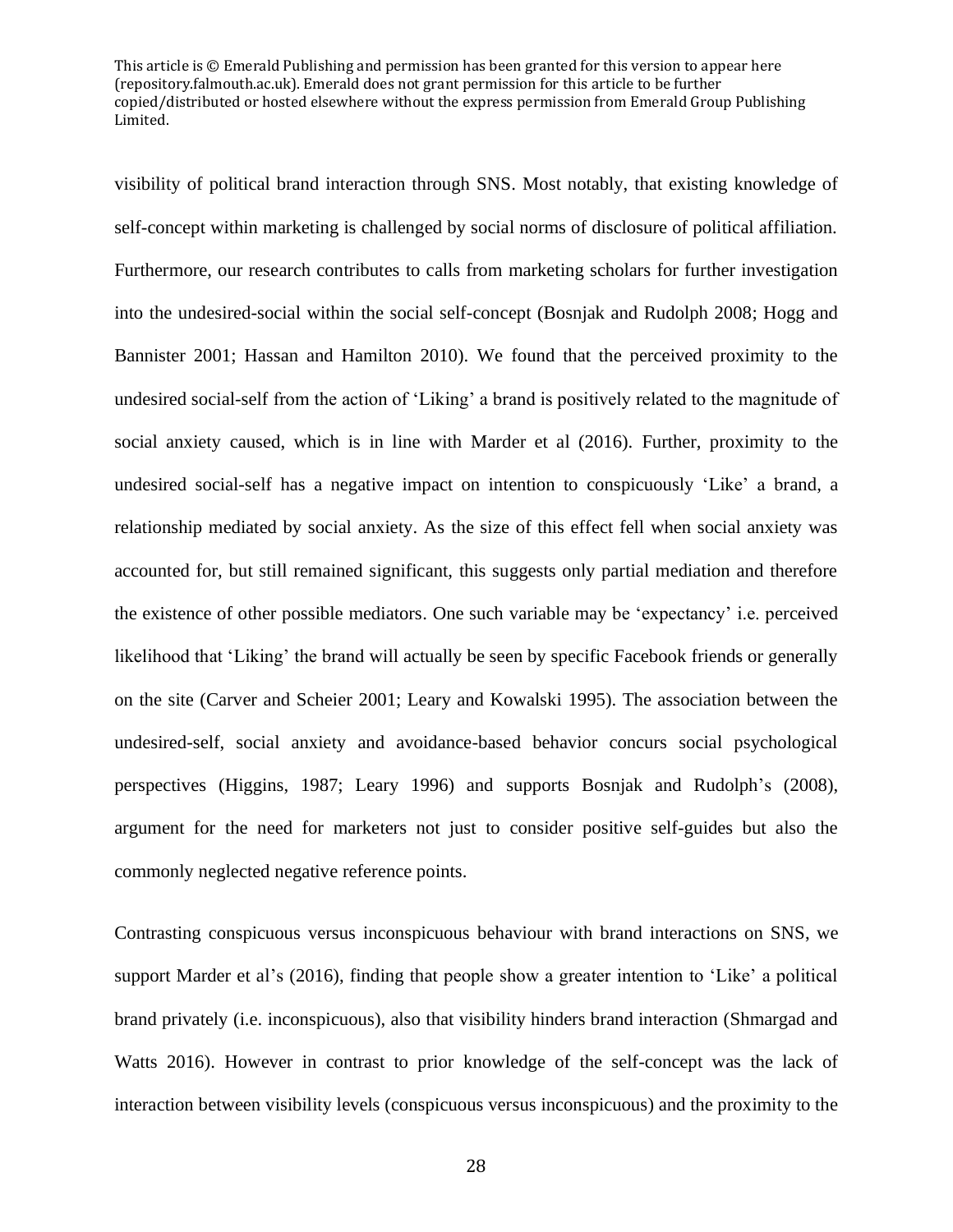undesired social-self (close versus distant). Based on existing social psychological and marketing theory, we would have expected that if 'Liking' a brand makes one appear favourable to others, users would be more inclined to 'Like' conspicuously than inconspicuously, and vice versa. However, the crux of our results find that people prefer to 'Like' political brands secretly, irrespective of how their audience would perceive them if this was done visibly.

We propose this novel finding might be partially explained by the existence of context collapse and the notion that a 'lowest-common denominator' effect occurs in the presence of multiple audiences with diverse standards (Marwick and Boyd, 2011; Vitak, 2012). Although largely 'Liking' a political party may be distant from an undesired social-self, for certain audiences this may not be the case and therefore inconspicuous is preferred*.* However, we believe our finding is more likely explained by people not wanting to project their political affiliations in public (Starr et al., 2008, Rosenberg, 1954). Our regression in Table 3 provides support for this proposal, showing that electorates who are more self-conscious of exposing to others their political views reported a greater intention towards 'Liking' inconspicuously. These findings highlight an important difference in consumer behaviour related to political brands versus general brands, adding to those noted by Lock and Harris (1996). Unlike the normal scenario where if a brand makes you look good 'flaunt it'; for political brands this is not the case. This suggests that generally accepted theorized brand behaviour stemming from knowledge of the self-concept (Sirgy, 1982), found to previously hold for general consumption through SNS (Hollenbeck and Kaikati 2012), might be contradicted by a social norm of non-disclosure associated with political brands.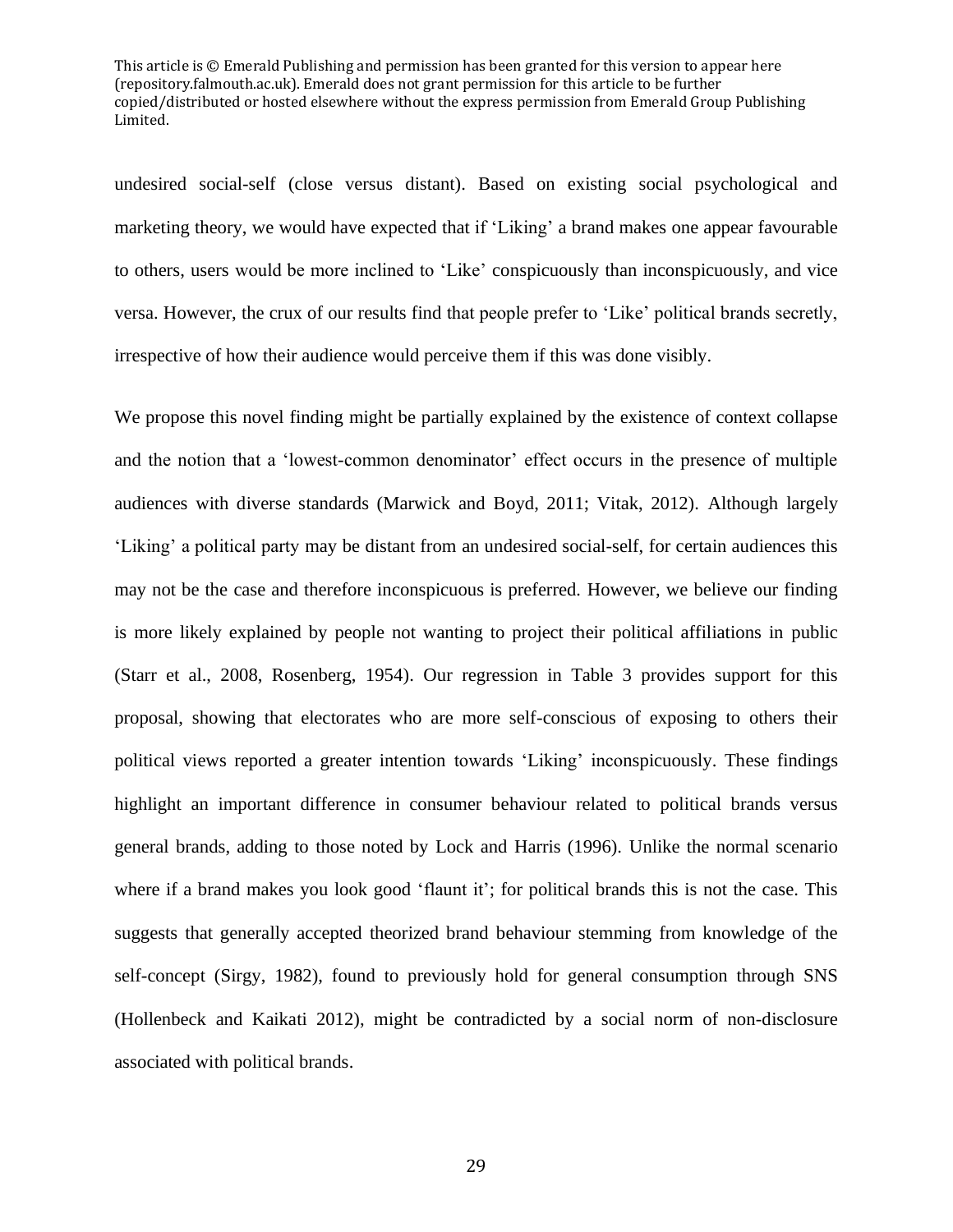We do not suggest that self-concept theory itself does not hold for this phenomenon, but that the general viewpoint of consumer behavior theorists is challenged in the political context. Further research should be conducted into possible differences between the political self-concept and the more general consumer self-concept. Researchers may locate the salient schemas (e.g. norms of expression, disclosure) that drive public affiliation with political brands. In addition future research could examine the impact and boundary conditions of the prevailing norm for consumers not to disclose their political inclination. It is also important to note that in response to Hogg and Banister's (2001) call for understanding the visibility of consumption driven by the undesired-self, our research provides valuable insight into the area of political marketing. Findings here should not be considered for more general marketing phenomena given the nuanced contextual elements of this study discussed above. Thus, we add to the call for work into the visibility within undesired-self related consumption.

We note a significant interaction between proximity to the undesired social-self and visibility level, albeit with a relatively weak effect size (Partial Eta = .006). Supported by the additional regression, there is a greater difference between intention to 'Like' conspicuously versus inconspicuously when it is perceived that doing so would portray a more positive impression. We believe this finding influenced by the congruence between one's own beliefs and that represented by the brand, rather than social selves. It is known that people's own values often align with those of their friends (Jussim and Osgood 1989), therefore we can assume that a close proximity to the undesired social-self mirrors the distant proximity to one's own ideal-self. Consequently, intention to 'Like' in either visibility condition reduces. In contrast, if the person felt that 'Liking' a brand was favourable, both to themselves and to others, then there would be a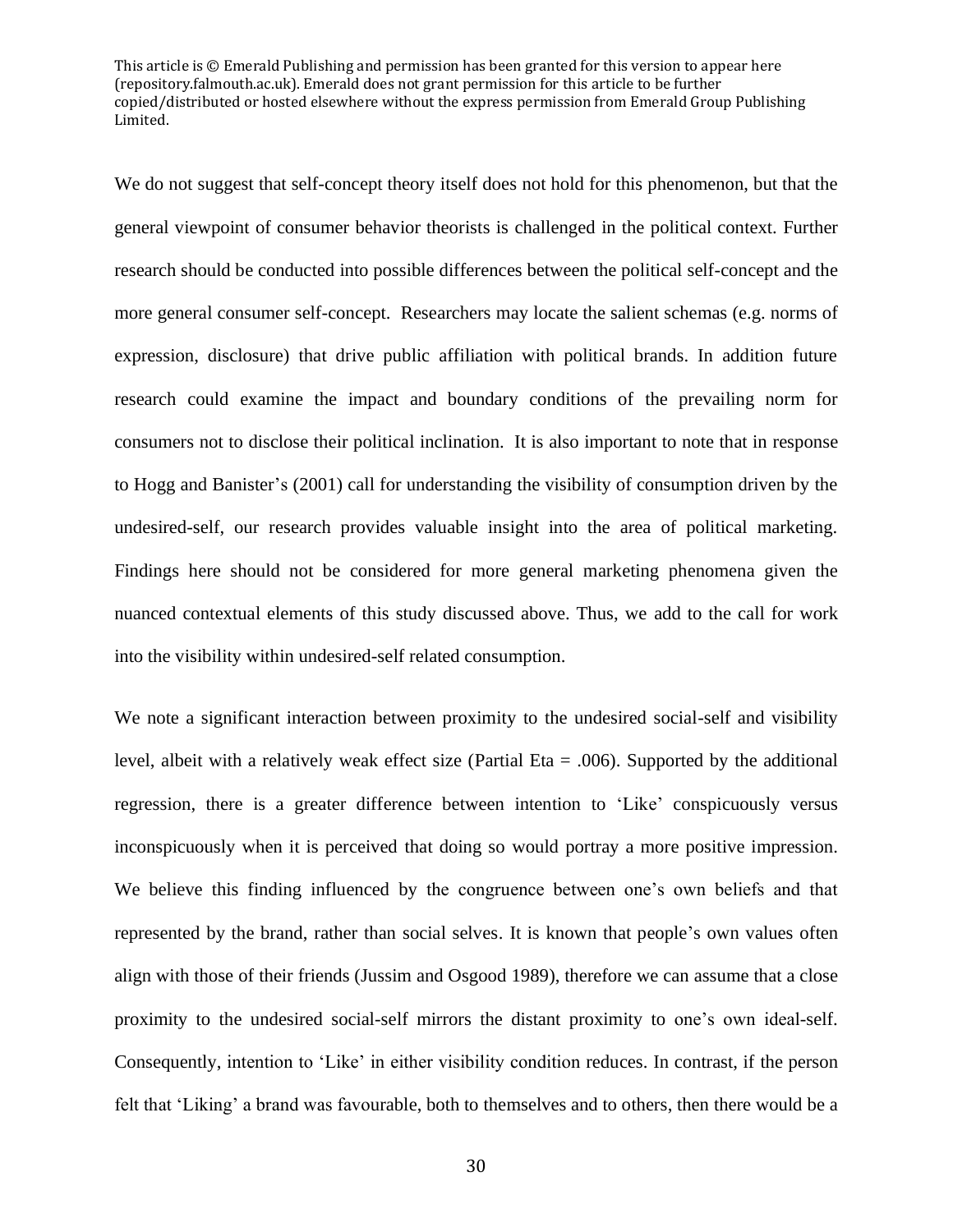greater intention to 'Like'.

We found that higher levels of political self-consciousness increased social anxiety associated with 'Liking' a political brand (Fenigstein, Scheier and Buss 1975; Leary and Kowalski 1995), although no direct effect was found on the intention to 'Like' the brand conspicuously. Political marketers may consider the level of self-consciousness of their audiences, in order to minimise social anxiety, especially in SNS's, which promote high visibility.

Facebook usage intensity was found to positively predict social anxiety, being negatively associated with intention to conspicuously 'Like' and positively related to inconspicuous 'Liking'. Pettijohn et al (2012) found that usage intensity was related to the need for social approval, supporting the positive relationship with social anxiety. However, it contrasts with Maksl and Young's (2013) findings, where intense users were more comfortable posting information for others to see. Although more intense users feel more anxious about the audience, they are more likely to 'Like' more pages anyway. Interestingly, they would still opt for the ability to secretly 'Like'.

Prior findings that show little significance difference in the patterns of Facebook usage by US and UK users (Vasalou, Joinson and Courvoisier, 2010). In contracst, in the context of 'Liking' political brands, US users exhibited greater anxiety and a lower intention to 'Like'. We cannot tell from the data whether this is due to cultural differences or associated with the potential to 'Like' candidates rather than parties; this could be addressed by further research. However we propose that this difference may be explained by the polemic nature of Trump and Clinton combined with the presence of context collapse. In other words, affiliating with one candidate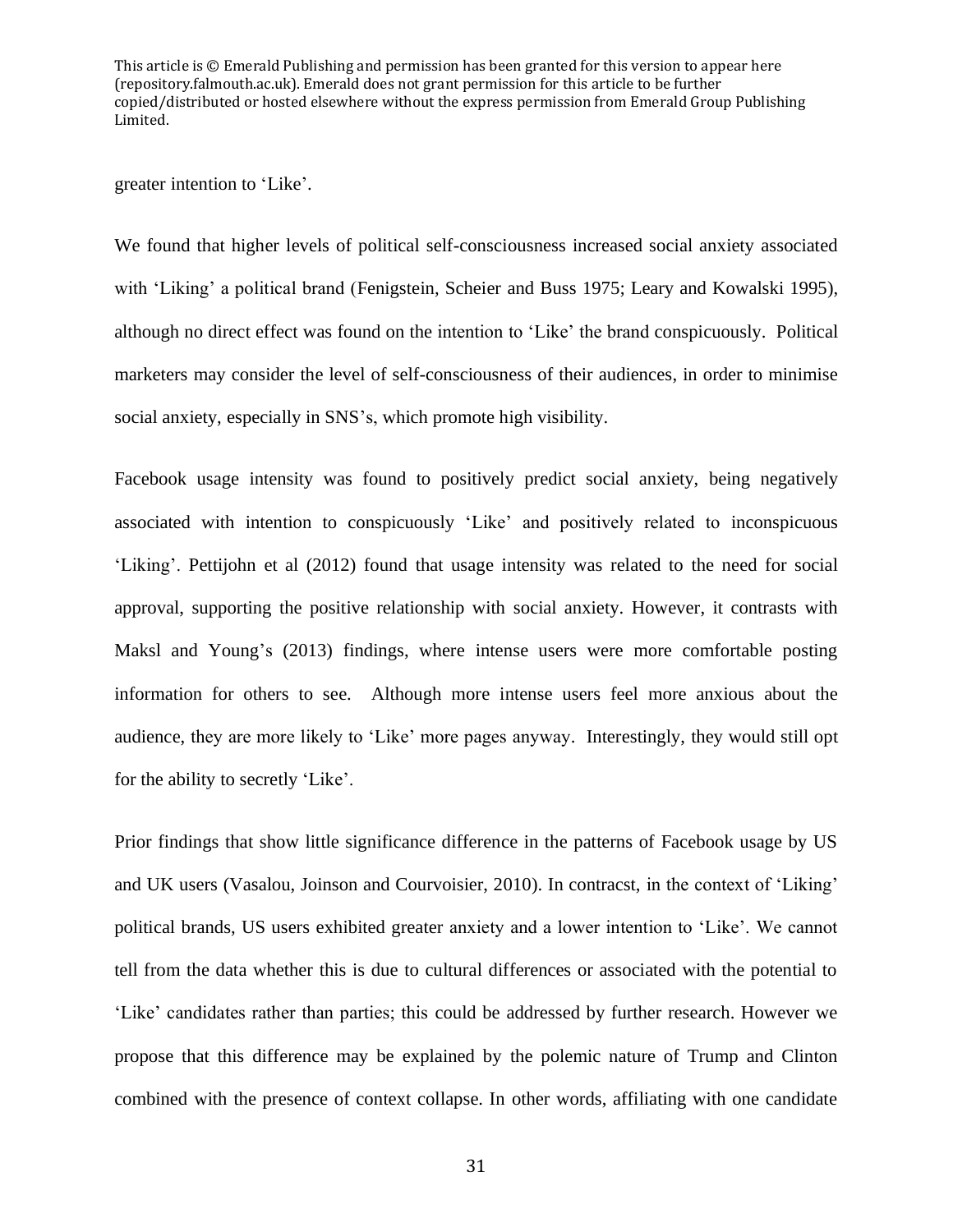may generate the potential for repercussions from opposing audiences than would supporting either of the UK political parties which at the time of the 2015 election were less divergent.

The present study has several strengths. First, it employs well-established theories develop hypotheses to support political marketing research. Second, it carries out data collection on electorate Facebook users at a pivotal time for engaging with political brands. Third, checks were employed to ensure all consumers in the sample were somewhat motivated to 'Like' the political brands to safeguard that the visibility conditions were interpreted correctly. Finally, a rigorous multi-level randomization process was adopted to avoid order bias whilst still allowing for benefits of within-subject analyses; this overcomes issues with individual differences (Poulton 1982). Nevertheless, limitations are also recognized.

First, although intention scales and correlation-based analysis are widely used in consumer behavior research (e.g. Archer-Brown et al 2017) we suggest future research employing laboratory experiments should be used to address the limitations of self-report intention scales and possible endogeneity (Podaksoff and Organ 1986). Second, additional moderating variables and covariates may examine intention to 'Like' conspicuously as well as to explore the difference between conspicuous and inconspicuous behaviour. Specifically based on the findings of Goodwin (1992), further studies should assess the impact of individual level selfmonitoring. Third, further research can examine the interplay of intrinsic approach based guides (e.g. ideal-self) with the undesired social-self in predicting 'Like' behavior. Fourth, our attention was on Facebook as this is the most well-used SNS; different sites will vary with regards to the conspicuousness of interactions as well diversity of the audience, so we suggest replication of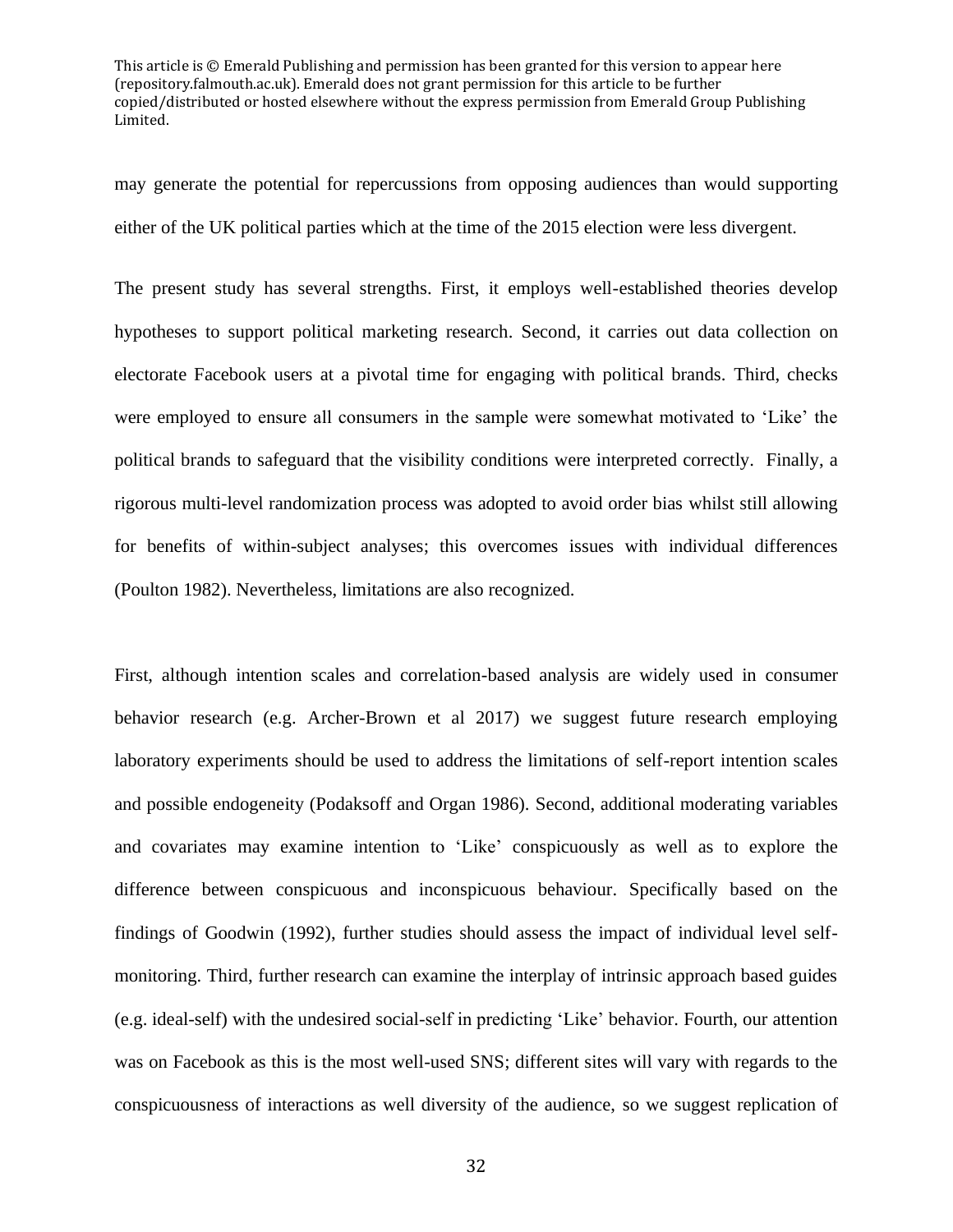our study in other platforms. Finally, controlled laboratory based experiments may be used to further investigate the novel finding here that existing knowledge on the self-concept for marketers is challenged when applied to political consumer behaviour.

Our research makes three theoretical contributions. On Facebook, where brand interactions are mostly conspicuous, the undesired social-self plays an important role in understanding consumers' intention to interact with political brands. Specifically, people are motivated to maintain distance from the undesired social-self in choosing to interact conspicuously with branded content. Thus if an interaction is perceived to project an image that is proximal to the undesired social-self, intention for this interaction will be varied, in order to maintain congruence with the expectations of their audience.

When the choice of an inconspicuous form of consuming political brands on Facebook is introduced, the role of undesired-social self-associated with the symbolic value linked directly with the political brand, asserted by prior research to guide consumption decisions, is diminished. We propose this is overridden by the social norm that dictates one should avoid public disclosure of political affiliation. This is supported by our third contribution, that people who are more publically self-consciousness about exposing their political views to others favour 'Liking' inconspicuously.

In response to calls for further understanding for the undesired social-self and transference of existing knowledge from the general marketing domain to the study of political marketing, we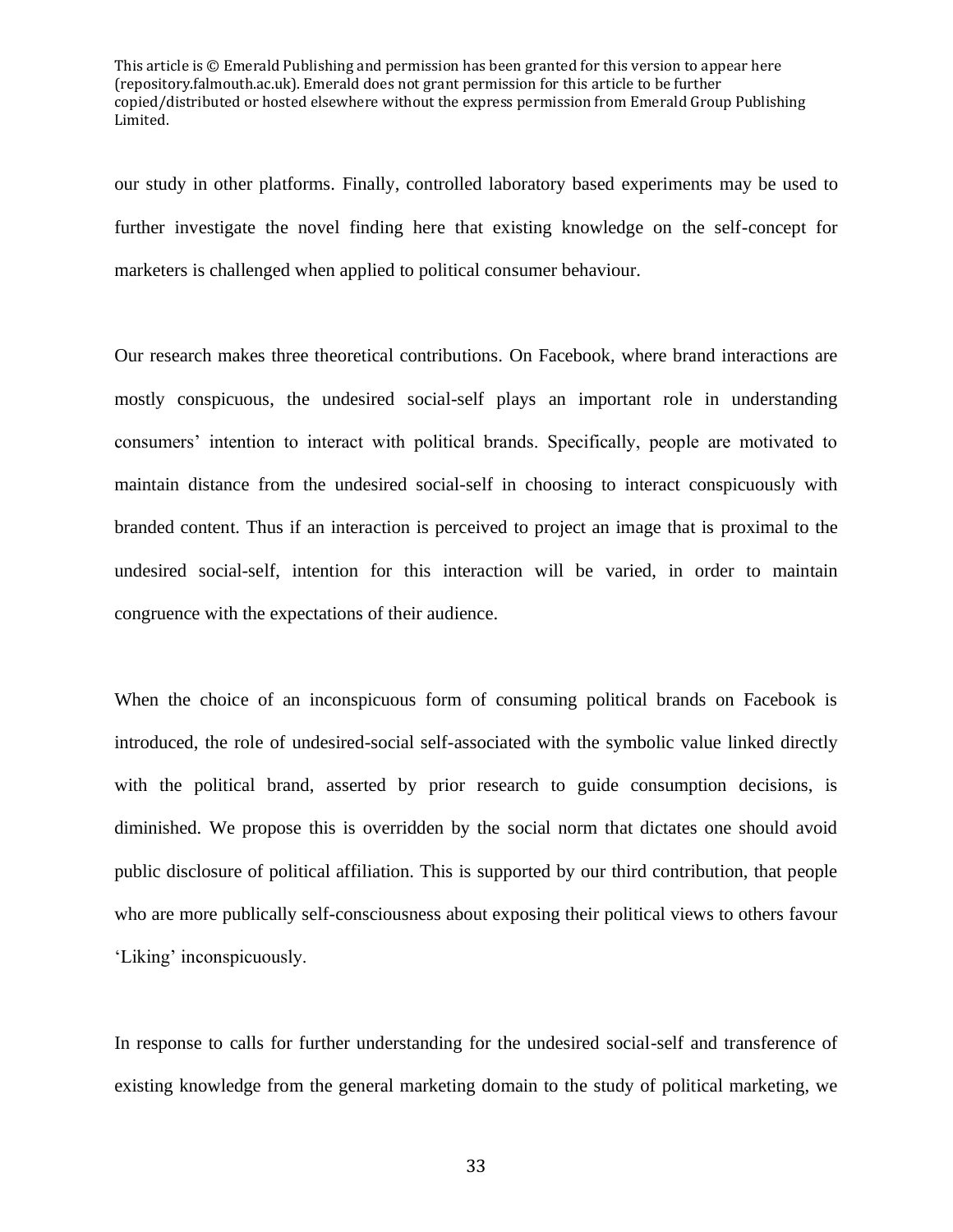support the general theorized relationship of the undesired social-self on the premise that consumption is conspicuous. However, we challenge the transference of this theory to political marketing when there is the option to consume political brands inconspicuously, proposing that social norms associated with disclosing political affiliation highlight an important difference in the political versus general marketing domain.

#### **Managerial Implications**

Whether leveraging organic reach or buying exposure, political marketers should reconsider campaigns focused solely on gathering 'Likes'*.* Marketers should instead opt for call-to-action campaigns based on 'signing up', where users can provide their email address as means of receiving brand information privately, away from the gaze of their audience. Sign-up buttons can be added to targeted materials as well as the page itself. However, given the possible low intention to 'Like' certain brands conspicuously and due to 'Like' campaigns being the 'pay per Like' of many campaigns, they may be poor at gathering 'Likes' despite being a cost effective way to gain impressions. More generally, political marketers should be mindful of their audiences' audience in all their content marketing aims and objectives, adding a further check box for approval before content goes live.

Designers at Facebook and other SNS, should consider an affordance that allows subscription through site itself without the public and visible connection. It warrants investigation into the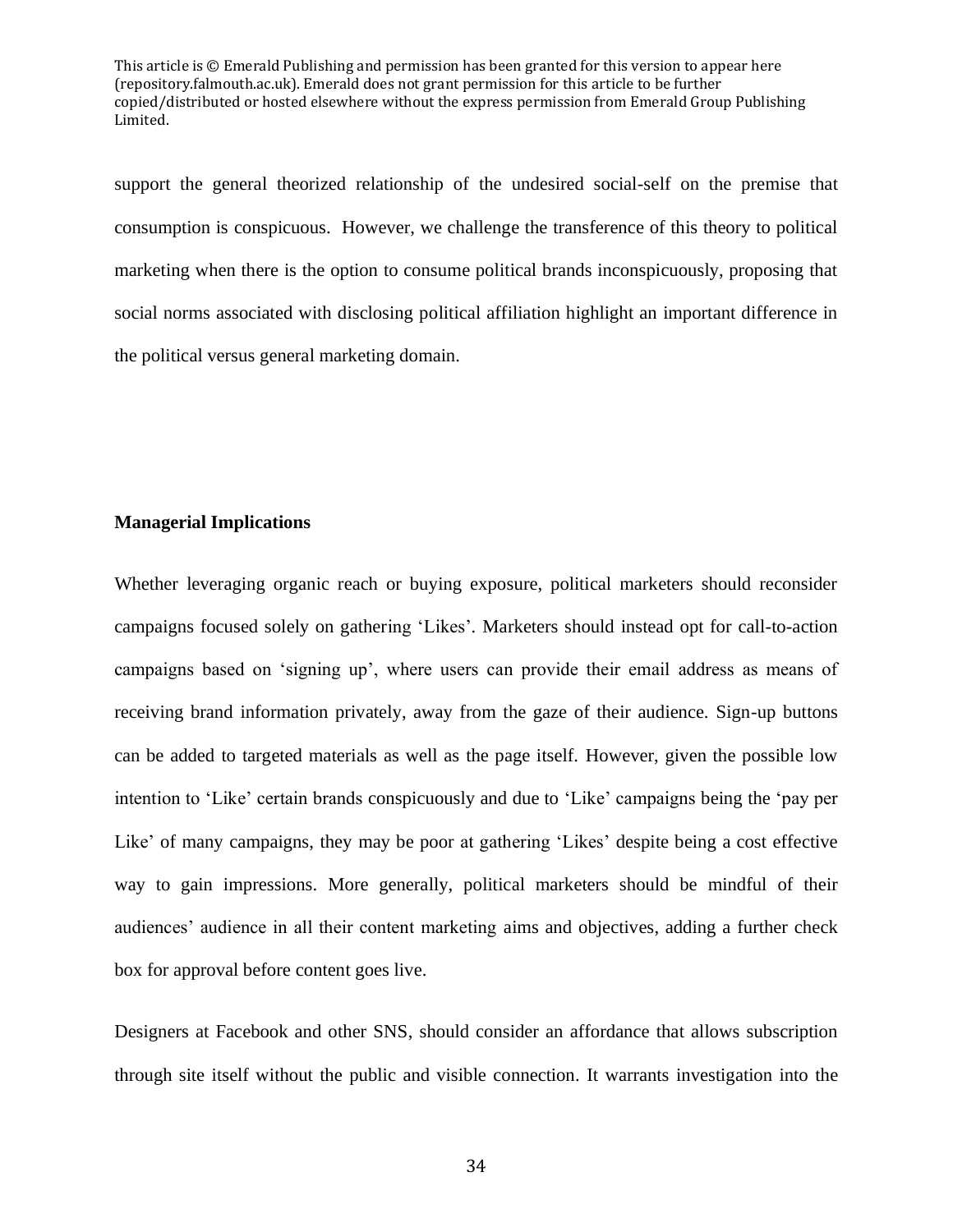benefits for users, brands and the platform for maximizing conspicuous interactions across networks. Furthermore, users' concerns about visible affiliation should be incorporated in the content provision algorithm: emphasizing that exposure should be taken from visible interactions such as 'Liking' and given to other inconspicuous actions such as repeated searching, click-through and subscriptions. Designers at SNS should also test out the different terms commonly used for the gateway interaction function (e.g. follow, subscribe, Like), as it is likely that level of affinity associated with words such as 'Like' will be greater than words such as 'subscribe' thereby shedding more light on how conspicuous brand linkages are perceived.

## **References**

Ajzen, I. & Driver, B. (1992). Contingent value measurement: On the nature and meaning of willingness to pay. *Journal of Consumer Psychology,* 1(4), 297-316.

Archer-Brown, C., Kampani, J., Marder, B., Bal, A. S., & Kietzmann, J. (2017). Conditions in Prerelease Movie Trailers For Stimulating Positive Word of Mouth. *Journal of Advertising Research*, *57*(2), 159-172.

Aldrich, J. H., Gibson, R. K., Cantijoch, M., & Konitzer, T. (2016). Getting out the vote in the social media era: Are digital tools changing the extent, nature and impact of party contacting in elections?. *Party Politics*, *22*(2), 165-178.

Baron, R. M. & Kenny, D. A.  $(1986)$ . The moderator, mediator variable distinction in social psychological research: Conceptual, strategic, and statistical considerations. *Journal Of Personality And Social Psychology*, 51(6): 1173.

BBC News. (2015). Conservatives win 12-seat majority, *Election 2015: Results*. <http://www.bbc.co.uk/news/election/2015/results> accessed on 11.5.16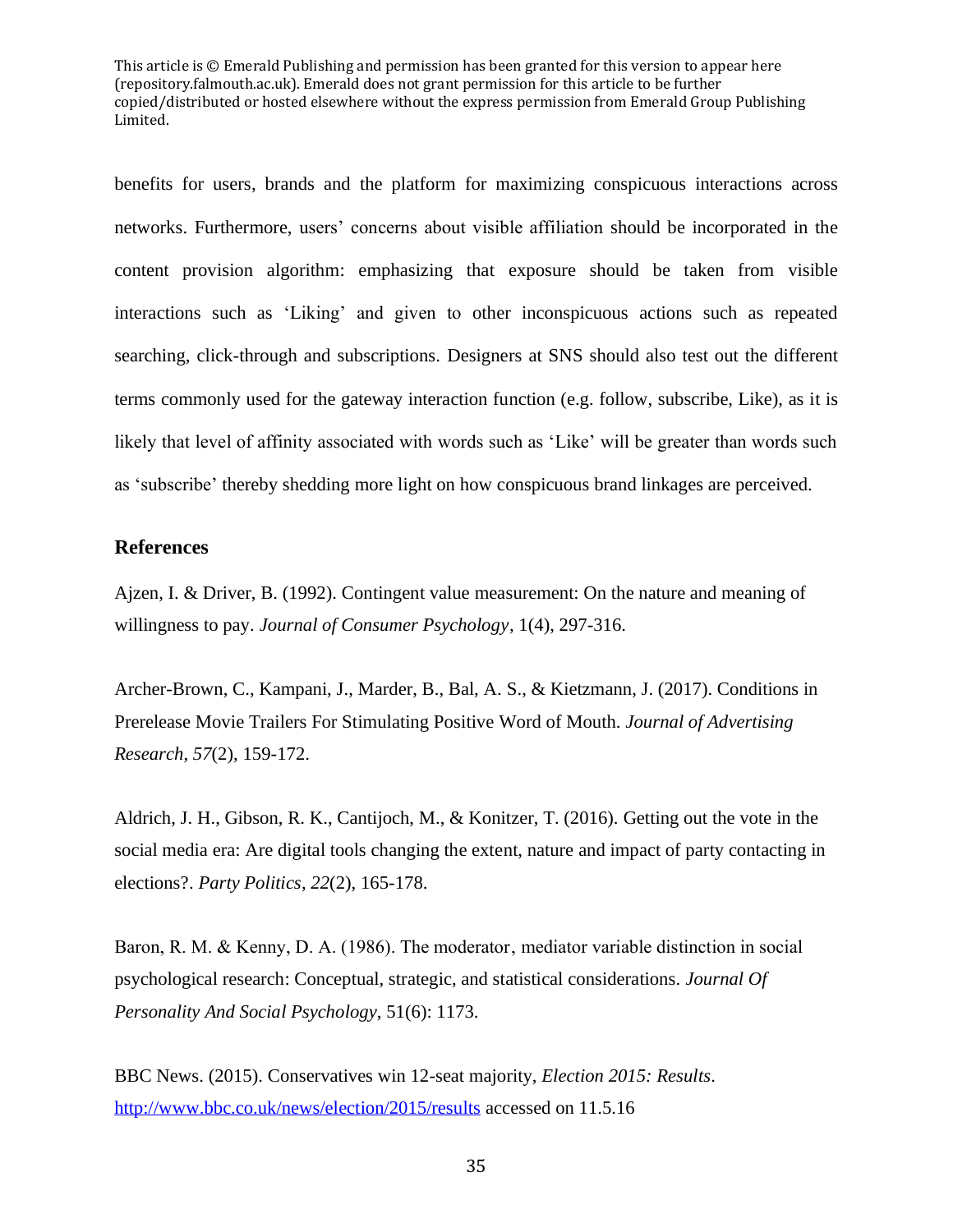Belk, R. W. (2013). Extended self in a digital world. *Journal of Consumer Research*, *40*(3), 477- 500.

Berger, J. & Ward, M. (2010). Subtle signals of inconspicuous consumption. *Journal of Consumer Research*, *37*(4), 555-569.

Black, T. (1999). *Doing Quantitative Research in the Social Sciences: An Integrated Approach to Research Design, Measurement and Statistics, London*, UK: SAGE

Bosnjak, M. & Rudolph, N. (2008). Undesired self-image congruence in a low-involvement product context. *European Journal of Marketing*, *42*(5/6), 702-712.

Calder, B. J., Phillips, L. W. & Tybout A. M. (1981) Designing Research for Application. *Journal of Consumer Research. 8*(2), 197-207.

Carver, C. S. & Scheier, M. F. (2001). *On the self-regulation of behavior*. Cambridge University Press.

Carver, C. S., Lawrence, J. W. & Scheier, M. F. (1999). Self-discrepancies and affect: Incorporating the role of feared selves. *Personality and social psychology bulletin*, *25*(7), 783- 792.

Cogburn, D. L., & Espinoza-Vasquez, F. K. (2011). From networked nominee to networked nation: Examining the impact of Web 2.0 and social media on political participation and civic engagement in the 2008 Obama campaign. *Journal of Political Marketing*, *10*(1-2), 189-213.

Cohen, J. (1983). The cost of dichotomization*. Applied Psychological Measurement*, 7: 249-253,

Colliander, J., Marder, B., Falkman, L. L., Madestam, J., Modig, E., & Sagfossen, S. (2017).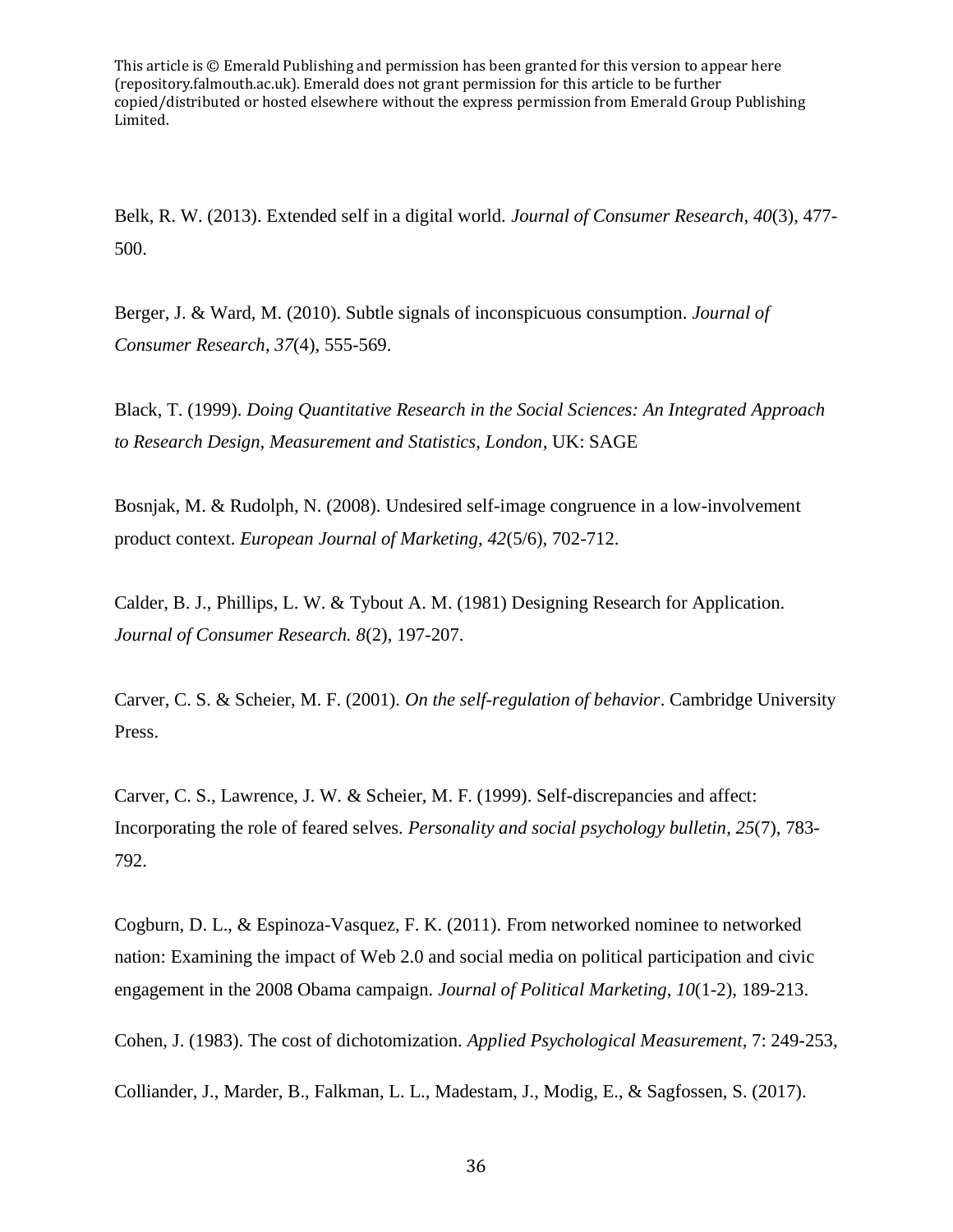The social media balancing act: Testing the use of a balanced self-presentation strategy for politicians using twitter. *Computers in Human Behavior*, *74*, 277-285.

Davis, S. F. (Ed.). (2008). *Handbook of research methods in experimental psychology*. John Wiley & Sons.

DeMers, J. (2016). Donald Trump vs Hillary Clinton whos winning at online marketing. Accessed 12/7/16 at [http://www.forbes.com/sites/jaysondemers/2016/07/28/donald-trump-vs](http://www.forbes.com/sites/jaysondemers/2016/07/28/donald-trump-vs-hillary-clinton-whos-winning-at-online-marketing/#6dfde76f7861)[hillary-clinton-whos-winning-at-online-marketing/#6dfde76f7861](http://www.forbes.com/sites/jaysondemers/2016/07/28/donald-trump-vs-hillary-clinton-whos-winning-at-online-marketing/#6dfde76f7861)

Eckhardt, G. M., Belk, R. W. & Wilson, J. A. (2015). The rise of inconspicuous consumption. *Journal of Marketing Management*, *31*(7-8), 807-826.

Ellison, N. B., Steinfield, C. & Lampe, C. (2007). The benefits of Facebook "friends:" Social capital and college students use of online social network sites. *Journal of Computer-Mediated Communication,* 12, 1143-1168.

Enli, G. S., & Skogerbø, E. (2013). Personalized campaigns in party-centred politics: Twitter and Facebook as arenas for political communication. *Information, Communication & Society*, *16*(5), 757-774.

Feldman, L. A. (1995). Variations in the circumplex structure of mood. *Personality and Social Psychology Bulletin* 21(8), 806-817.

Fenigstein, A., Scheier, M. F. & Buss, A. H. (1975). Public and private self-consciousness: Assessment and theory. *Journal of consulting and clinical psychology*, *43*(4), 522.

Fleischmann, C. (2015). *UK Digital, Social and Mobile Statistics for 2015 #smlondon.* Accessed 12/6/15 at<http://socialmedialondon.co.uk/digital-social-mobile-statistics-2015/>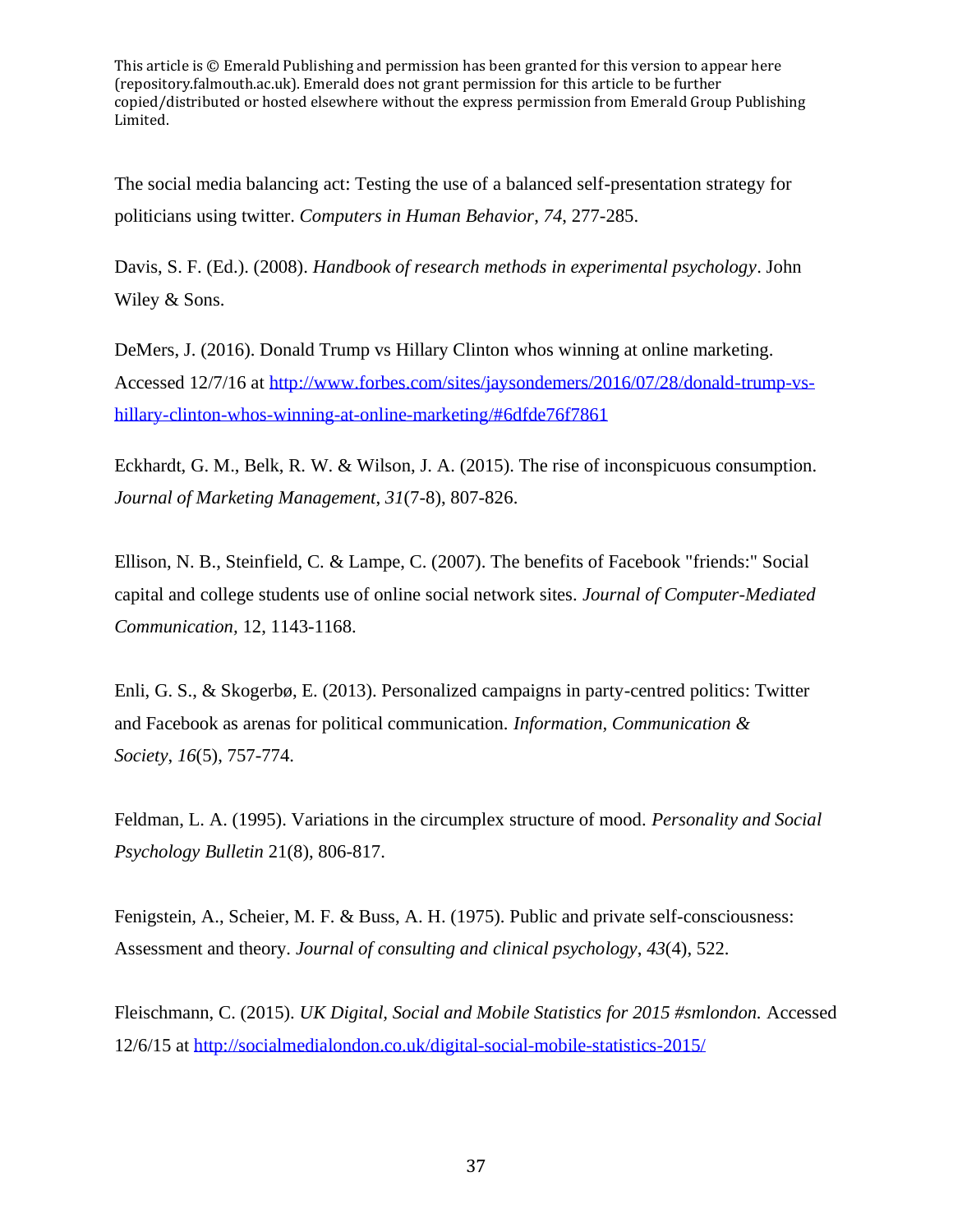Goodwin, C. (1992). A conceptualization of motives to seek privacy for nondeviant consumption. *Journal of Consumer Psychology*, *1*(3), 261-284.

Gottfried, J. & Shearer, E. (2016). News Use Across Social Media Platforms 2016 Accessed 13.6.16 at [http://www.journalism.org/2016/05/26/news-use-across-social-media-platforms-](http://www.journalism.org/2016/05/26/news-use-across-social-media-platforms-2016/)[2016/](http://www.journalism.org/2016/05/26/news-use-across-social-media-platforms-2016/)

Grubb, E. L. & Grathwohl, H. L. (1967). Consumer self-concept, symbolism and market behavior: A theoretical approach. *The Journal of Marketing*, 22-27.

Hair, J. F., Ringle, C. M. & Sarstedt, M. (2011). PLS-SEM: Indeed a silver bullet. *Journal of Marketing Theory and Practice,* 19(2), 139-152.

Harris, P. & Lock, A. (2010). "Mind the gap": the rise of political marketing and a perspective on its future agenda. *European Journal of Marketing*, *44*(3/4), 297-307.

Hall, A. (1987). The information matrix test for the linear model. *The Review of Economic Studies*, *54*(2), 257-263.

Hamilton, K., & Hassan, L. (2010). Self-concept, emotions and consumer coping: Smoking across Europe. *European Journal of Marketing*, *44*(7/8), 1101-1120.

Hanson, G., Haridakis, P. M., Cunningham, A. W., Sharma, R. & Ponder, J. D. (2010). The 2008 presidential campaign: Political cynicism in the age of Facebook, MySpace, and YouTube. *Mass Communication and Society*, *13*(5), 584-607.

Huang, H. M. (2006). Do print and Web surveys provide the same results?. *Computers in Human Behavior*, *22*(3), 334-350.

Higgins, E. T. (1987). Self-discrepancy: a theory relating self and affect. *Psychological review*, *94*(3), 319.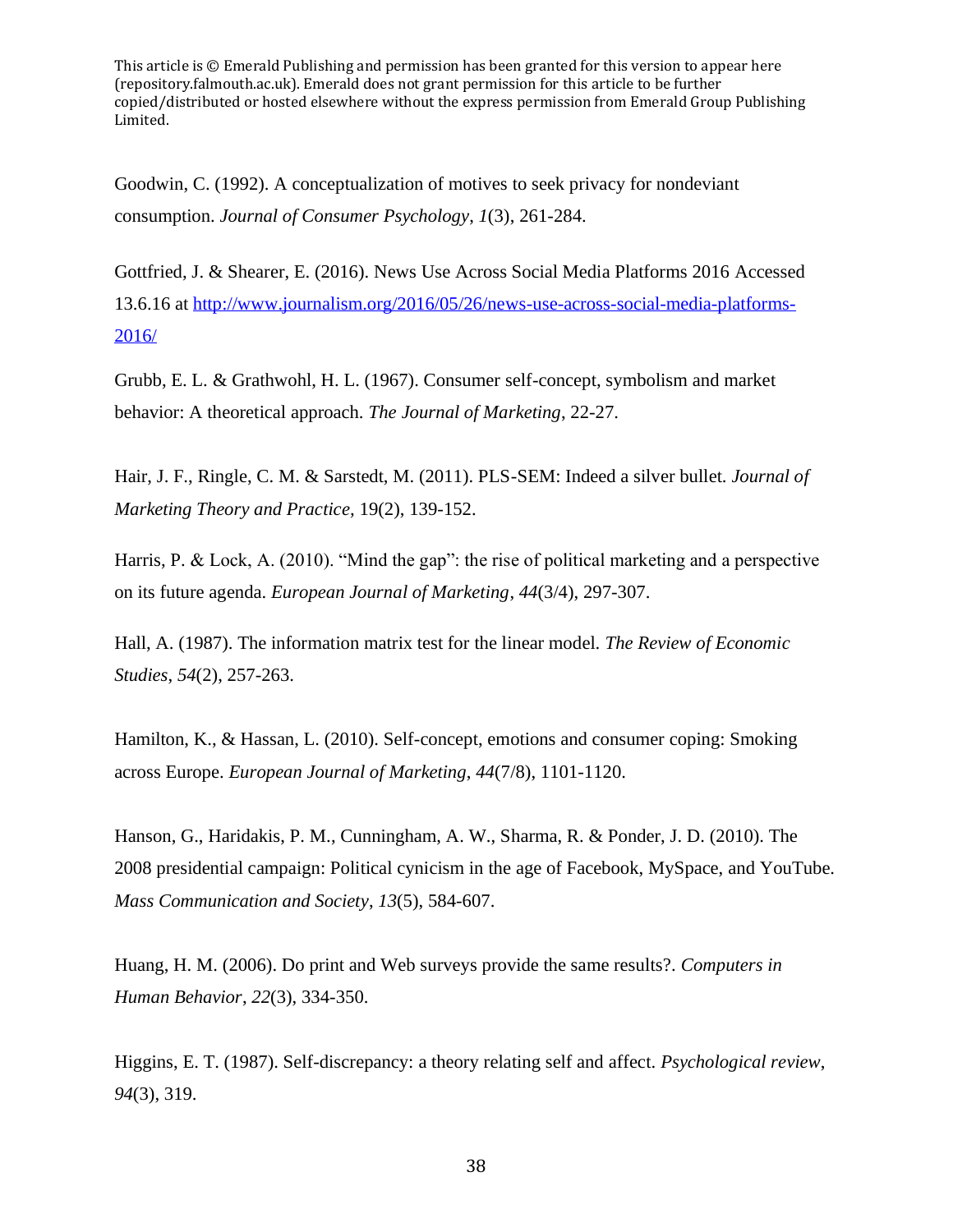Hogg, M. K. & Banister, E. N. (2001). Dislikes, distastes and the undesired self: Conceptualising and exploring the role of the undesired end state in consumer experience. *Journal of Marketing Management*, *17*(1-2), 73-104.

Hayes, R. A., Smock, A., & Carr, C. T. (2015). Face [book] management: Self-presentation of political views on social media. Communication Studies, 66(5), 549-568.

Hollenbeck, C. R. & Kaikati, A. M. (2012). Consumers' use of brands to reflect their actual and ideal selves on Facebook. *International Journal of Research in Marketing* 29(4), 395-405.

Jussim, L. & Osgood, D. W. (1989). Influence and similarity among friends: An integrative model applied to incarcerated adolescents. *Social Psychology Quarterly*, 98-112.

Kietzmann, J.H., Hermkens, K., McCarthy, I.P. and Silvestre, B.S. (2011). Social media? Get serious! Understanding the functional building blocks of social media. *Business horizons*, *54*(3), 241-251.

Koo, D. M. (2015). The strength of no tie relationship in an online recommendation: Focused on interactional effects of valence, tie strength, and type of service. *European Journal of Marketing*, *49*(7/8), 1163-1183.

Labrecque, L. I. (2014). Fostering consumer–brand relationships in social media environments: The role of parasocial interaction. *Journal of Interactive Marketing*, *28*(2), 134-148.

Lawlor, M. A., Lawlor, M. A., Dunne, Á., Dunne, Á., Rowley, J. & Rowley, J. (2016). Young consumers' brand communications literacy in a social networking site context. *European Journal of Marketing*, *50*(11), 2018-2040.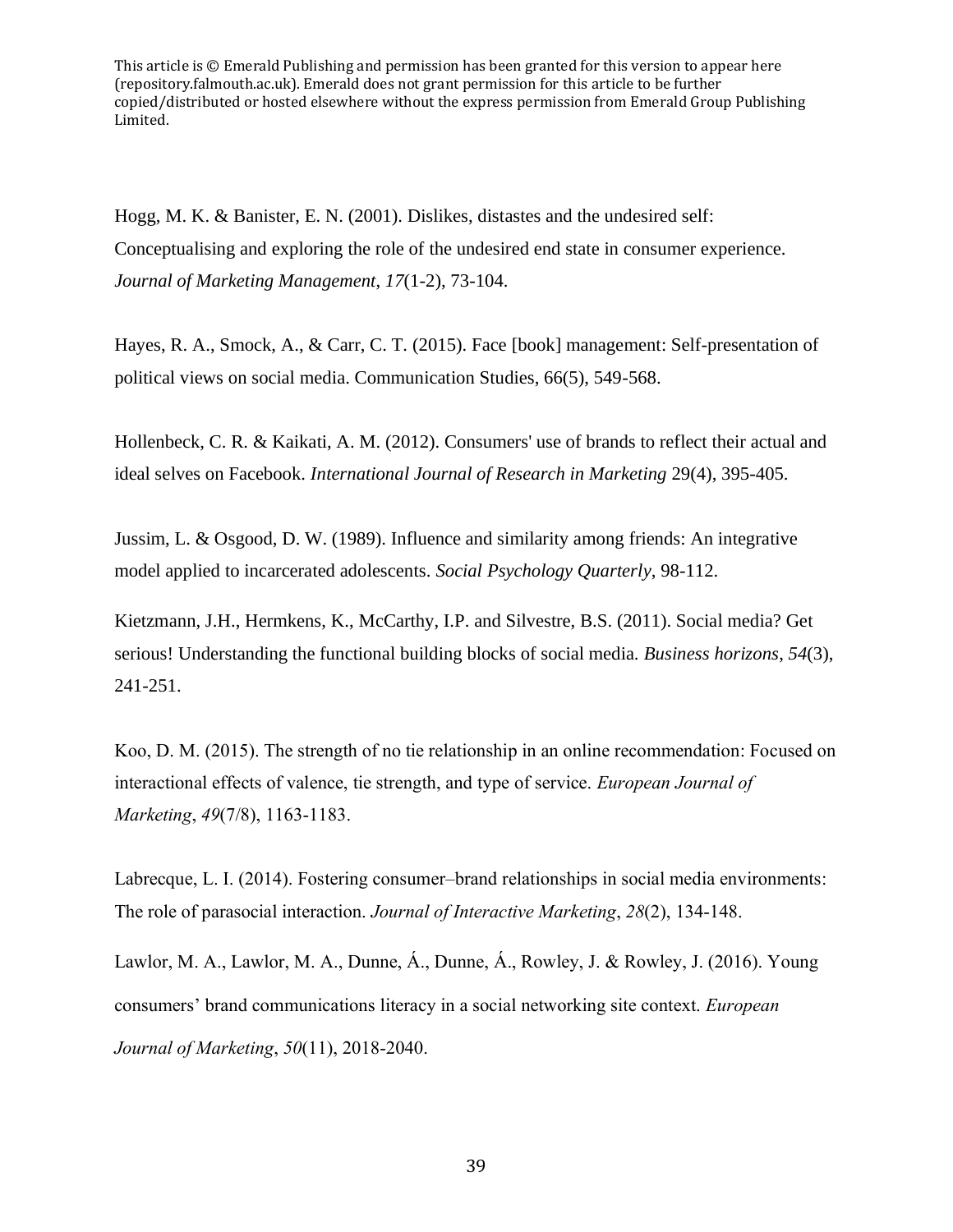Leary, M. R. (1996). Self presentation: *Impression management and interpersonal behavior*, Westview Press.

Leary, M. R. & Kowalski, R. M. (1995). *Social anxiety*. New York, Guilford Press

Levy, S. J. (1959). Symbols for sale. *Harvard business review*, *37*(4), 117-124.

Lindgreen, A., Dobele, A. & Vanhamme, J. (2013). Word-of-mouth and viral marketing referrals: what do we know? and what should we know. *European Journal of Marketing*, *47*(7), 1028-1033.

Lock, A. & Harris, P. (1996). Political marketing-vive la difference! *European Journal of marketing*, *30*(10/11), 14-24.

Macafee, T. (2013). Some of these things are not like the others: Examining motivations and political predispositions among political Facebook activity. *Computers in Human Behavior* 29(6): 2766-2775.

Maksl, A. & Young, R. (2013). Affording to exchange: social capital and online information sharing. *Cyberpsychology, Behavior, and Social Networking*, *16*(8), 588-592.

Marder, B., Slade, E., Houghton, D., & Archer-Brown, C. (2016). "I like them, but won't 'like'them": An examination of impression management associated with visible political party affiliation on Facebook. *Computers in Human Behavior*, *61*, 280-287.

Marder, B., Houghton, D., Joinson, A., Shankar, A. & Bull, E. (2016b). Understanding the Psychological Process of Avoidance-Based Self-Regulation on Facebook. *Cyberpsychology, Behavior, and Social Networking*, *19*(5), 321-327.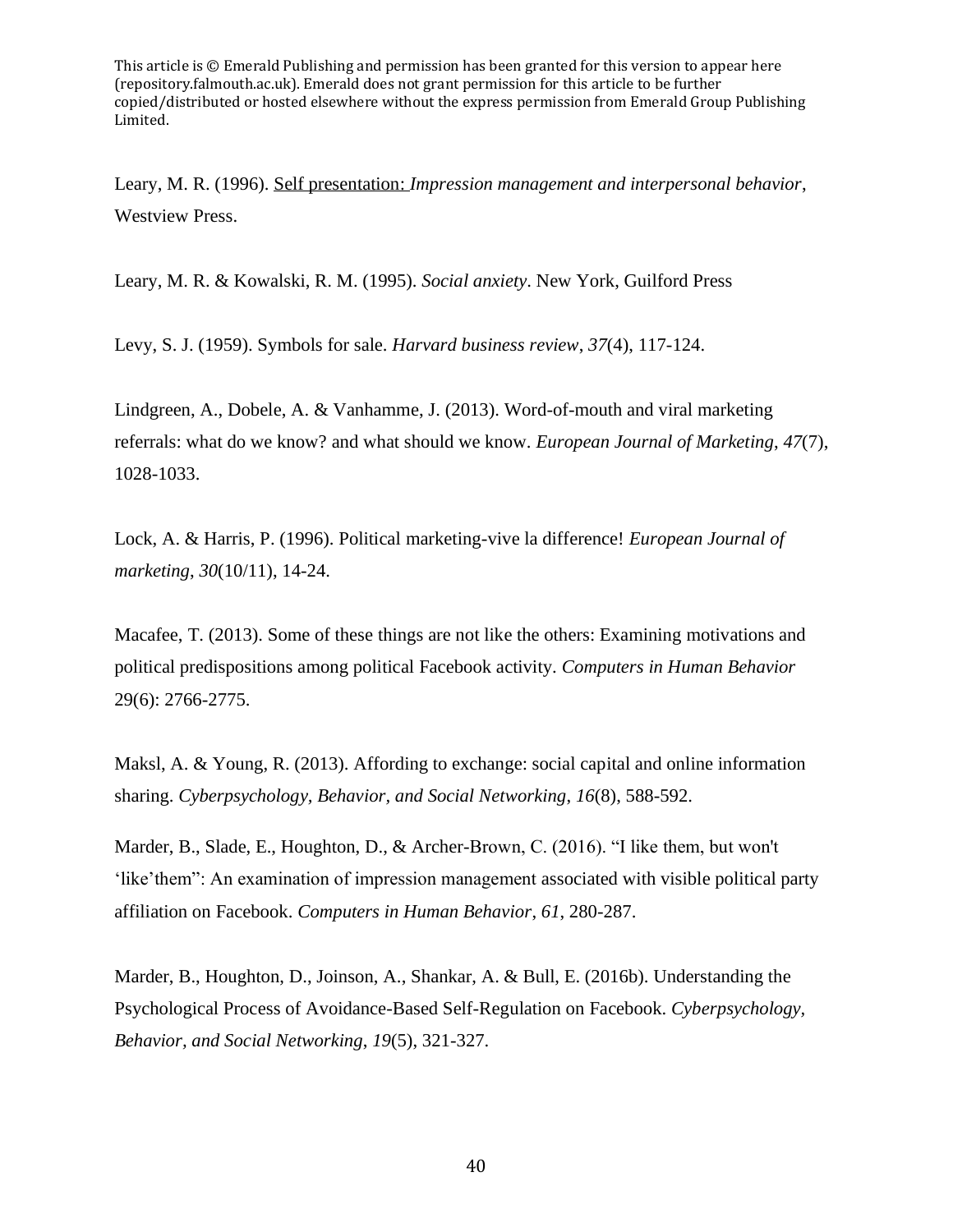Markus, H. & Wurf, E. (1987). The dynamic self-concept: A social psychological perspective. *Annual review of psychology*, *38*(1), 299-337.

Marwick, A. E & Boyd, D.  $(2011)$ . I tweet honestly, I tweet passionately: Twitter users, context collapse, and the imagined audience. *New Media & Society*, 13(1) 114–133

Mason, R. (1984). Conspicuous consumption: A literature review. *European Journal of Marketing*, *18*(3), 26-39.

Mehrabian, A. (1996). Relations among political attitudes, personality, and psychopathology assessed with new measures of libertarianism and conservatism. *Basic and Applied Social Psychology*, *18*(4), 469-491.

Newman, B. I. (2016). Reinforcing Lessons for Business from the Marketing Revolution in US Presidential Politics: A Strategic Triad. *Psychology & Marketing*, *33*(10), 781-795.

Noguti, V. (2016). Post language and user engagement in online content communities. *European Journal of Marketing*, *50*(5/6), 695 - 723

Ogilvie, D. M. (1987). The undesired self: A neglected variable in personality research. *Journal of Personality and Social Psychology*, *52*(2), 379-385.

Paolacci, G., Chandler, J. & Ipeirotis, P. G. (2010). Running experiments on amazon mechanical turk. *Judgment and Decision making*, *5*(5), 411-419.

Park, M. S., Shin, J. K. & Ju, Y. (2015). A Taxonomy of Social Networking Site Users: Social Surveillance and Self - surveillance Perspective. *Psychology & Marketing*, 32(6), 601-610.

Peer, E., Vosgerau, J., & Acquisti, A. (2014). Reputation as a sufficient condition for data quality on Amazon Mechanical Turk. *Behavior research methods*, *46*(4), 1023-1031.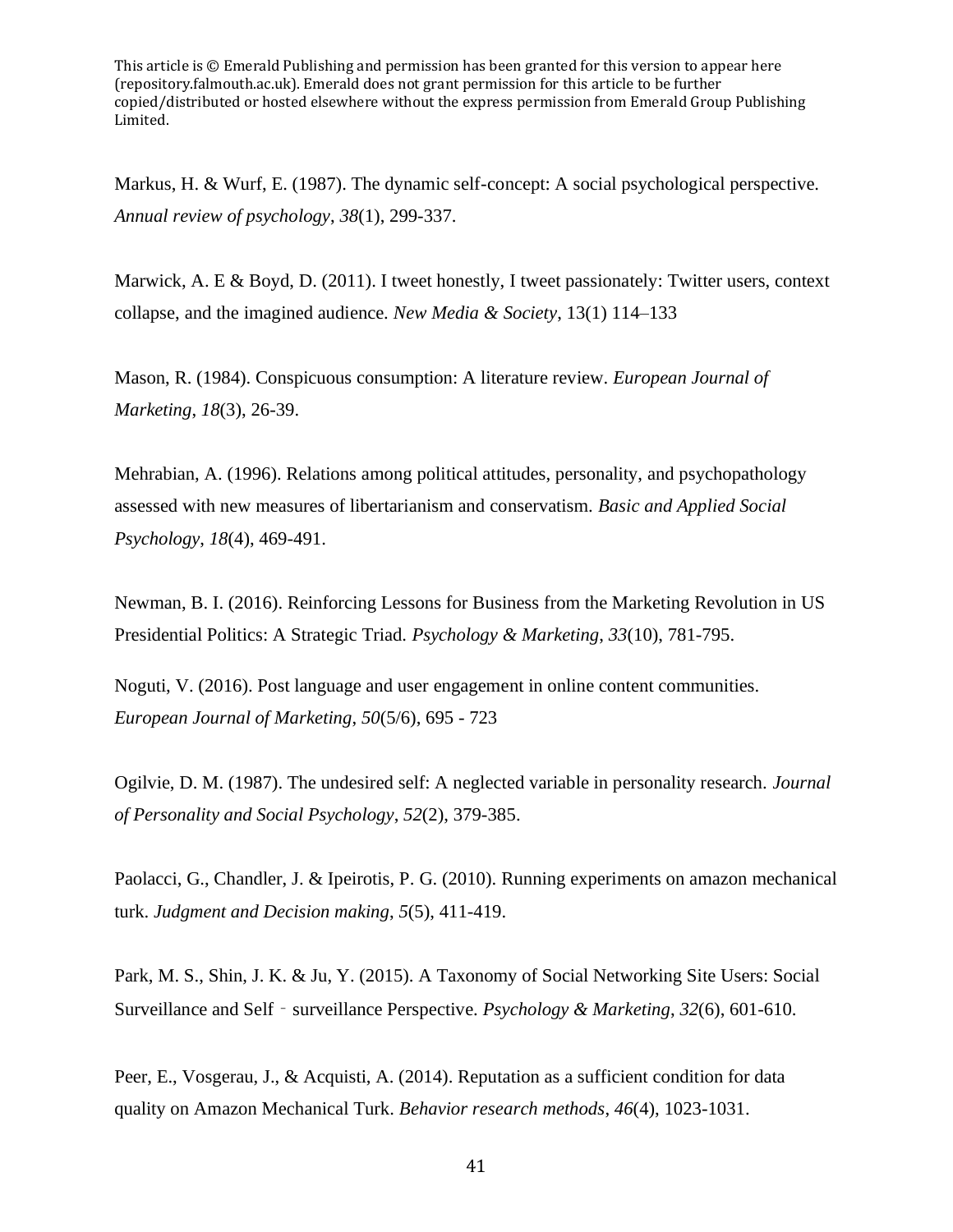Pettijohn, T. F., LaPiene, K. E. & Horting, A. L. (2012). Relationships between facebook intensity, friendship contingent self-esteem, and personality in US college students. *Cyberpsychology*, *6*(1), 1-7.

Podsakoff, P. & Organ, D. (1986). Self-reports in organizational research: Problems and prospects. *Journal of management*, *12*(4), 531-544.

Poulton, E. (1982). Influential companions: Effects of one strategy on another in the withinsubjects designs of cognitive psychology. *Psychological Bulletin*, *91*(3), 673-690.

Preacher, K. & Hayes, A. (2008). Asymptotic and resampling strategies for assessing and comparing indirect effects in multiple mediator models. *Behavior research methods*, *40*(3), 879- 891.

Rosenberg, M. (1954). Some determinants of political apathy. *Public Opinion Quarterly*, *18*(4), 349-366.

Rothwell, J. (2015). Election 2015: Which party won the social media war? *The Telegraph*. Accessed 6/5/15 at [http://www.telegraph.co.uk/news/general-election-2015/11585233/Election-](http://www.telegraph.co.uk/news/general-election-2015/11585233/Election-2015-Which-party-has-won-the-social-media-war.html)[2015-Which-party-has-won-the-social-media-war.html](http://www.telegraph.co.uk/news/general-election-2015/11585233/Election-2015-Which-party-has-won-the-social-media-war.html)

Royston, P., Altman, D. G. & Sauerbrei, W. (2006). Dichotomizing continuous predictors in multiple regression: a bad idea. *Statistics in medicine*, *25*(1), 127-141.

O'Sullivan, P. B., & Carr, C. T. (2017). Masspersonal communication: A model bridging the mass-interpersonal divide. New Media & Society, 1461444816686104.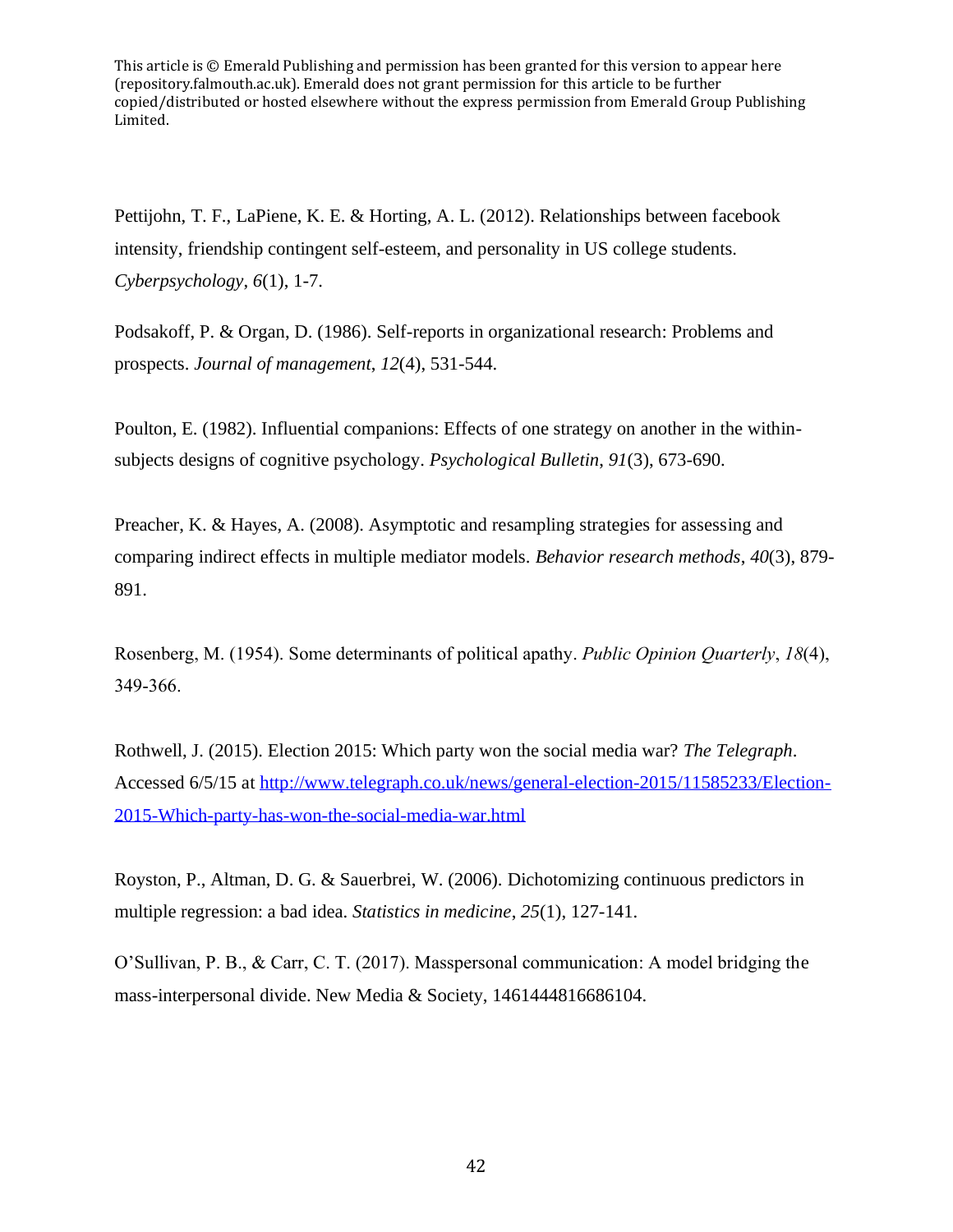Shephard, M., & Quinlan, S. (2016). Social media and the Scottish independence referendum 2014: Events and the generation of enthusiasm for yes. *The Routledge companion to social media and politics*, 488-502.

Schofield, P., & Reeves, P. (2015). Does the factor theory of satisfaction explain political voting behaviour?. *European Journal of Marketing*, *49*(5/6), 968-992.

Shmargad, Y. & Watts, J. K. (2016). When Online Visibility Deters Social Interaction: The Case of Digital Gifts. *Journal of Interactive Marketing*, *36*, 1-14.

Sirgy, M. J. (1982). Self-concept in consumer behavior: A critical review. *Journal of consumer research*, *9*(3), 287-300.

Smith, G., & French, A. (2009). The political brand: A consumer perspective. *Marketing theory*, *9*(2), 209-226.

Solomon, M., Russell-Bennett, R. & Previte, J. (2012). *Consumer behaviour*. Pearson Higher Education AU.

Starr, A., Fernandez, L. A., Amster, R., Wood, L. J. & Caro, M. J. (2008). The impacts of state surveillance on political assembly and association: A socio-legal analysis. *Qualitative Sociology*, *31*(3), 251-270.

Speed, R. (1994). Regression type techniques and small samples: A guide to good practice. *Journal of Marketing Management*, *10*(1-3), 89-104.

Stegner, B. L., Bostrom, A. G. & Greenfield, T. K. (1996). Equivalence testing for use in psychosocial and services research: An introduction with examples. *Evaluation and Program Planning*, *19*(3), 193-198.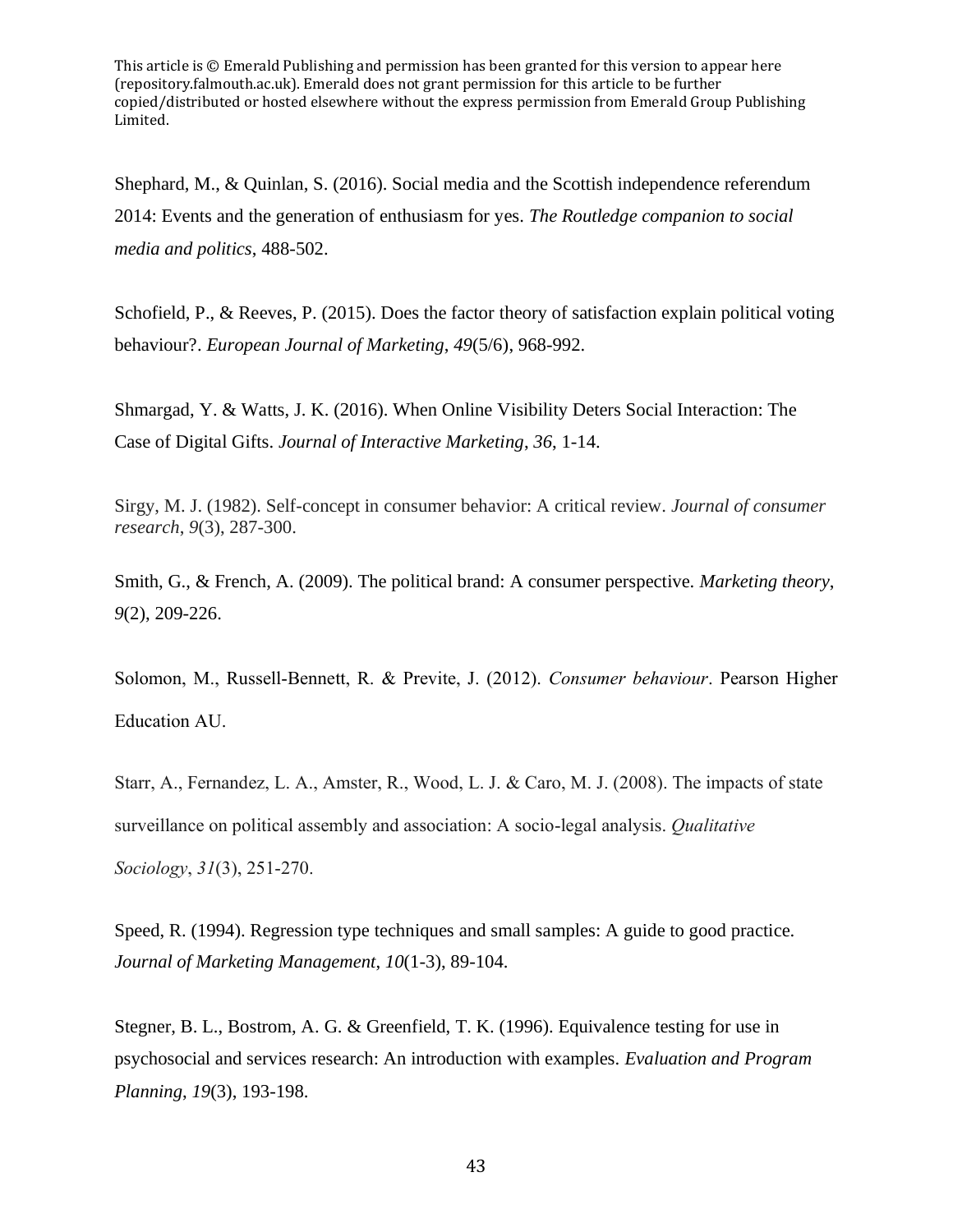Taylor, D. G., Strutton, D. & Strutton, D. (2016). Does Facebook usage lead to conspicuous consumption? The role of envy, narcissism and self-promotion. *Journal of Research in Interactive Marketing*, *10*(3), 231-248.

Tow, W. N. F. H., Dell, P. & Venable, J. (2010). Understanding information disclosure behavior in Australian Facebook users. *Journal of Information Technology,* 25(2), 126-136.

Towner, T. L., & Muñoz, C. L. (2016). Baby boom or bust? The new media effect on political participation. *Journal of Political Marketing*, 1-30.

Vasalou, A., Joinson, A. N., & Courvoisier, D. (2010). Cultural differences, experience with social networks and the nature of "true commitment" in Facebook. *International journal of human-computer studies*, *68*(10), 719-728.

Veblen, T. (1899). *The Theory Of The Leisure Class.* New York: The New American Library.

Vitak, J (2012). The Impact of Context Collapse and Privacy on Social Network Site Disclosures. *Journal of Broadcasting & Electronic Media,* Vol. 56 , Iss. 4,2012

Weber, R. & Popova, L. (2012). Testing equivalence in communication research: Theory and application. *Communication Methods and Measures*, *6*(3), 190-213.

White, K., & Peloza, J. (2009). Self-benefit versus other-benefit marketing appeals: Their effectiveness in generating charitable support. *Journal of Marketing*, *73*(4), 109-124.

Zhao, X., Lynch, J. G. & Chen, Q. (2010). Reconsidering Baron and Kenny: Myths and truths about mediation analysis. *Journal of Consumer Research*, *37*(2), 197-206.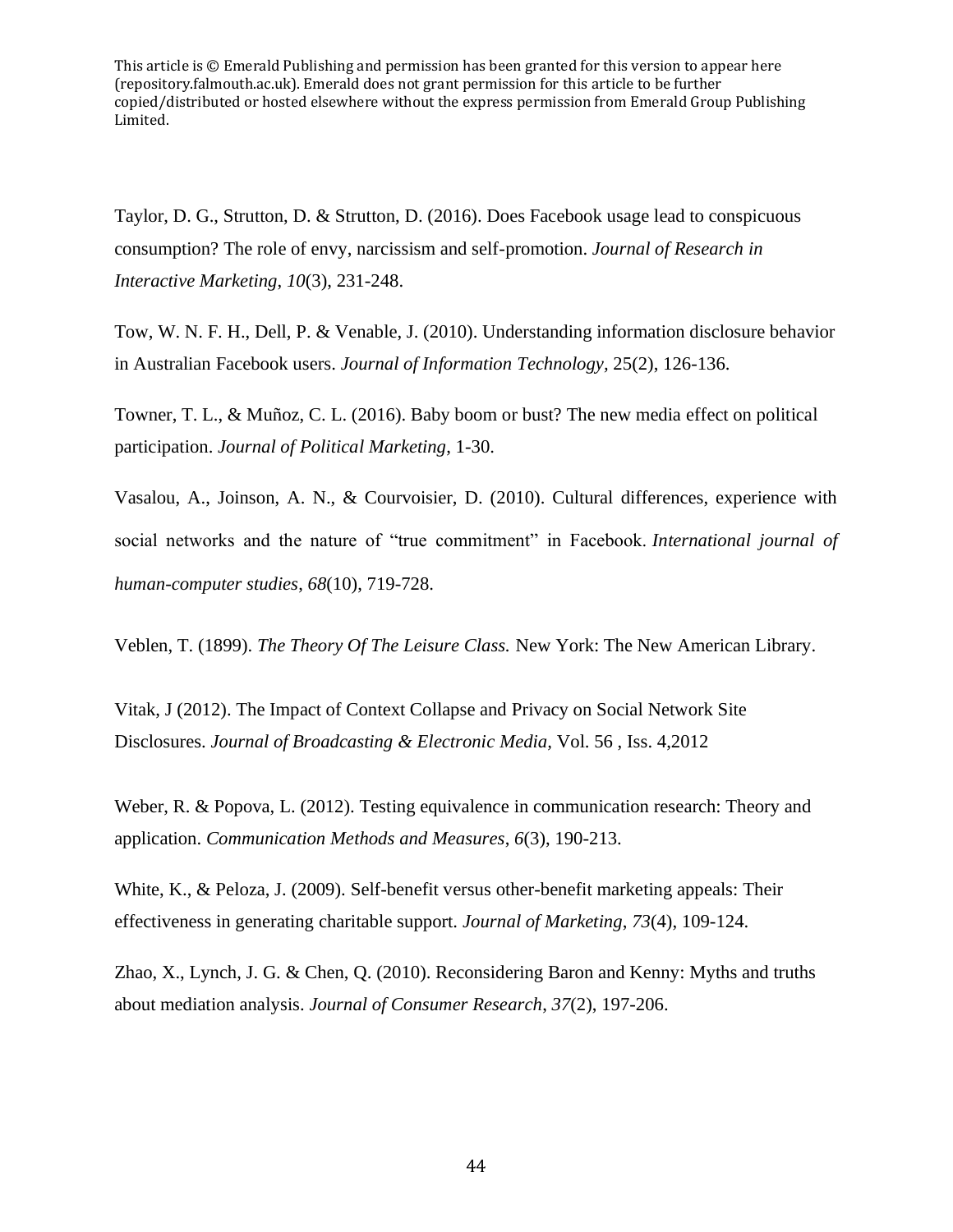# Appendix A – Survey Details

|                                                                                                                                                                     | Donald Trump     |     |         | <b>Hillary Clinton</b> |                  |     | <b>Labour Party</b> |          |                  |     | <b>Conservative Party</b> |          |                  |     |      |          |
|---------------------------------------------------------------------------------------------------------------------------------------------------------------------|------------------|-----|---------|------------------------|------------------|-----|---------------------|----------|------------------|-----|---------------------------|----------|------------------|-----|------|----------|
| Construct                                                                                                                                                           | $\boldsymbol{M}$ |     | SD Load | $\alpha$               | $\boldsymbol{M}$ | SD  | Load                | $\alpha$ | $\boldsymbol{M}$ |     | SD Load                   | $\alpha$ | $\boldsymbol{M}$ | SD  | Load | $\alpha$ |
| Proximity to the undesired social-self Please indicate along the scale what image of yourself you consider this would portray to others.                            |                  |     |         |                        |                  |     |                     |          |                  |     |                           |          |                  |     |      |          |
| 1. Pleasant - Unpleasant                                                                                                                                            | 5.7              | 1.6 | .96     | .97                    | 4.5              | 1.5 | .95                 | .97      | 3.8              | 1.3 | .89                       | .93      | 5.2              | 1.5 | .92  | .95      |
| 2. Positive – Negative                                                                                                                                              | 5.7              | 1.6 | .97     |                        | 4.4              | 1.6 | .97                 |          | 3.9              | 1.3 | .89                       |          | 5.2              | 1.5 | .92  |          |
| 3. Good - Bad                                                                                                                                                       | 5.6              | 1.6 | .97     |                        | 4.4              | 1.6 | .96                 |          | 3.7              | 1.2 | .92                       |          | 5.2              | 1.5 | .94  |          |
| 4. Attractive $-$ Unattractive                                                                                                                                      | 5.6              | 1.6 | .96     |                        | 4.5              | 1.5 | .95                 |          | 4.2              | 1.1 | .85                       |          | 5.0              | 1.4 | .91  |          |
| 5. Desired - Undesired                                                                                                                                              | 5.6              | 1.6 | .96     |                        | 4.6              | 1.5 | .95                 |          | 4.2              | 1.2 | .86                       |          | 5.1              | 1.5 | .91  |          |
| Social anxiety Please indicate how you would feel if your Facebook friends saw that you had 'Liked' [Candidate/ Party] Facebook page:                               |                  |     |         |                        |                  |     |                     |          |                  |     |                           |          |                  |     |      |          |
| 1. Happy - Unhappy                                                                                                                                                  | 5.4              | 1.6 | .86     | .93                    | 4.5              | 1.5 | 8.3                 | 9.4      | 4.3              | 1.5 | .79                       | .93      | 5.3              | 1.5 | .76  | .93      |
| 2. Relaxed - Anxious                                                                                                                                                | 5.1              | 1.7 | .97     |                        | 4.3              | 1.7 | 9.5                 |          | 4.7              | 1.6 | .96                       |          | 4.4              | 1.7 | .96  |          |
| 3. Calm - Tense                                                                                                                                                     | 5.1              | 1.8 | .97     |                        | 4.1              | 1.7 | 9.6                 |          | 3.6              | 1.6 | .94                       |          | 4.3              | 1.7 | .97  |          |
| 4. Not-worried – Worried                                                                                                                                            | 5.0              | 1.9 | .96     |                        | 3.9              | 1.8 | 9.4                 |          | 3.5              | 1.7 | .93                       |          | 4.2              | 1.8 | .94  |          |
| Visible 'Like' When you click 'Like' on [Candidate/ Party] Facebook page it will be VISIBLE to your 'friends', please indicate the likelihood you would do the foll |                  |     |         |                        |                  |     |                     |          |                  |     |                           |          |                  |     |      |          |
| before the [Date Presidential/General] Election:                                                                                                                    |                  |     |         |                        |                  |     |                     |          |                  |     |                           |          |                  |     |      |          |
| 1. Click 'Like' on the page                                                                                                                                         | 1.6              | 1.2 | .95     | .89                    | 2.1              | 1.5 | .95                 | .89      | 2.1              | 1.5 | .94                       | .87      | 1.6              | 1.2 | .90  | .83      |
| 2. Receive updates from [Candidate/Party] from 'Liking' the pag 1.7                                                                                                 |                  | 1.5 | .95     |                        | 2.2              | 1.7 | .95                 |          | 2.2              | 1.6 | .94                       |          | 1.8              | 1.3 | .90  |          |
| Secret 'Like' Based on your 'Like' being SECRET, please indicate with regards to [Candidate/ Party] Facebook page the likelihood you would do the following being   |                  |     |         |                        |                  |     |                     |          |                  |     |                           |          |                  |     |      |          |
| the [Date Presidential/General] Election:                                                                                                                           |                  |     |         |                        |                  |     |                     |          |                  |     |                           |          |                  |     |      |          |
| 1. Click 'Like' on the page                                                                                                                                         | 2.1              | 2.1 | .96     | .92                    | 2.8              | 2.3 | 9.7                 | .93      | 2.9              | 2.0 | .97                       | .93      | 2.4              | 1.9 | .96  | .92      |
| 2. Receive updates from [Candidate/ Party] from 'Liking' the pag 2.2                                                                                                |                  | 2.1 | .96     |                        | 2.9              | 2.3 | 9.7                 |          | 2.8              | 1.9 | .97                       |          | 2.5              | 2.0 | .96  |          |